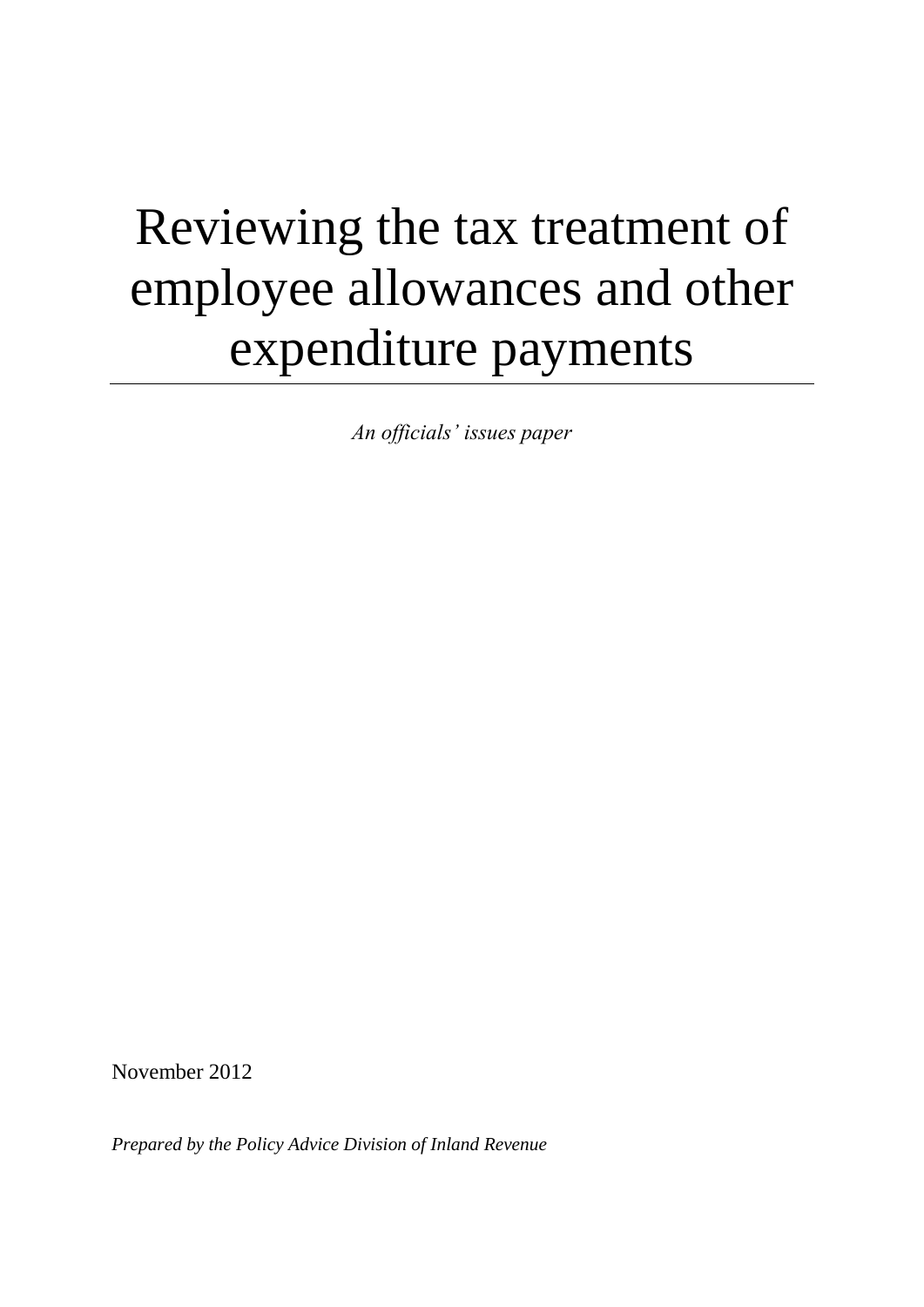First published in November 2012 by the Policy Advice Division of Inland Revenue, PO Box 2198, Wellington 6140.

Reviewing the tax treatment of employee allowances and other expenditure payments – an officials' issues paper. ISBN 0-478-39206-0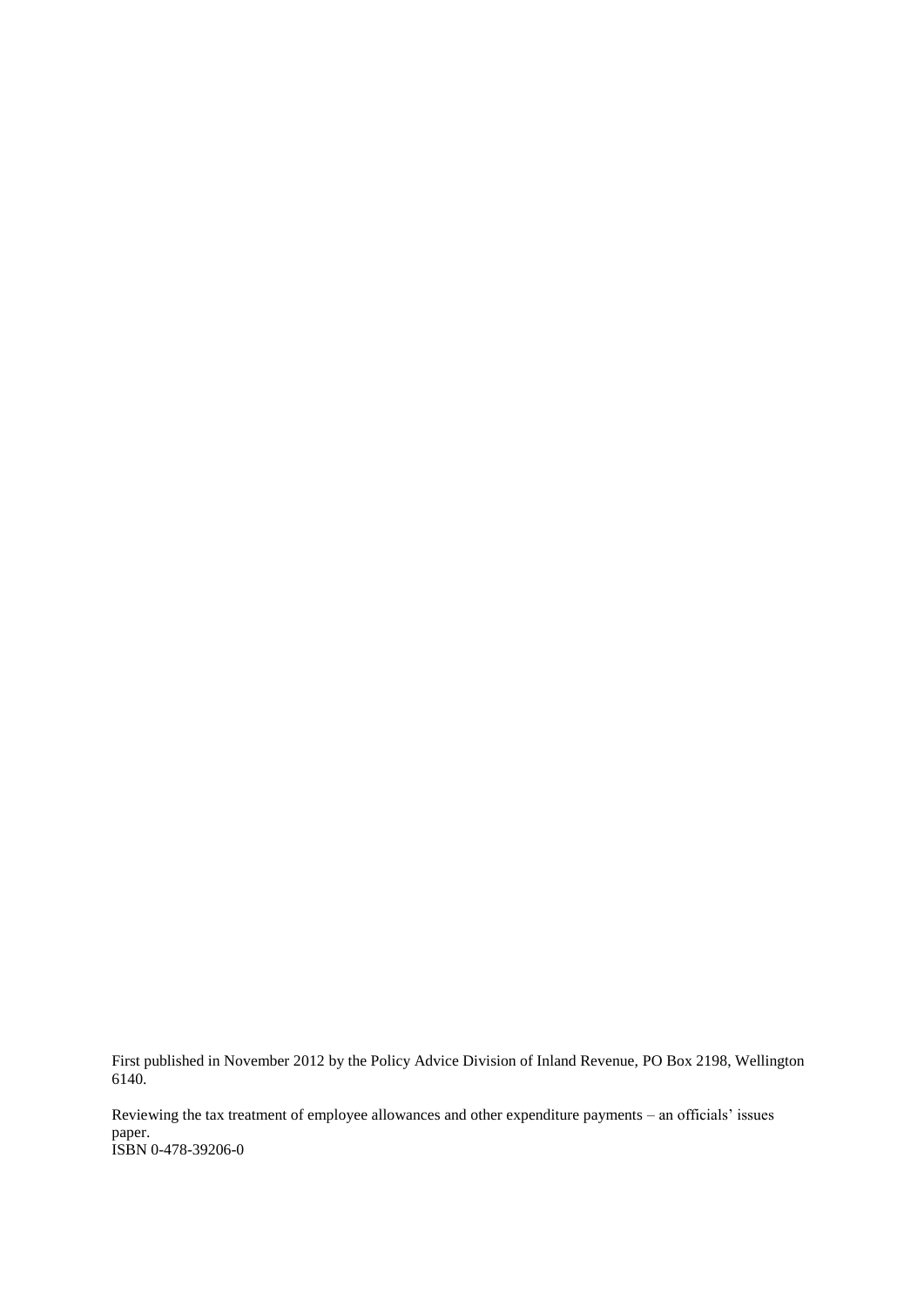# **CONTENTS**

| <b>CHAPTER 1</b>  | <b>Introduction</b>                                                                                                    | $\mathbf{1}$   |
|-------------------|------------------------------------------------------------------------------------------------------------------------|----------------|
|                   | Summary of suggested approach and options                                                                              | $\mathfrak{2}$ |
|                   | Next steps                                                                                                             | 3              |
|                   | How to make a submission                                                                                               | $\overline{4}$ |
| <b>CHAPTER 2</b>  | <b>Current landscape</b>                                                                                               | 5              |
|                   | Development of employee expenditure payments and their tax treatment 6                                                 |                |
|                   | Employee expenditure payments                                                                                          | 7              |
|                   | Payments that are outside the scope of the review                                                                      | $\,8\,$        |
|                   | Policy questions                                                                                                       | 9              |
|                   | Other considerations                                                                                                   | 10             |
| <b>CHAPTER 3</b>  | <b>Meal payments</b>                                                                                                   | 12             |
|                   | The general approach                                                                                                   | 12             |
|                   | Exceptions to the general approach                                                                                     | 13             |
|                   | Employee meals in general                                                                                              | 14             |
|                   | Employee meals during work travel                                                                                      | 15             |
|                   | Employee meals in other circumstances – working lunches and<br>other working meals/refreshments outside of work travel | 18             |
| <b>CHAPTER 4</b>  | <b>Accommodation payments</b>                                                                                          | 22             |
|                   | Policy issues in considering accommodation payments                                                                    | 23             |
|                   | Accommodation during temporary work travel                                                                             | 24             |
|                   | Accommodation provided because of the needs of the job                                                                 | 27             |
|                   | Other circumstances                                                                                                    | 30             |
|                   | Relationship with other tax rules                                                                                      | 32             |
| <b>CHAPTER 5</b>  | <b>Communications and clothing payments</b>                                                                            | 35             |
|                   | Policy considerations                                                                                                  | 35             |
|                   | Communication payment                                                                                                  | 36             |
|                   | Clothing payments                                                                                                      | 39             |
| <b>CHAPTER 6</b>  | <b>Current legislation, interpretation and delivery options</b>                                                        | 42             |
|                   | The current legislation                                                                                                | 42             |
|                   | Alternative approaches to current legislation                                                                          | 45             |
|                   | Delivery mechanisms                                                                                                    | 49             |
| APPENDIX A        | Comparison of current and suggested treatment of key                                                                   |                |
|                   | employee expenditure payments                                                                                          | 50             |
| <b>APPENDIX B</b> | Summary of current legislation and its interpretation                                                                  | 51             |
| <b>APPENDIX C</b> | Approach in other countries                                                                                            | 55             |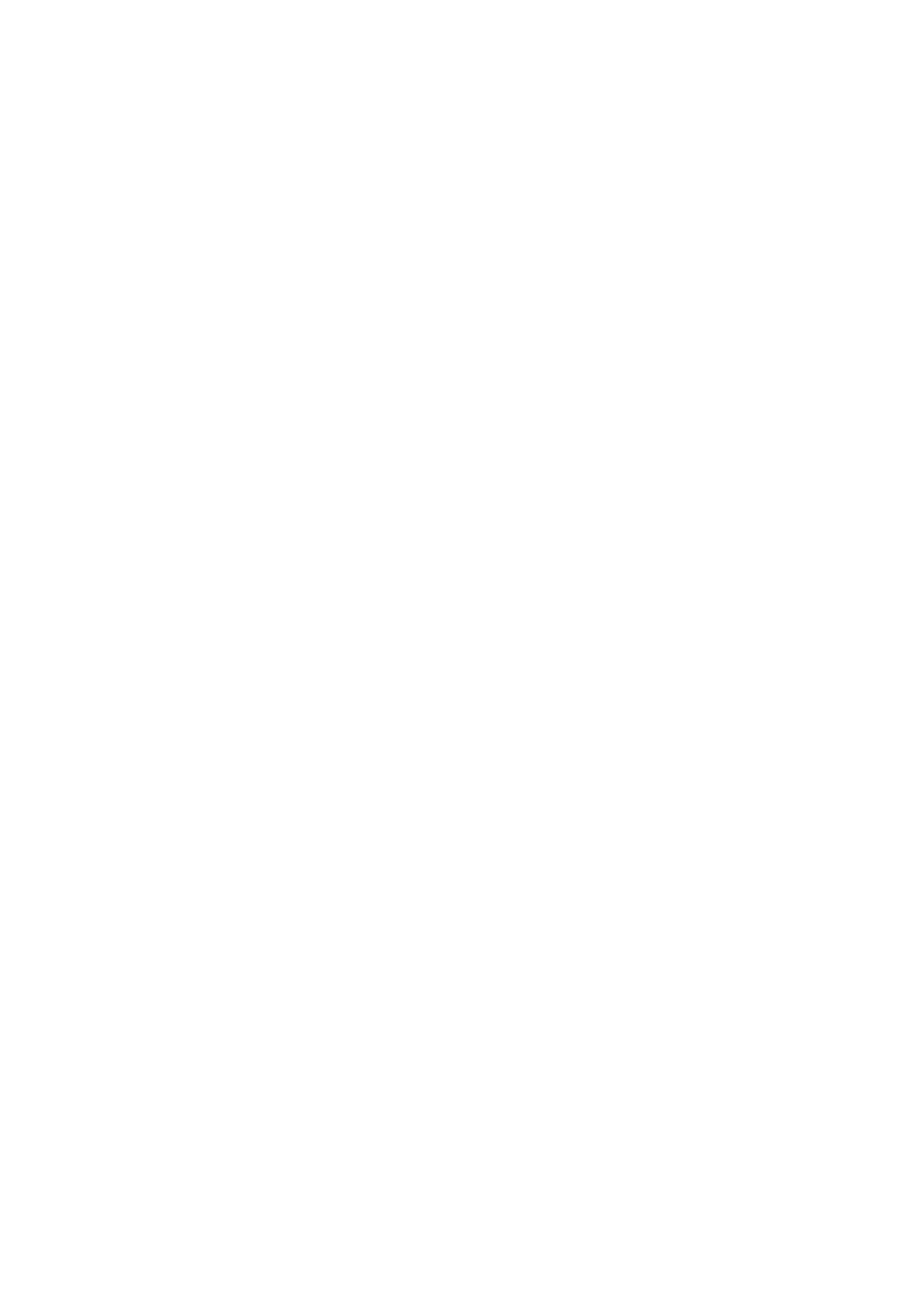# **CHAPTER 1**

# **Introduction**

- 1.1 Over recent years, a number of concerns have arisen around the tax treatment of payments made by employers to or for the benefit of their employees. As a result, the Government has included a review of employee allowances in its tax policy work programme. This issues paper provides officials' initial thinking in this area.
- 1.2 Although the term "allowance" is commonly used to refer to non-salary or wage cash payments for employees, the review covers a range of payments made by employers to employees, or made on their employees' behalf. There is a spectrum of such payments ranging from payments that reimburse an employee's private expenditure, to payments that are no more than the direct reimbursement of business expenditure incurred for the employer by the employee. In this issues paper we use the term "employee expenditure payment" to refer to all these payments.
- 1.3 In some cases the generality of the legislation determining the tax treatment of employee expenditure payments can lead to impractical outcomes that may differ from how businesses are applying the rules in practice. We are also aware that in some cases there is a difference between how employers treat employee expenditure payments in practice and Inland Revenue's view of how the legislation operates. Gaps that arise from the general rules may therefore need to be filled with either more detailed legislation or published statements from Inland Revenue.
- 1.4 Initial discussions with employers and representative groups suggest that the employee expenditure payment rules work well for employers for the most part, but there are some significant interpretive issues that require a policy response.
- 1.5 Key types of payment requiring some attention are:
	- Meal payments a number of scenarios involving a payment being made to meet the cost of a meal in work-related circumstances and the question of how the payment should be taxed are considered.
	- Accommodation payments situations involving both an employee expenditure payment and the provision of accommodation by the employer when taxing less than the full value of the payment are considered.
	- Communication and clothing payments issues in relation to communication and work clothing payments when it is often difficult to make an apportionment are considered.
- 1.6 The paper considers these employee expenditure payments and sets out possible options for how to treat these. Later the paper considers the current legislation and how well it works in providing certainty for other employee expenditure payments more generally.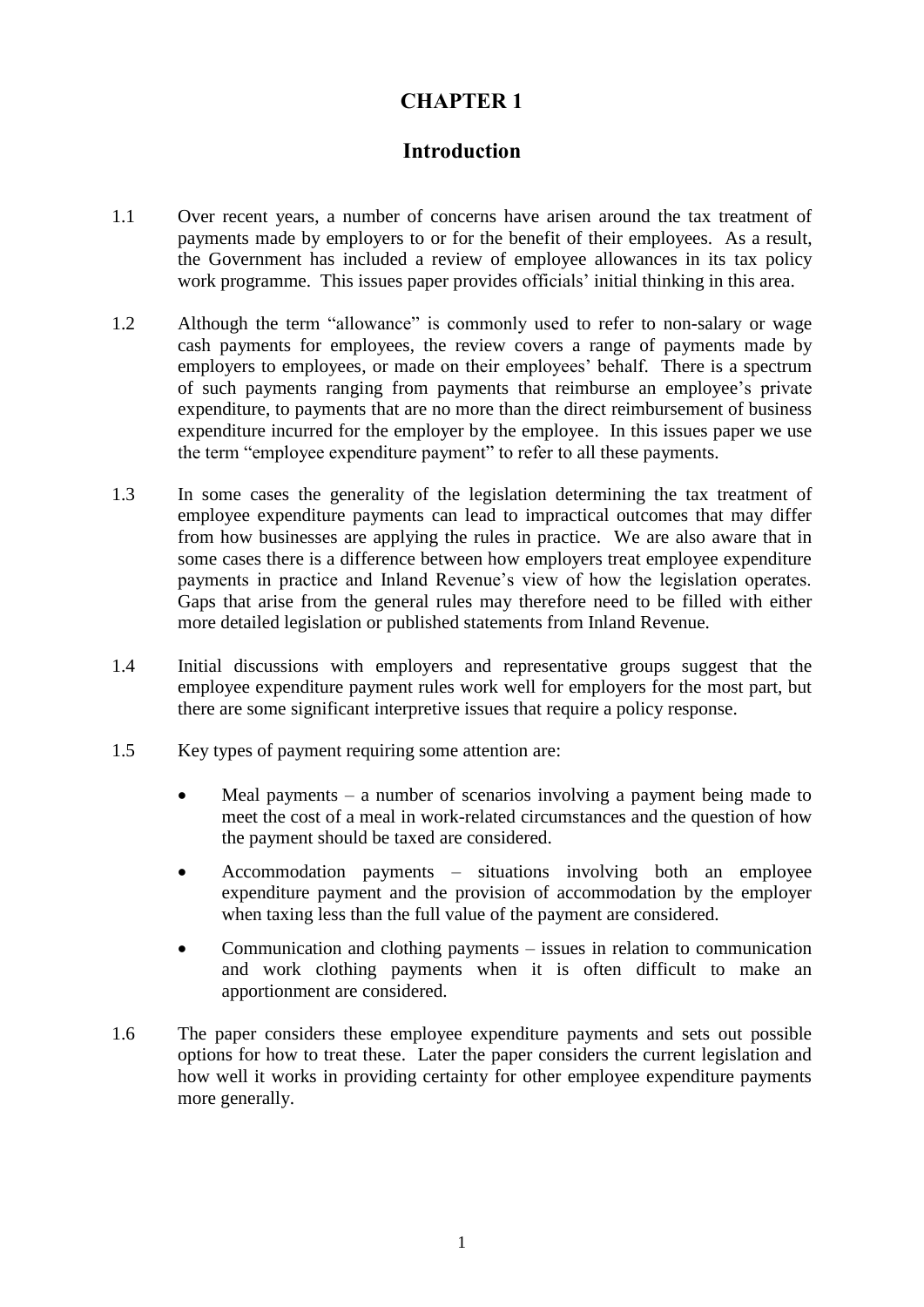- 1.7 A boundary between payments that meet a private expense (defined in chapter 2) and those that do not is considered. Payments for a private expense can be seen as a salary substitute. In these circumstances, our starting point is that salary/wages and salary/wage substitutes should be taxed equally. All payments that are salary or wage substitutes should be taxed since all salary and wages are taxed.
- 1.8 However, to reduce compliance and administrative costs, some payments to meet a private expense should be treated as non-taxable when they are:
	- low in value and incidental to the work element;
	- low in value and hard to measure; and
	- there is little risk of re-characterisation of salary and wages as non-taxable payments.
- 1.9 Finally, in establishing the taxable amount, valuation is a key concern, including taking into account any employee contribution which reduces the value of any private benefit.
- 1.10 A summary of the suggested approach and options is set out below and a comparison with the current treatment is provided in the table at Appendix A.

# **Summary of suggested approach and options**

# **Meals**

- We suggest that employee expenditure payments to meet an employee's meal expenses during work travel away from the employee's normal workplace should be exempt from tax, subject to a three-month upper time limit at a particular work location.
- Employee expenditure payments to meet the cost of an employee's working lunches and other working meals/refreshments outside of work travel should not be taxed, provided any payment is not made regularly as an additional payment for the employee's services.

# **Accommodation**

- We suggest that employee expenditure payments to meet an employee's accommodation expenses during work travel away from the employee's normal workplace should be exempt from tax, subject to a 12-month upper time limit at a particular work location, with a power for the Commissioner to extend that time limit in certain exceptional circumstances.
- When an employee is provided with accommodation by their employer at or near their normal workplace, the value of the accommodation should be taxable to the employee based on the market rental value of the property, after taking into account any employee contribution to the cost of the accommodation.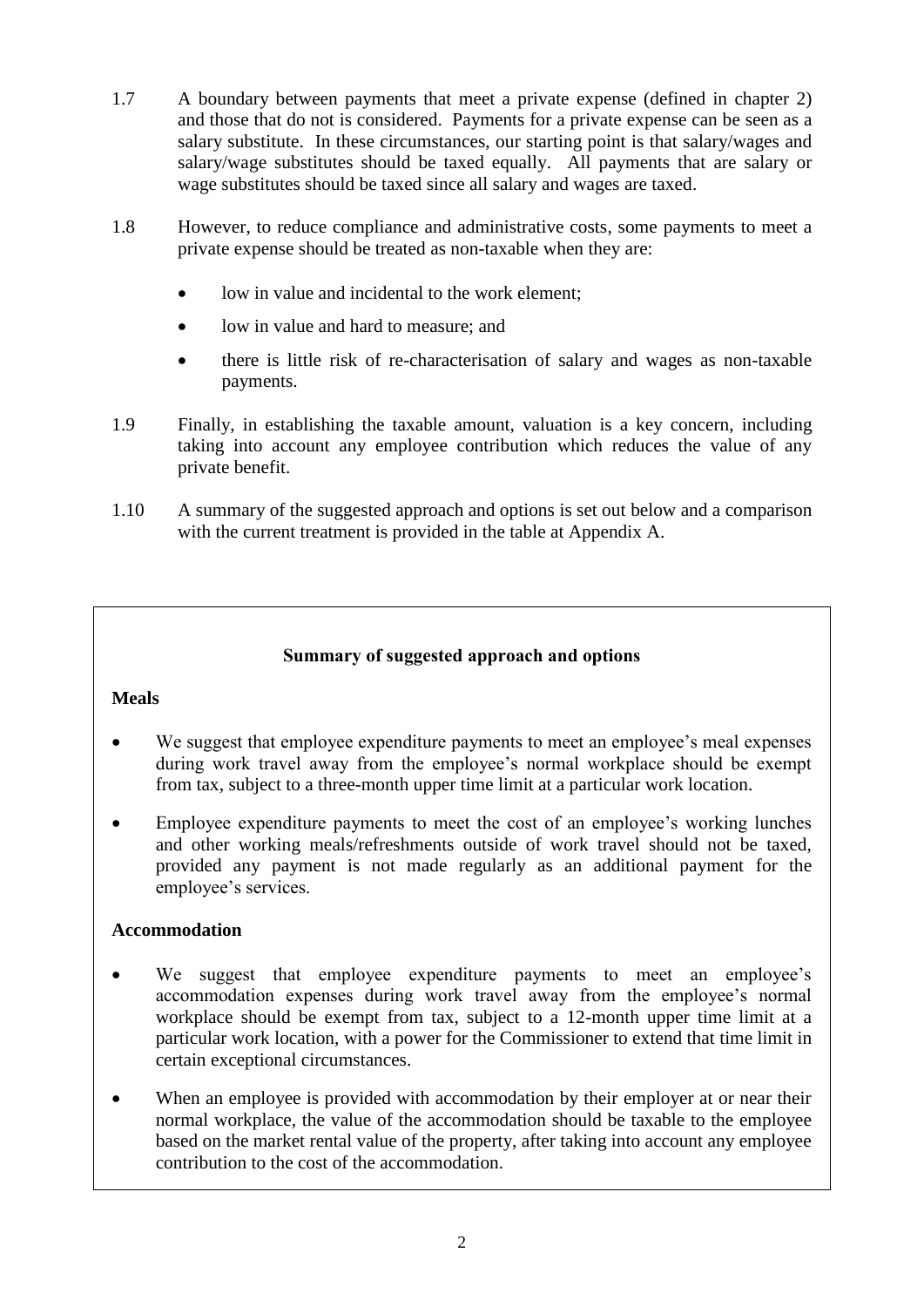- When an employee has more than one permanent workplace for the same job, one option is not to tax employee expenditure payments to cover accommodation costs at one workplace.
- A valuation method other than market rental value may be needed to establish the taxable amount when the accommodation is in an overseas location – for example, a valuation by reference to comparable New Zealand accommodation.

#### **Communications**

 We suggest that employee expenditure payments to meet internet and other electronic communication costs should be taxed in full when meeting mixed work-related and private expenses and there is no separately identifiable work or private element.

# **Clothing**

 We consider that employee expenditure payments to meet clothing costs should be taxed in full except when they relate to uniform, protective or specialist clothing required for the employee's job.

#### **General legislative issues**

- Alternative approaches to the current general legislation around the tax treatment of employee expenditure payments are considered, ranging from a fundamental change in approach to leaving the general rules unchanged but introducing a power to exempt particular payments by Commissioner determination – making power for the treatment of payments not addressed by specific rules.
- Changes may be needed to the legislation concerning "expenditure on account of an employee" to remove ambiguities around the application of the general exclusions.

# **Next steps**

- 1.11 Once the consultation period has closed, officials will report to Government to consider whether any legislative changes are appropriate.
- 1.12 All legislative references are to the Income Tax Act 2007 except when otherwise stated.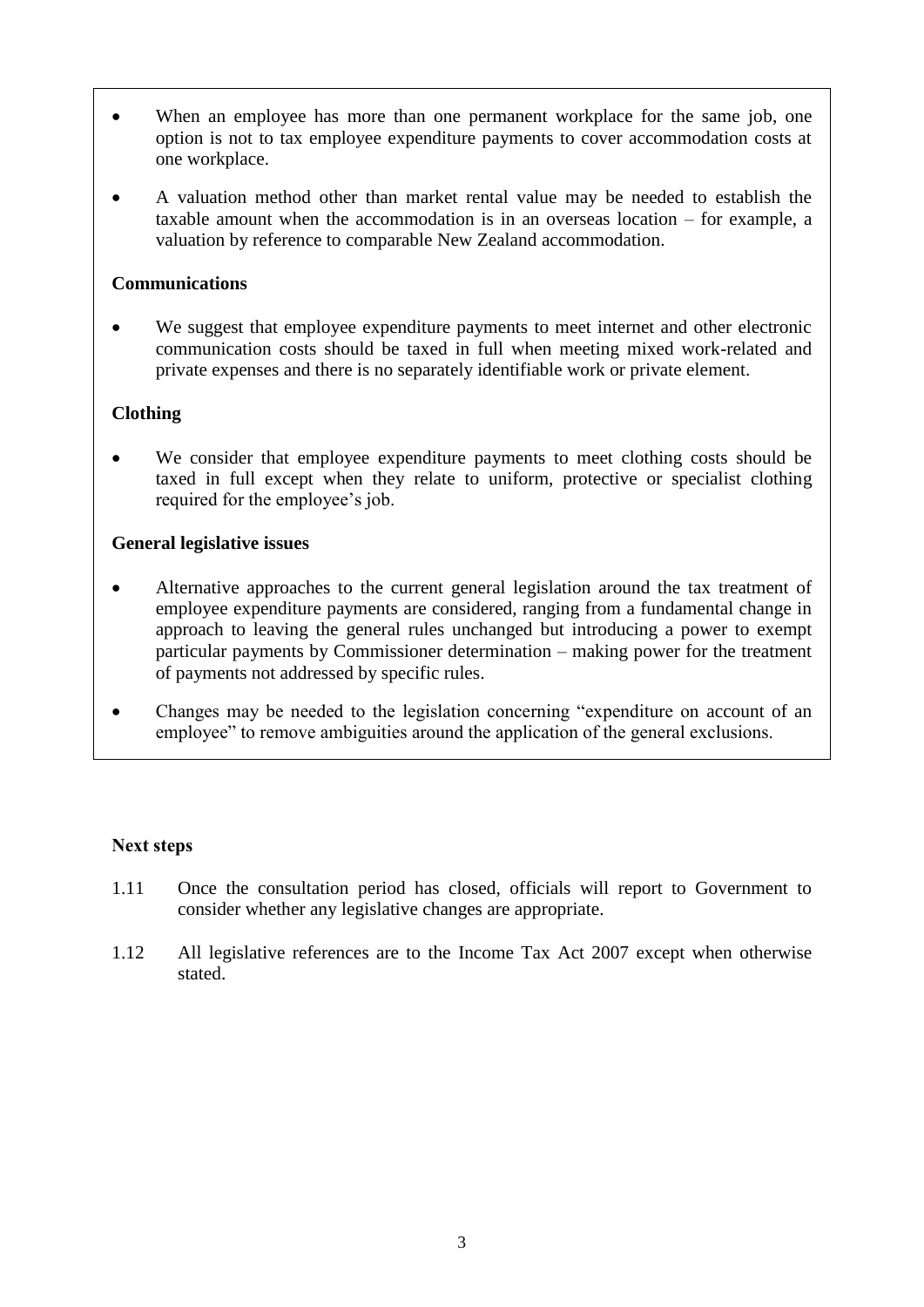#### **How to make a submission**

1.13 You are invited to make a submission on the proposed reforms and points raised in this issues paper. Submissions should be addressed to:

The tax treatment of employee allowances C/- Deputy Commissioner, Policy Policy Advice Division Inland Revenue Department PO Box 2198 Wellington 6140

- 1.14 Or email policy.webmaster@ird.govt.nz with "Employee allowances" in the subject line.
- 1.15 Electronic submissions are encouraged. The closing date for submissions is 1 February 2013.
- 1.16 Submissions should include a brief summary of major points and recommendations. They should also indicate whether the authors would be happy to be contacted by officials to discuss the points raised, if required.
- 1.17 Submissions may be the subject of a request under the Official Information Act 1982, which may result in their release. The withholding of particular submissions on the grounds of privacy, or for any other reason, will be determined in accordance with that Act. Those making a submission who consider there is any part of it that should properly be withheld under the Act should clearly indicate this.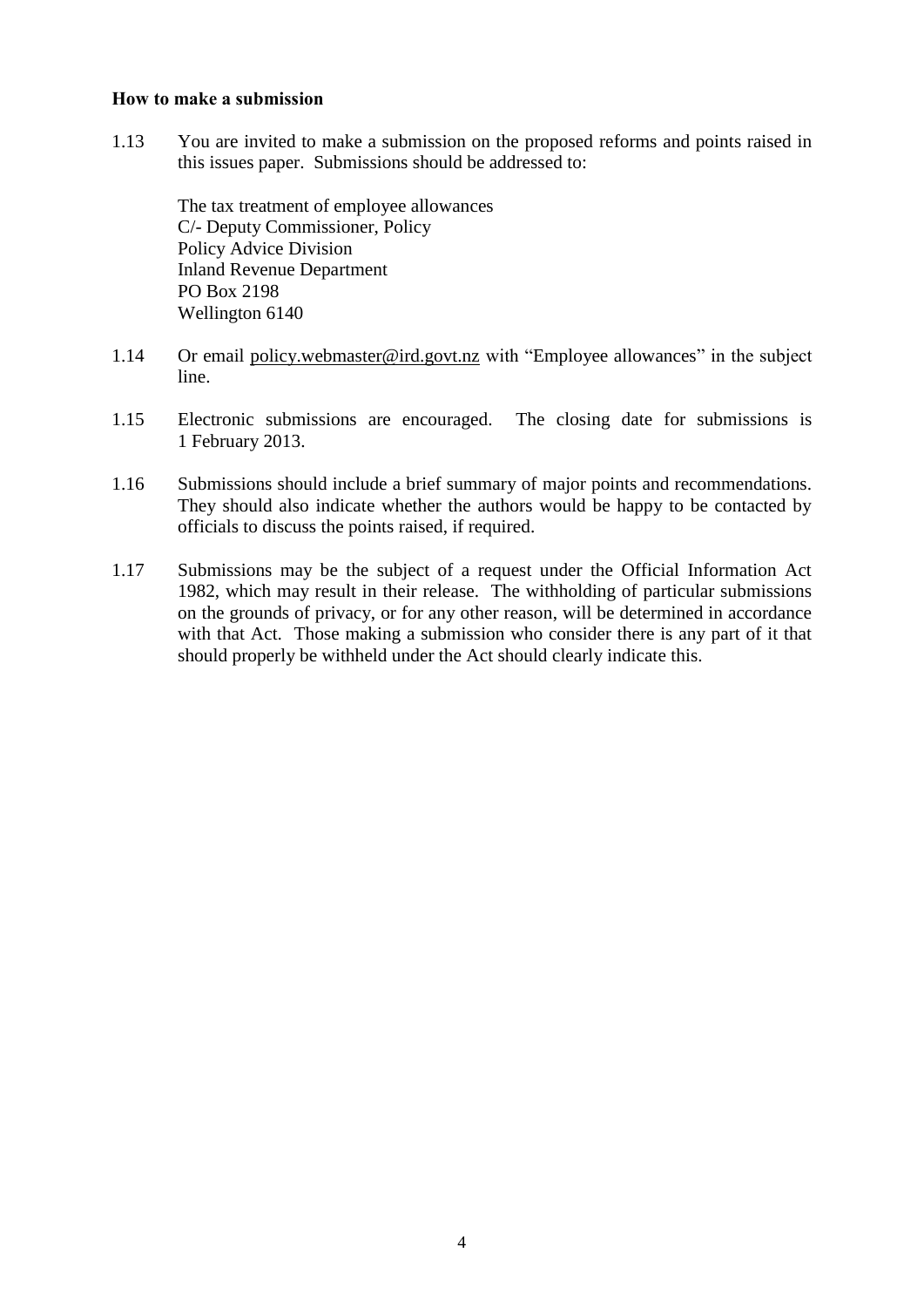# **CHAPTER 2**

# **Current landscape**

#### **Summary of policy principles used in considering the tax treatment of an employee expenditure payment**

In considering in this issues paper the appropriate tax treatment of an employee expenditure payment, the following principles have been taken into account:

- When the employee expenditure payment relates solely to a work expense there should be no taxable element\*.
- When the employee expenditure payment is for a private expense or a mixed private and work expense, ideally the amount relating to the private element should be taxed.
- Apportionment may not be practical in all cases.
- For compliance and administrative cost reasons, some payments to meet a private expense should be treated as non-taxable when they are:
	- low in value and incidental to the work element:
	- low in value and hard to measure;
	- there is little risk of re-characterisation of salary and wages as non-taxable payments.

\* Other than when it relates to a capital expense

- 2.1 This issues paper builds on the themes of Budget 2010. These included the need to improve the integrity of the tax system and social assistance programmes so that individuals pay their fair share of tax, and social assistance is targeted at those in genuine need. The paper is one of a series of papers over the past two years that focus on these themes and objectives, the others being: *Social assistance integrity; defining family income* and *Recognising salary trade-offs as income*. It also builds on analysis undertaken in the 2007 issues paper, *Tax-free relocation payments and overtime meal allowances*.
- 2.2 The key focus has been on the taxation of labour income and the recognition of this income and other benefits provided by employers to their employees in exchange for labour services when determining eligibility for social assistance, in as comprehensive a way as practicalities allow.
- 2.3 This paper does not, however, identify or seek to address any major gaps in the tax base that are giving rise to revenue risks. Rather, it assumes that the main challenge for taxing employee expenditure payments is to provide greater certainty for both taxpayers and Inland Revenue.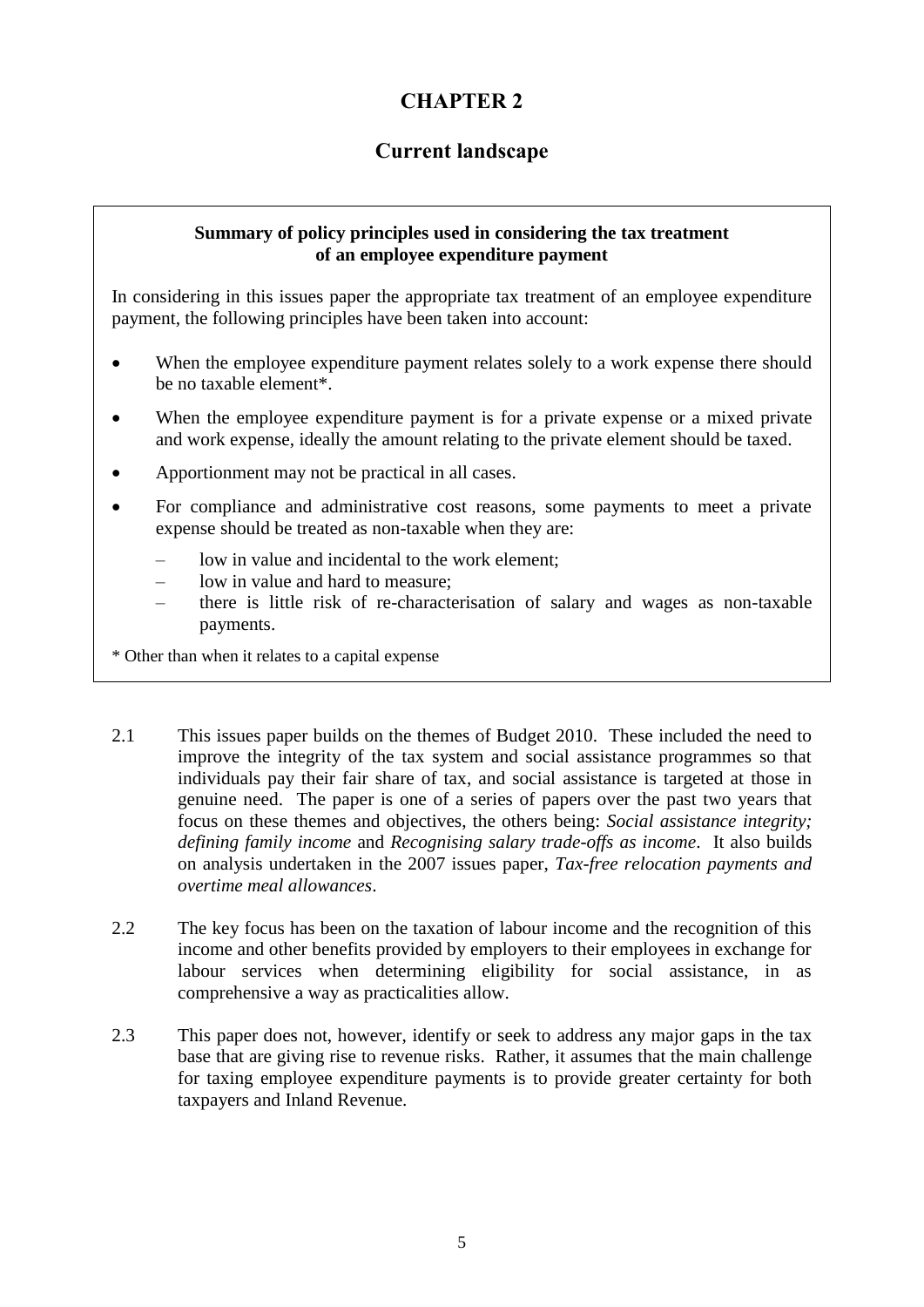- 2.4 Inland Revenue does not hold detailed information about how much employers pay by way of employee expenditure payments. The observations in this issues paper are, therefore, of necessity based on our discussions with individual businesses and key business representatives that have a range of employers making employee expenditure payments.
- 2.5 Discussions with employers and representative groups suggest that the employee expenditure payment rules work well for employers for the most part, but there are some significant interpretive issues that mean a policy response is needed. This paper attempts to address these concerns.

#### **Development of employee expenditure payments and their tax treatment**

- 2.6 Over the years there have been a number of changes to the tax legislation applying to employee expenditure payments. Their purpose has been to ensure that any payment for private expenditure is taxed, or are a consequence of changes to other taxing provisions applying to employees.
- 2.7 A key change was the introduction of the fringe benefit tax (FBT) rules in 1985, which make a clear distinction between monetary payments, that should be taxable to the employee under the income tax rules, and non-cash goods and services that should be taxable to the employer under FBT. The reform included the repeal of the employee deduction rules<sup>1</sup> and introduced the definition of "expenditure on account of an employee".
- 2.8 Before 1995, the Commissioner of Inland Revenue could determine whether and to what extent any employee expenditure payment constituted a reimbursement of expenditure incurred by the employee in gaining or producing his or her assessable income. The payment was, to the extent determined, exempt from tax.<sup>2</sup>
- 2.9 Dealing with these requests was, however, a resource-intensive process. The approach also did not fit easily with the move to self-assessment. As a result, the approach was changed through legislation in 1995. <sup>3</sup> Since then, it has been the employer's responsibility to make a judgement on what the correct tax treatment is for an employee expenditure payment.
- 2.10 The general exemption provision for employee expenditure payments was also changed in 1995. The Commissioner discretion was replaced with a test that makes the expenditure or payment by the employer non-taxable to the extent it relates to expenditure for which the employee would be allowed a deduction but for the employment limitation. These changes meant that certain employee expenditure payments were taxable to the extent that the expenditure they met were private (or domestic) or capital in nature. Rules were also introduced so employers could use a reasonable estimate when determining the expenditure that an employee would be likely to incur.

 $\overline{a}$ 

<sup>&</sup>lt;sup>1</sup> Previously in the fourth schedule of the Income Tax Act 1976.

<sup>&</sup>lt;sup>2</sup> Sections 73(2) and 73A of the Income Tax Act 1976 and then sections CB 12(1) and CB 13 of the Income Tax Act 1994.

<sup>&</sup>lt;sup>3</sup> Changes were made through the Income Tax Act 1994 Amendment (No 2) Act 1995.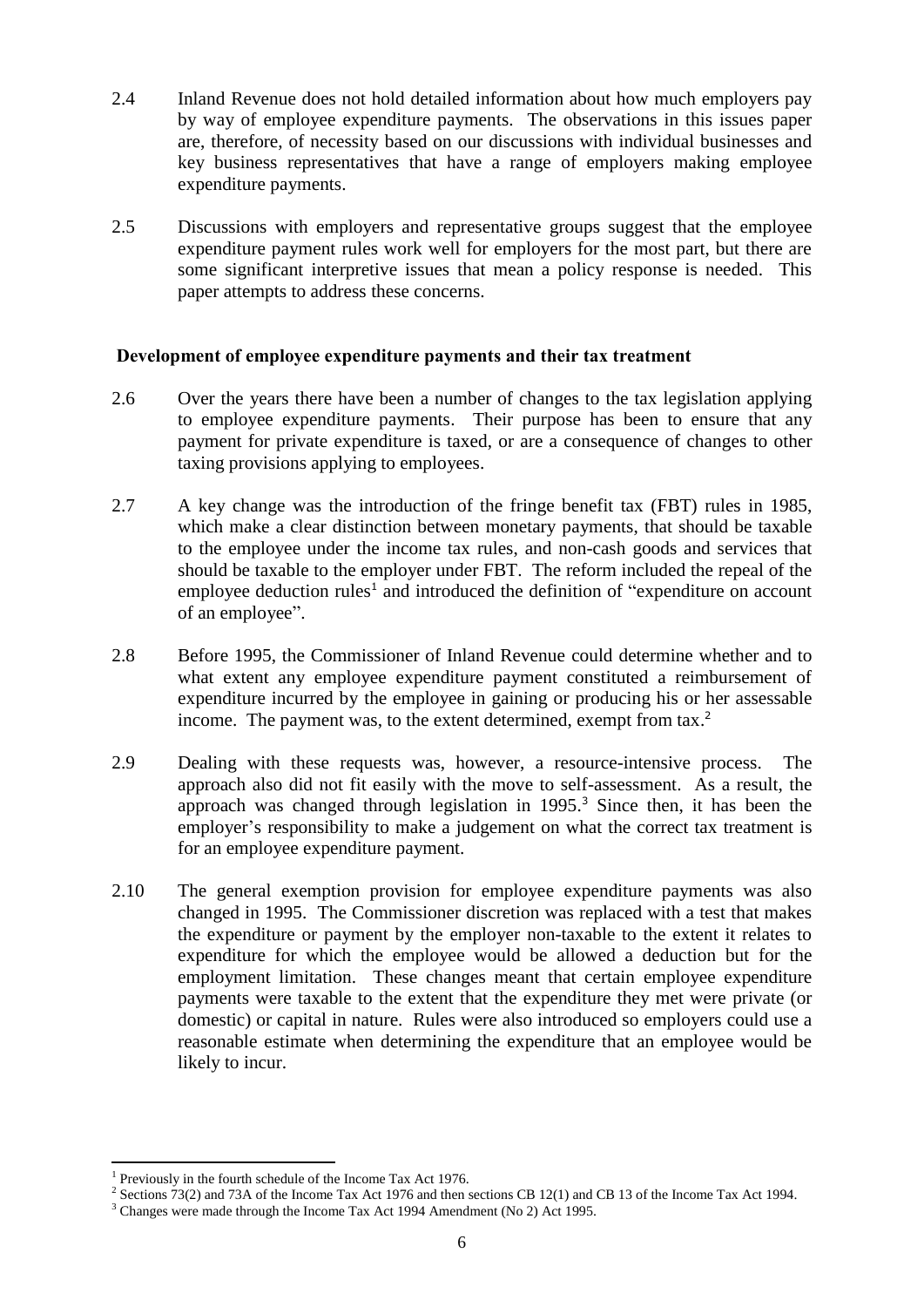2.11 A more detailed summary of the current legislation relating to employee expenditure payments can be found in Appendix B.

# *Employee expenditure payments in practice*

- 2.12 As a general observation, in recent times Inland Revenue and employers have been looking to simplify and reduce their processing costs, aided by computerisation and new technologies. Historical work practices have been brought up to date and employment practices changed. Nevertheless, employee expenditure payments must still be inputted into the payroll before they can be paid, which gives rise to significant compliance costs.
- 2.13 There has also been a change in the shape of New Zealand industry<sup>4</sup> over the past 20 years, with a shift towards service industries and away from more traditional forms of employment such as manufacturing. Service industries have experienced the highest levels of employment growth (particularly business and financial services), stimulated in part by technological change.
- 2.14 As a result of these changes and business pressures, anecdotal evidence shows that there has generally been a significant reduction in the number, nature and variety of employee expenditure payments over the years. Employers have also tried to reduce business costs by making employee expenditure payments simpler. For example, by paying an allowance to meet estimated business travel expenses rather than reimbursing exact expenses or by providing employees with a corporate credit card to pay for business expenses up-front that can then be settled by the employer.
- 2.15 Working conditions have also changed, with flexible working arrangements, new communication technologies and computerisation leading to an increase in working outside the traditional office environment. Employees may receive payments to reimburse the additional costs.

#### **Employee expenditure payments**

- 2.16 The term "employee expenditure payment" describes a range of payments to reimburse or otherwise meet an employee's expenditure.
- 2.17 It includes the payment of a cash allowance. In this context, allowances describe a payment to an employee which is in addition to salary and wages, as compensation for expenditure that the employee incurs or is likely to incur in connection with their employment. An allowance can be paid in advance of the employee incurring the expenditure and may be based on a reasonable estimate of the expenditure that the employee is likely to incur.

**<sup>.</sup>** <sup>4</sup> Department of Labour. *Workforce 2010 – a document to inform public debate on the future of the labour market in New Zealand*: Department of Labour, March 2001.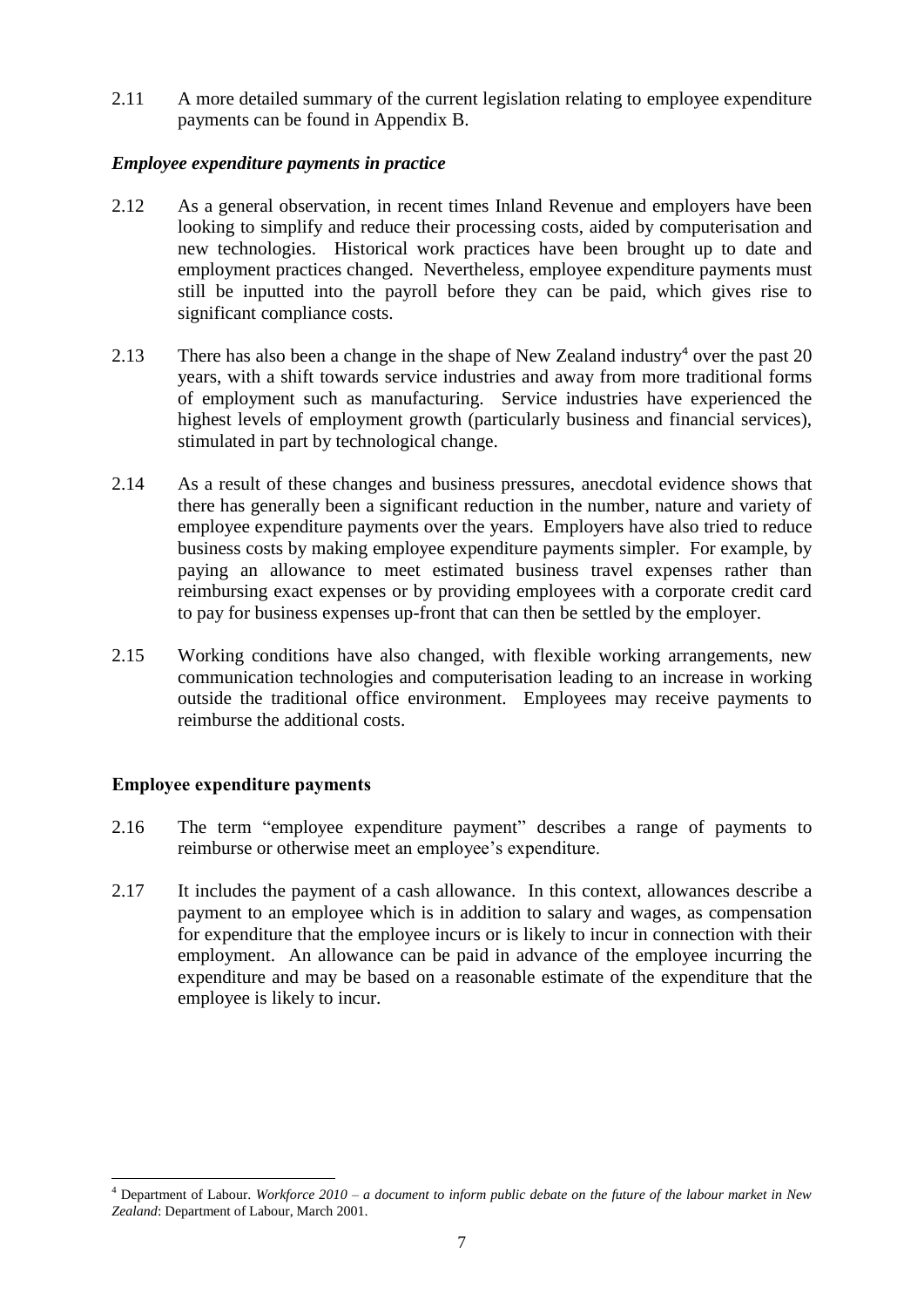- 2.18 An employee expenditure payment also includes a payment to reimburse actual expenditure incurred by the employee or expenditure on account of an employee to settle the employee's liability with a third party. The expenditure may be directly related to the employee's job or may be related to the employer's business. These sorts of payments are normally paid in arrears either directly to the employee or to a third party to settle the employee's liability.
- 2.19 Types of employee expenditure payments that are commonly made and specifically addressed in this document include meals, accommodation, communication and clothing payments.
- 2.20 Under the current legislation, when an employee expenditure payment is made, provided it is to meet an expense incurred in earning the employee's employment income, it is not taxable unless there is a private or capital element in the expenditure. In the latter circumstances, the payment may be taxable in part or in full.

#### **Payments that are outside the scope of the review**

 $\overline{a}$ 

- 2.21 Employers may also pay allowances relating to unusual conditions of service. These types of allowances do not relate to the employee incurring expenditure. They might, for example, include allowances to recognise additional skills an employee has to offer their employer in carrying out their employment duties.
- 2.22 Other examples of these sorts of allowances are payments to compensate for difficult or unpleasant working conditions or for taking on additional responsibilities.
- 2.23 These sorts of payments are likely to be additional rewards for an employee providing their labour in specific circumstances, reflecting market conditions and the need to pay more in order to get the right person to do the job. As such, they are treated as employment income in the same way as wages or salary. These types of allowance normally present few difficulties in determining the correct tax treatment and are not discussed further in this paper. 5
- 2.24 There are a number of other scenarios, when employers make payments to meet additional expenses arising in connection with the employee's job, which are not covered by this review. These include overtime meal allowances, additional sustenance allowances, additional transport costs and certain expenses as part of a work-related relocation package. These payments are already subject to existing tax exemptions<sup>6</sup> and are not discussed further in this paper.

<sup>&</sup>lt;sup>5</sup> The tax treatment of an additional skills allowance is wholly separate to any consideration of the tax treatment of any payment by the employer to reimburse an employee for costs they have incurred in gaining the particular skills. Sections CW 17B, 17C and CW 18.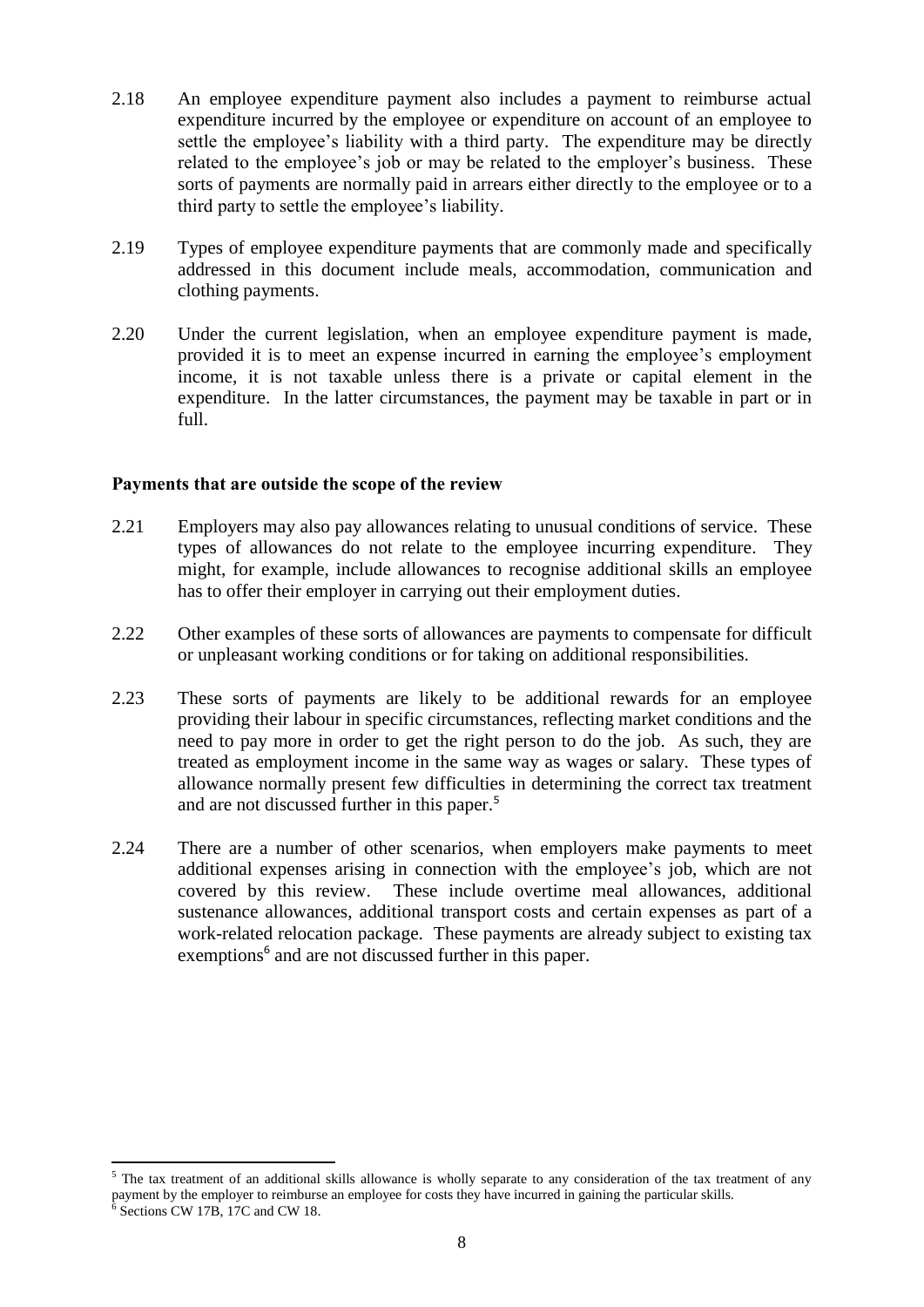#### **Policy questions**

- 2.25 In determining the appropriate tax treatment for a particular employee expenditure payment, our starting point is that the best approach is to consider all such payments, regardless of the nature of the underlying expenses they are intended to meet. Our preference is, therefore, to include all employee expenditure payments whether they are related specifically to the employee's job or more broadly to the employer's business. Otherwise, there would be boundary issues around what is included and what is excluded.
- 2.26 To resolve potential areas of uncertainty around borderline issues, our preference is to have clear objective tests to determine what is taxable and what is not for the most common types of payments. For other types of payments not covered by these specific tests, the general approach outlined in this issues paper in chapter 6 would apply (subject to any options for change).
- 2.27 In considering the appropriate tax treatment for a particular employee expenditure payment, the first question is whether it covers a private expense. Unless it covers a private expense, there will usually be no taxable element. An outgoing is of a private nature if it is exclusively referable to living as an individual member of society or is an ordinary living expense. Examples of expenditure that are often of a private nature include food, clothing and accommodation.
- 2.28 References in this paper to a private expense include the private element of an expense. However, when the private element is low in value and solely incidental to a work expense or low in value and hard to measure it may be preferable, in order to reduce compliance and administrative costs, to ignore it.
- 2.29 Salary substitution can arise in a range of instances, although it is more evident when an amount of salary has been traded off or given up for non-cash benefits. By contrast, with the exception of accommodation payments, the employee expenditure payments being considered in this issues paper are unlikely, for the most part, to form part of a salary substitution. However, it will be important to ensure that any changes do not introduce any new incentives for salary substitution.
- 2.30 When goods or services that are low in value and hard to measure are provided to an employee and fall below a minimum threshold, they are often exempt from fringe benefit tax  $(FBT)$ .<sup>7</sup> This is for compliance and administrative costs reasons. However, exempting equivalent cash payments in this way would pose a fiscal risk. Therefore, while it would not be practical to tax all low in value and hard to value employee expenditure payments, a different approach is needed.
- 2.31 Account should also be taken of anything the employee contributes, such as an employee contribution to accommodation costs, which reduces the value they receive from their employer.

 $\overline{a}$ <sup>7</sup> Sections CX 37 and RD 45.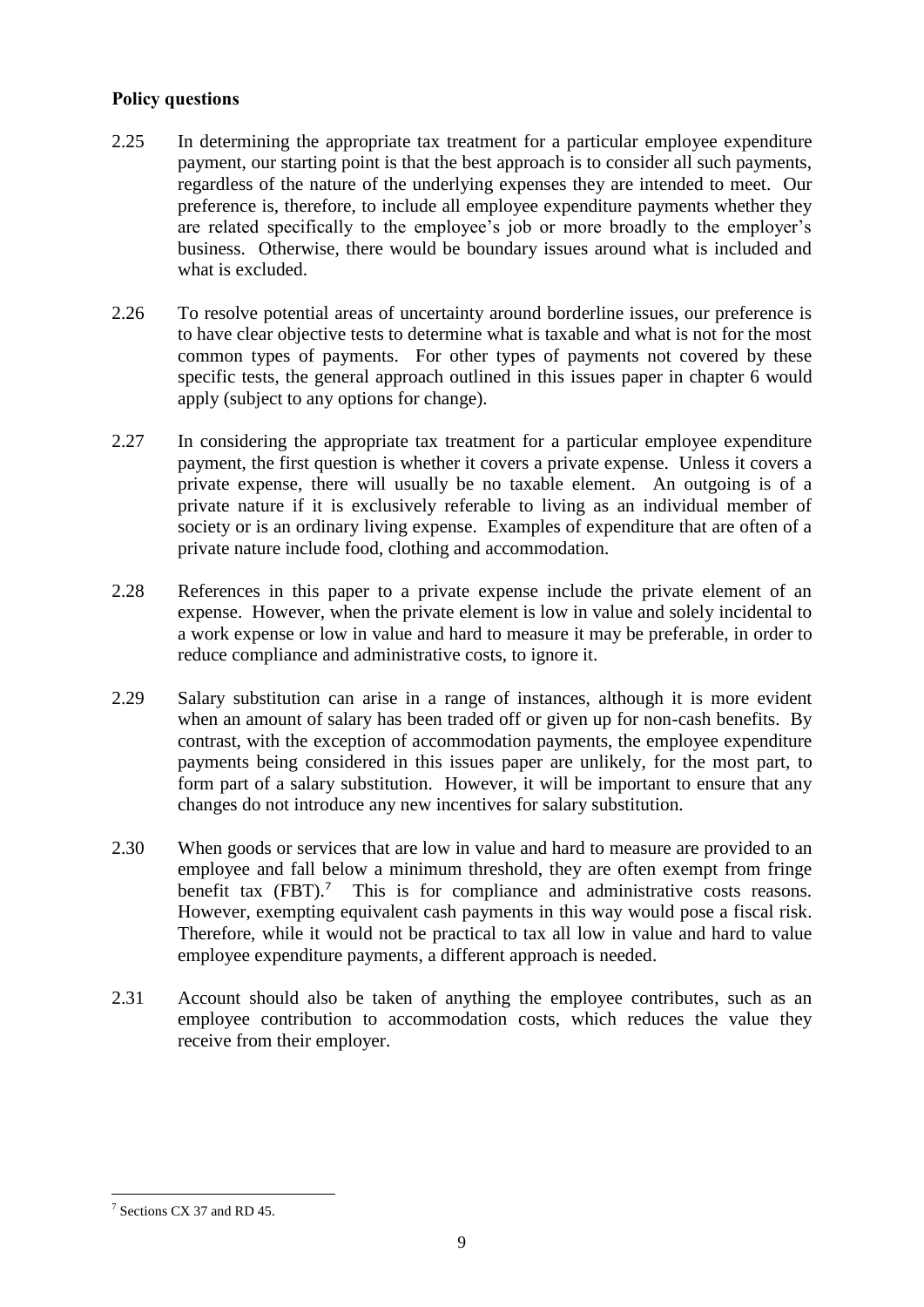2.32 Pragmatic solutions to the main employee expenditure payments that balance the broad salary substitution concerns against the need for workable tax outcomes are considered in this paper. The approach we have taken is illustrated in the flowchart at the end of this chapter.

#### **Other considerations**

- 2.33 There are a number of other considerations that have been taken into account in developing the best options for reform. These are:
	- **The tax outcome should not be unduly influenced by the payment mechanism** – While an employer will often pay an allowance in anticipation of an employee incurring expenditure, they might also reimburse actual expenditure that has already been incurred or settle an employee's bill. Alternatively, rather than paying cash they might arrange for goods or services to be provided. Whichever mechanism is chosen, as far as possible, the tax outcome should be the same, without significantly different compliance costs for employers.

**Rules should be easy to understand and apply** – Certainty and simplicity are desirable because employee expenditure payments are mostly dealt with by human resource and payroll staff in larger companies and the wages clerk in smaller companies, who may have little tax expertise. Employers are also reluctant to make judgements about, or delve into, their employees' personal affairs in determining whether a particular payment is taxable.

However, there is a trade-off between providing certainty (with, for example, an objective "bright line" test to determine what is taxable and what is not), against fairness and flexibility with a more subjective test (for example, by reference to what is reasonable).

- **The impact of any changes to the current rules on employer/ employee agreements and the time needed to adapt these** – Many payments are the subject of historical employment agreements negotiated between employers, employees and their trade unions. These agreements may take time to change and, therefore, transitional issues might need to be considered in implementing any changes that arise as an outcome of this review.
- **The outcome of the review should be revenue-neutral** –While the outcome of the review is not intended to raise revenue, it must be recognised that there is limited scope for relaxing the current legislation.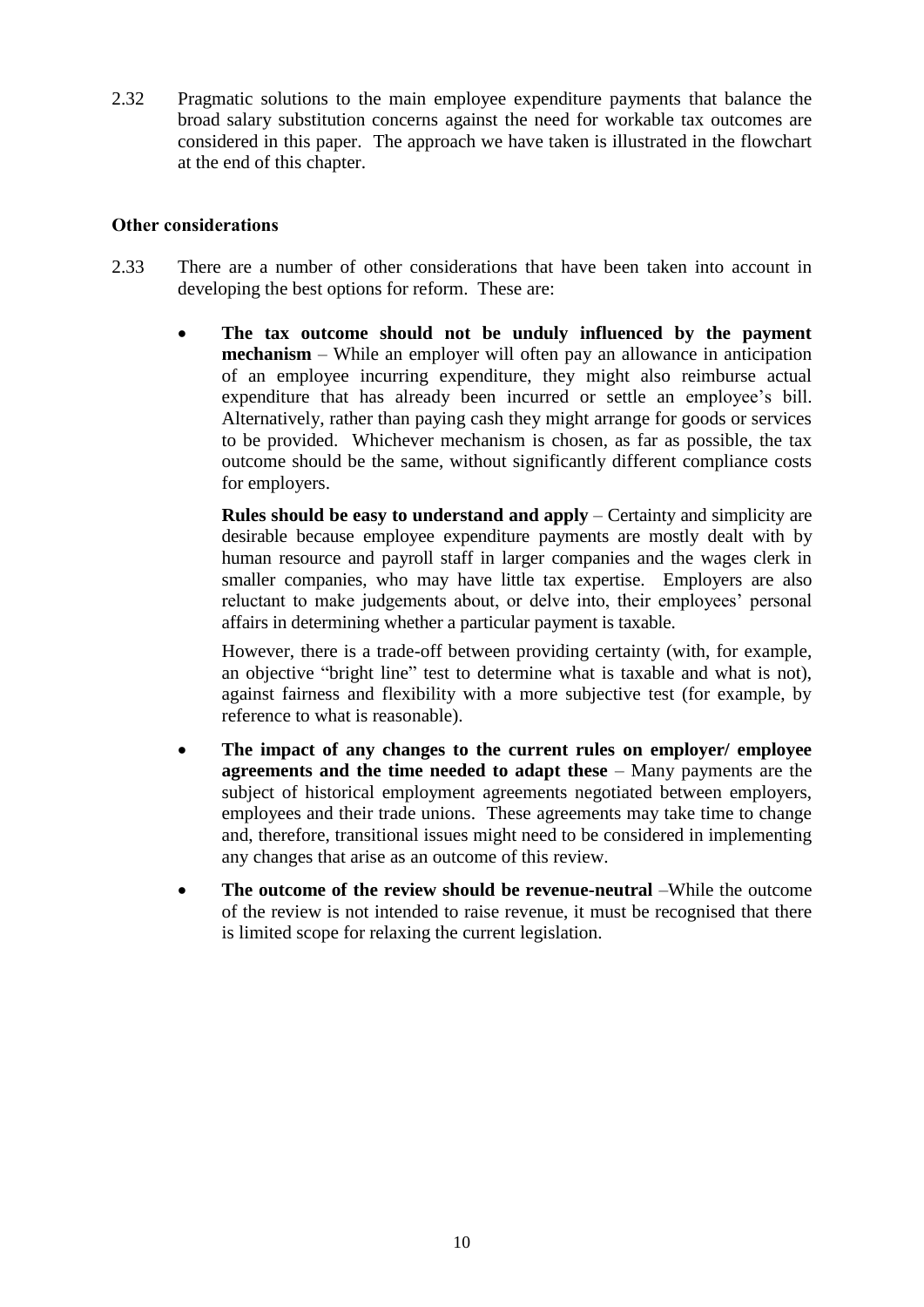#### **Policy principles for reviewing employee expenditure payments**



Note:

The terms used in this flowchart are generic and are not based on current legislation or case law definitions.

The flowchart reflects the general policy principles, which should apply so that an employee expenditure payment should not be taxed in the hands of the employee, provided any private expense is low in value and incidental to any work expense or hard to measure and not a salary substitute.

These principles are likely to be relevant to all types of employee expenditure payment, although initially focused on the main types identified in this paper.

\*"Employee expenditure payment" covers all payments, whether related to the employee's job or more broadly to the employer's business, and includes allowances to cover future estimated expenditure, actual reimbursement and expenditure on account of an employee payments.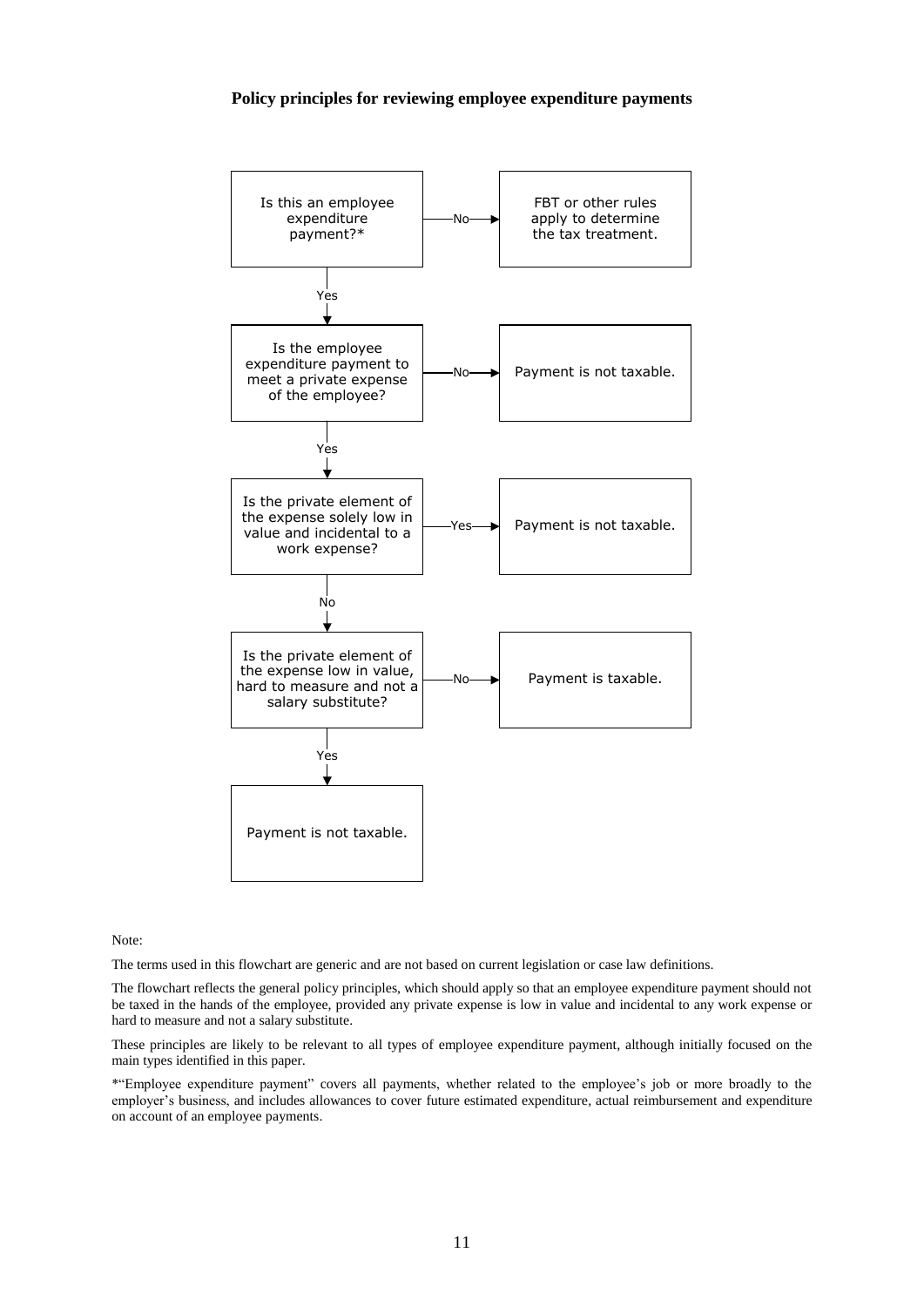# **CHAPTER 3**

# **Meal payments**

# **Meal payments – suggested approach**

- We suggest that employee expenditure payments to meet an employee's meal expenses during work travel away from the employee's normal workplace should be exempt from tax, subject to a three-month upper time limit at a particular work location.
- Employee expenditure payments to meet the cost of an employee's working lunches and other working meals/ refreshments outside of work travel should not be taxed, provided any payment is not made regularly as an additional payment for the employee's services.
- 3.1 Our general proposition is that when an employer makes a payment to meet an employee expense, the payment should not be taxable to the employee unless it is also to meet the employee's private expense. Then, the private element of the employee expenditure payment should be taxed.
- 3.2 However, difficulties can arise in determining whether a particular payment is to meet a private expense. This chapter considers this issue, with particular reference to payments for meal expenses and how the boundary should be drawn between work expenses and private expenses.

# **The general approach**

- 3.3 Businesses usually seek to maximise profits and minimise costs. They do not usually make a payment to or for the benefit of an employee that is not for a business purpose. Similar issues arise, whatever the employer's business, and when public or not-for-profit sector employers make such payments they will also be conscious of the need to minimise costs. Therefore, when an employer incurs an expense it is likely to be a work expense.
- 3.4 When an employer makes a payment that is a work expense in its hands, to or for the benefit of an employee, it does not determine the nature of the payment in the employee's hands. For example, a non-cash benefit will almost always be deductible by the employer as a work expense, but may be of private benefit to the employee (and subject to FBT). Salary and wages can likewise be characterised as a private benefit. The New Zealand courts have stressed that whether a receipt is income depends on its quality in the hands of the recipient (for example, *Reid v CIR* which concerned the tax treatment of a student teacher allowance).<sup>8</sup>

 $\overline{a}$ <sup>8</sup> *Reid v CIR* (1985) 7 NZTC 5,176.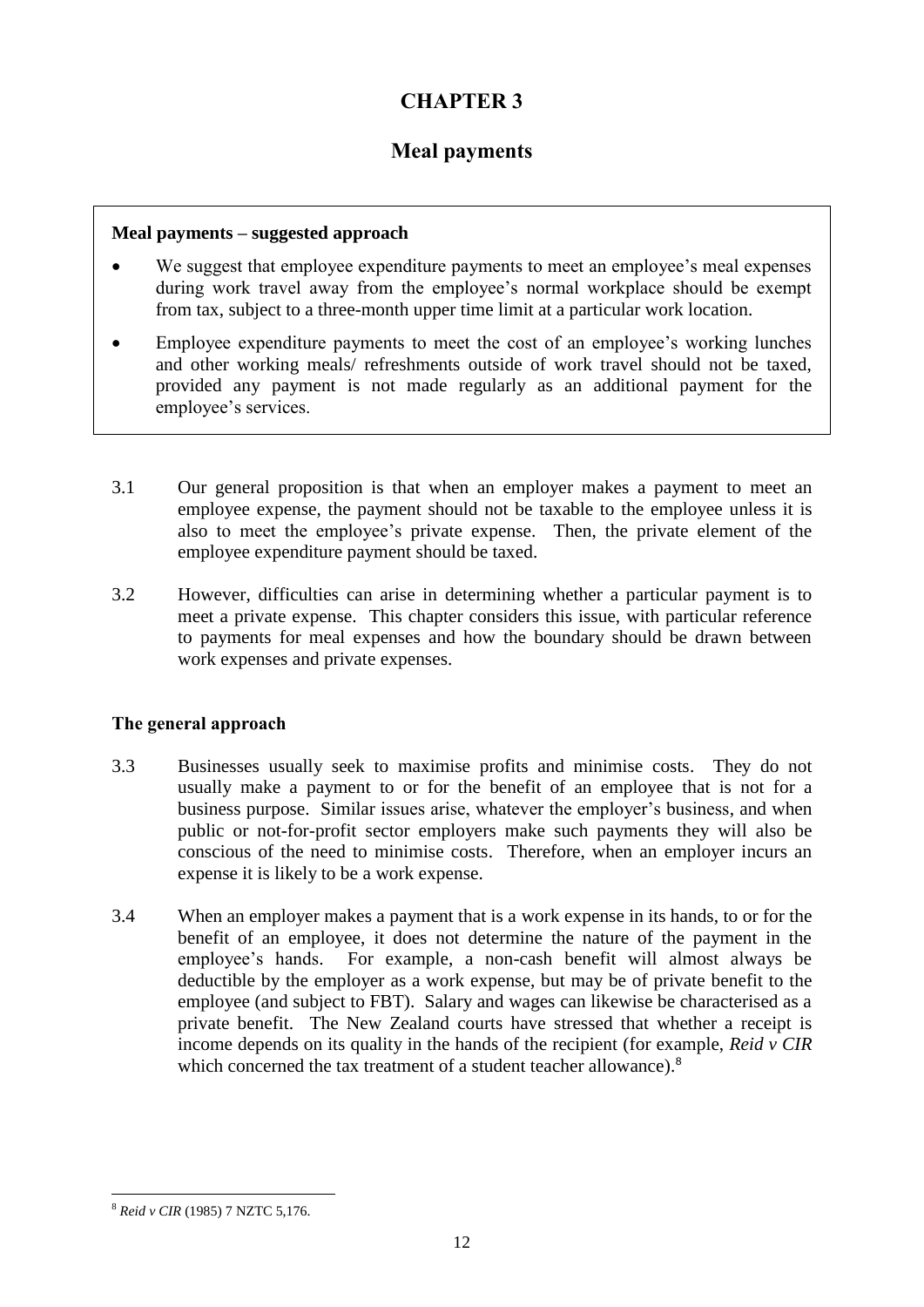- 3.5 We therefore need to consider the nature of the underlying expense from the employee's perspective to determine whether it (or any part of it) is a private expense of the employee and, if so, then determine the tax treatment of the employee expenditure payment.
- 3.6 What do we mean by a private expense? There is no statutory definition to draw on, but the courts have considered the meaning of "private or domestic expenditure". In *CIR v Haenga*<sup>9</sup> (which considered whether payments to a welfare fund were of a private or domestic nature) , Richardson J in the Court of Appeal commented:

"An outgoing is of a private nature if it is exclusively referable to living as an individual member of society and domestic expenses are those relating to the household or family unit …"

- 3.7 The case, therefore, tells us that a private outgoing relates to an individual living as a member of society – for example, food and drink. A domestic expense is one that relates to the household or family unit – for example, a home telephone. Private and domestic expenses are intended, at least in part, to further some personal purpose.
- 3.8 In principle, the general approach should be that an employee expenditure payment that is for a private (or domestic) expense of the employee should be taxed.

#### **Exceptions to the general approach**

- 3.9 The next question to consider is in what circumstances we might move away from a full taxation approach. In doing so, we would tend to discount more fact-based considerations, such as the degree of nexus with employment and focus instead, in the interests of simplicity and certainty, on more practical considerations.
- 3.10 In the next part of this chapter, we consider a number of scenarios involving a payment being made to meet the cost of a meal and the question of how the payment should be taxed. Matters we have taken into account in considering the question are:
	- whether any private element is low in value and incidental to the work expense, or low in value and hard to measure;
	- whether not taxing the payment would encourage salary substitution; and
	- whether not taxing the payment is consistent with the approach taken under the FBT rules when the goods or services are provided directly by the employer.

 $\overline{a}$ <sup>9</sup> *C of IR v Haenga* (1985) 7 NZTC 5,198.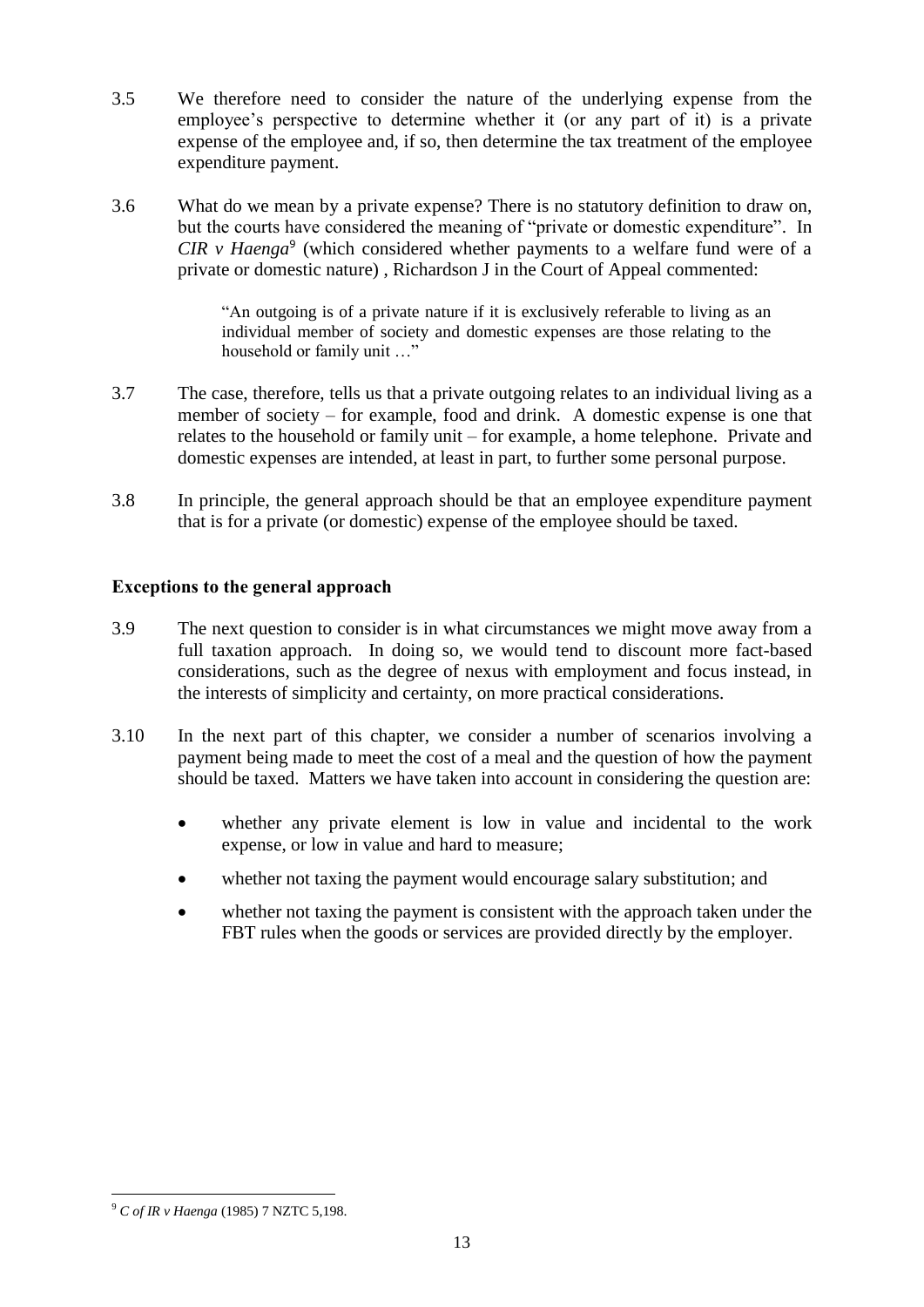#### **Employee meals in general**

3.11 The New Zealand courts have not given much further general guidance than Richardson J's comments in Haenga on the meaning of "private expenditure", but have considered particular types of expenditure, including food and drink. In *Case E80*, <sup>10</sup> which considered the nature of out of town meal expenses for a removal van driver, Barber J found that the expenditure did not have the necessary relationship with the earning of the taxpayer's income:

> "In my view there is no necessary relationship between the expenditure by O on meals and the earning of O's income. The meals were purchased by O in order to live and not to perform O's job. The expenditure was not incidental and relevant to the earning of income but was incidental and relevant to O's physical sustenance."

- 3.12 Barber J did acknowledge that, when the requirements of the taxpayer's job mean that extra cost is incurred on meals and there is clear evidence of that, then there may be a sufficient nexus between the expense and earning the income from the employment. An example would be when the employee is required by his or her job to work out of town and, therefore, has to spend more on their meals than usual.
- 3.13 Nevertheless, food and drink are more commonly private expenditure since any meals purchased are to provide the employee with personal sustenance in order to live. They are not generally part of performing an employee's job. Whether an employer pays an employee wages so they can buy food and drink or some form of meal payment, the outcome is the same and, at least in principle, the meal payment should be taxable.
- 3.14 It is certainly arguable that when an employee incurs extra meal costs during a work journey, then that additional cost is not private expenditure. However, the amount saved on the employee's normal day-to-day expenditure remains private expenditure. The question is whether this argument can be reflected adequately in the options proposed in this chapter, given that, for many employers, it will not be practically possible to comply with or administer a test that requires an apportionment to be made. Identifying the private part of the expenditure would require consideration on an employee-by-employee basis of their meal consumption which could change from day to day.
- 3.15 There is a range of circumstances in which an employee might be provided with some form of meal payment by their employer. The most common appear to relate to:
	- work travel when an employee has extra meal costs because they have had to work away from their normal place of work over a meal period;

 $\overline{a}$ <sup>10</sup> *Case E80* (1982) 5 NZTC 59,421.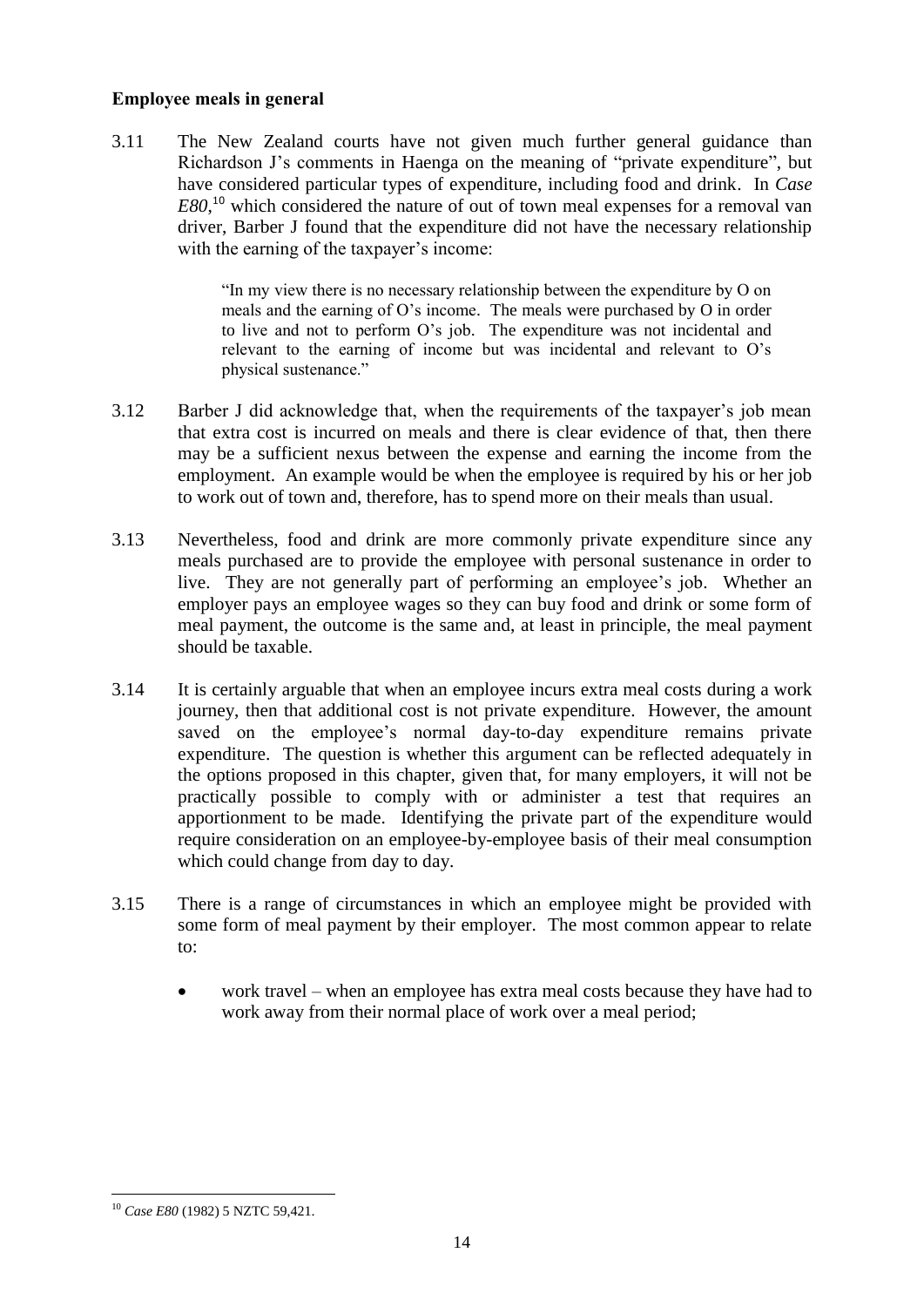- non-work travel related:
	- working lunches (and other working meals) when the needs of the job mean an employee has to work through a meal period;
	- conference meals when an employee attends a work-related conference that extends through a meal period;
	- light refreshments, such as tea and coffee when employees work away from their employers' premises and cannot use tea and coffee ordinarily provided to on-premises based staff.

# **Employee meals during work travel**

- 3.16 Commonly, employers make payments to meet employee meal costs when their employees are travelling away from their normal place of work on work-related duties through a meal period. This may be for a specific journey of short duration, or for a longer period such as a secondment.
- 3.17 Employers recognise that their employees may have to spend more on their food and drink than they usually would when travelling away from home for work. Therefore, they will normally meet their employees' meal expenses in such circumstances, to a varying extent. This recognises the fact that employees may be reluctant to travel if it means they are likely to be out of pocket for work-related costs. However, employers will also want to control costs on what can be a substantial work expense. For example, some employers may limit meal reimbursement payments to work journeys when an overnight stay is required, and make or set a daily payment, or an amount based on a monetary limit – either with a fixed upper limit or by reference to what is a "reasonable" amount.
- 3.18 Employers meet their employee meal expenses in different ways, depending on their internal procedures and sensitivity to administrative costs. This might be by settling the bill directly (for example, through the employee using a company credit card), by reimbursing actual expenses (for example, on receipt of a claim by the employee), or by paying an allowance (for example, based on an estimate of restaurant costs for a particular location).

# *Low in value, incidental to earning employment income and hard to value*

3.19 Any comparison between meal costs when travelling on a work journey and normal day-to-day meal costs is likely to be between the cost of dining out and self-catering (at least for short-term business journeys rather than longer term secondments). An employee usually stays in a hotel, or similar accommodation, without self-catering facilities and therefore has to buy catered food. In these circumstances, the amounts saved by the employee are likely to be variable and very difficult to measure. When short-term work travel is concerned, the private element of any meal costs is also incidental to the need to travel.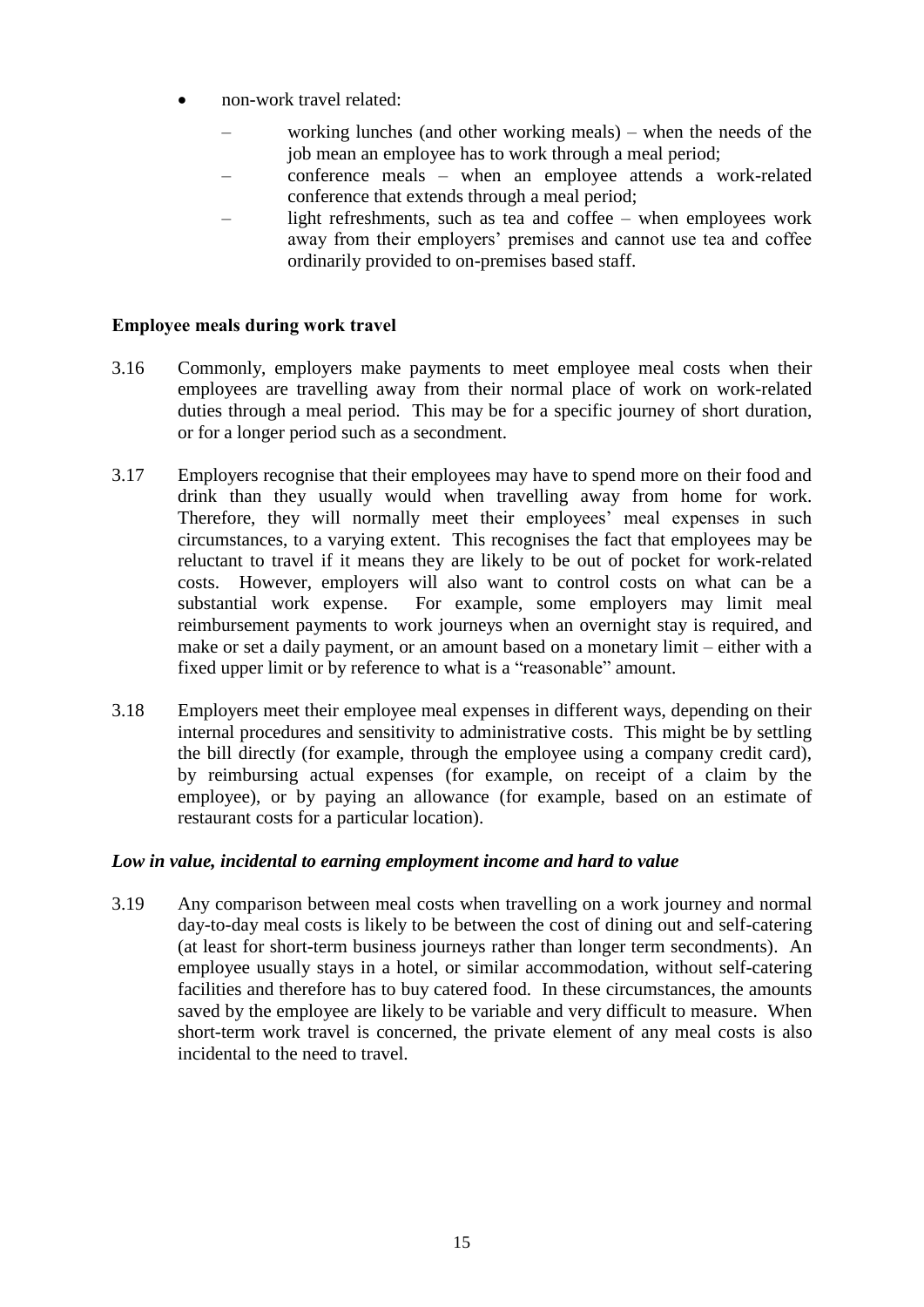3.20 When an employee undertakes a longer journey or secondment, this is likely to change after a period of time. An employer is likely to be reluctant to fund restaurant meals on a long-term basis and the employee will often move to selfcatering accommodation. At that point the meal costs are not likely to be significantly greater than the normal day-to-day costs at home and the case for allowing tax-free treatment becomes more questionable.

# *Salary substitution*

3.21 Reimbursing an employee's meal costs is unlikely to lead to significant salary substitution when the employee is travelling on a short-term work journey because the cost of meals is generally ancillary to the cost of the travel. Employees would normally expect to have their expenses reimbursed on top of salary and not see it substituted. However, there could be salary substitution risks if allowances are paid and the employee does not have to account for matching expenses.

# *Match with FBT*

- 3.22 When the employer provides a meal while the employee is travelling (for example by booking and paying for the meal, along with other expenses, centrally), then the meal is exempt from FBT to the extent that an allowance to meet the cost would be exempt.<sup>11</sup> The FBT rules, therefore, follow the approach used with allowances.
- 3.23 Meals provided off the employer's premises are normally treated as entertainment expenditure and the employer's tax deduction is limited to 50 percent of the expenditure as a proxy tax impost with no tax charge for the employee. Meals consumed in the course of business travel are normally excluded from this treatment.

# *Options*

- 3.24 We have identified a number of options for determining the tax treatment of meals during work travel.<sup>12</sup> In arriving at these, we have already concluded that the practical difficulties in apportioning expenditure on meals between normal and additional meal costs while travelling for work reasons mean that apportionment is not a realistic option.
- 3.25 The options we have identified are:
	- **Exempt from tax payments to meet meal costs**  Employers and employees would not need to apportion any payments once they establish that meal expenses have been incurred on a work journey to a location other than the employee's normal work location. The advantage for employers is obvious, particularly since our understanding is that, in practice, employers do not apportion expenditure. However, a disadvantage is that the option may not adequately address the possible incentive to make tax-free payments when an employee is sent to work at a particular location for a longer period of time, when their meal costs are likely to reduce and become more in line with their normal day-to-day expenditure.

**<sup>.</sup>**  $11$  Sections CX 5 and CX 19.

<sup>&</sup>lt;sup>12</sup> Work travel does not include commuting between the employee's home and normal place of work.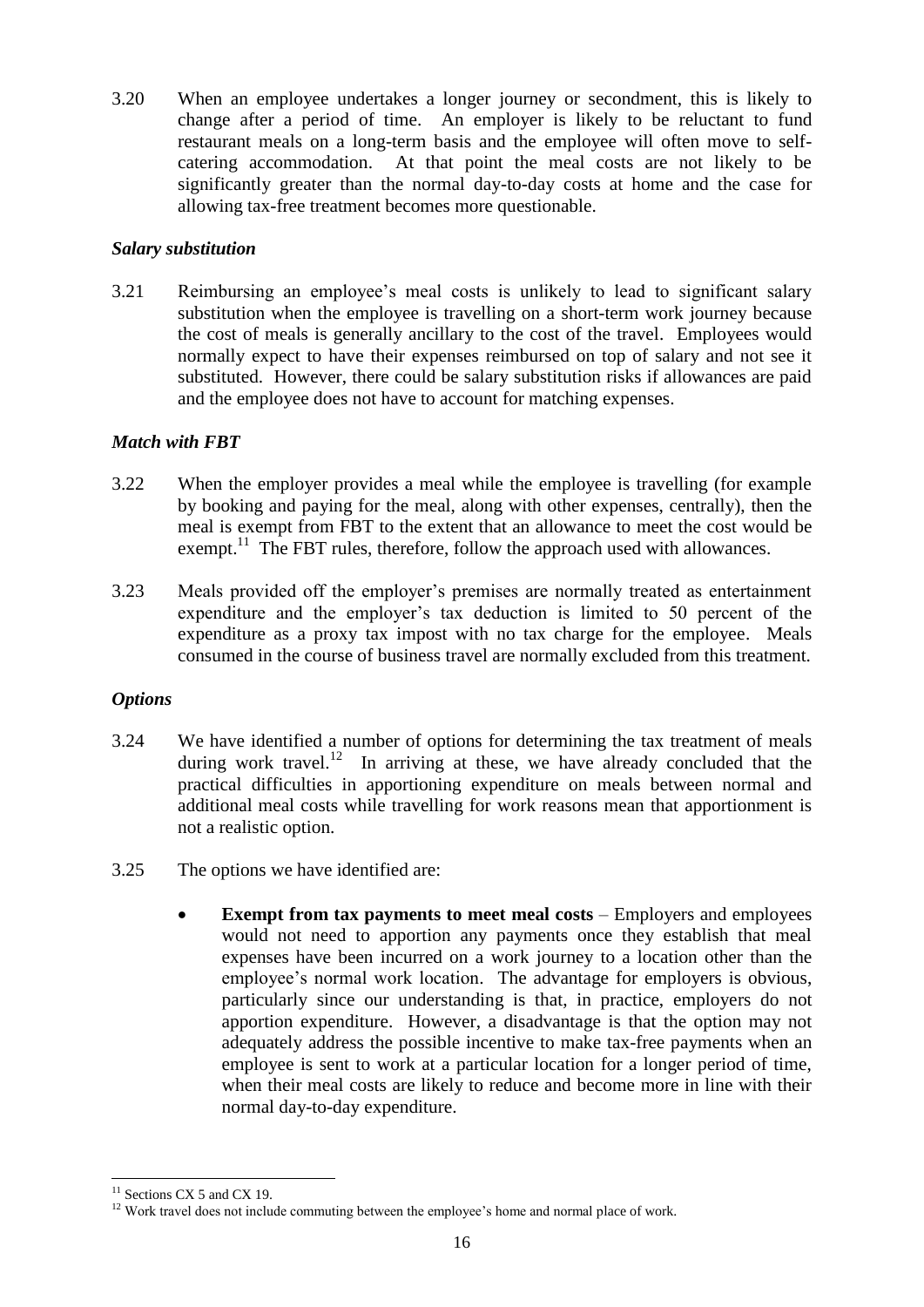- **Exempt from tax payments to meet meal costs, but limit to overnight journeys** – This would assume that when a work journey does not involve an overnight stay the employee does not incur significant additional meal costs. This is an approach Australia follows.<sup>13</sup> However, this approach would not recognise that some employees may incur additional costs even when an overnight stay is not required.
- **Set an upper time limit for making tax-free meal payments** This is a variant on the first option and recognises that when an employee is away from their normal work location for a limited period of time they are likely to have to incur significantly higher meal costs. However, after a reasonable period of time in a particular location, they and their employers are likely to make arrangements to reduce the additional meal costs – for example, by the employee moving into self-catering accommodation. After an appropriate period, therefore, any employee expenditure payments should become taxable.

This option has the advantages of the first option in resolving the apportionment issue but also seeks to recognise the potential reward element of reimbursing meal costs for longer trips to a particular location. However, an upper time limit would have to be a one size fits all approach. Any limit would act as a cliff edge, which inevitably means that some employees will find themselves on the wrong side of it.

- **Exempt from tax a fixed portion of any payment to meet meal costs**  Under this option, whatever amount is reimbursed or paid by the employer, a fixed proportion would remain taxable. This would recognise that the employee is receiving a tangible benefit when their employer pays for their meals but overcomes the practical difficulties in identifying the amount saved by making a round sum adjustment. Such an approach is adopted by the United States of America and Canada which only give a tax deduction to the employee for 50 percent of expenditure on meals when travelling overnight on a business journey. However, it is a fairly arbitrary adjustment that has no regard to particular circumstances and would over- or under-tax in many instances.
- **Set a maximum amount that can, with certainty, be paid tax-free** This would provide a threshold below which the employer could reimburse the full amount tax-free. The benefit of this approach would depend on the amount it is set at. If set too low, it would be of little value to an employer who would still have to make an adjustment. If set too high, it could provide an incentive for salary substitution. Either way, there may be a need for criteria to be set by Inland Revenue to allow the exemption to continue if the cap is exceeded – for example, if the meal expense is incurred in a particularly expensive part of the world. There may be some value to employers in this approach, however, if the capped amount could be used more broadly as a daily amount that employers could pay without having to check employee records in detail (similar to the approach in the United Kingdom).

 $\overline{a}$ 

 $13$  See Appendix C for summary of approach in other countries.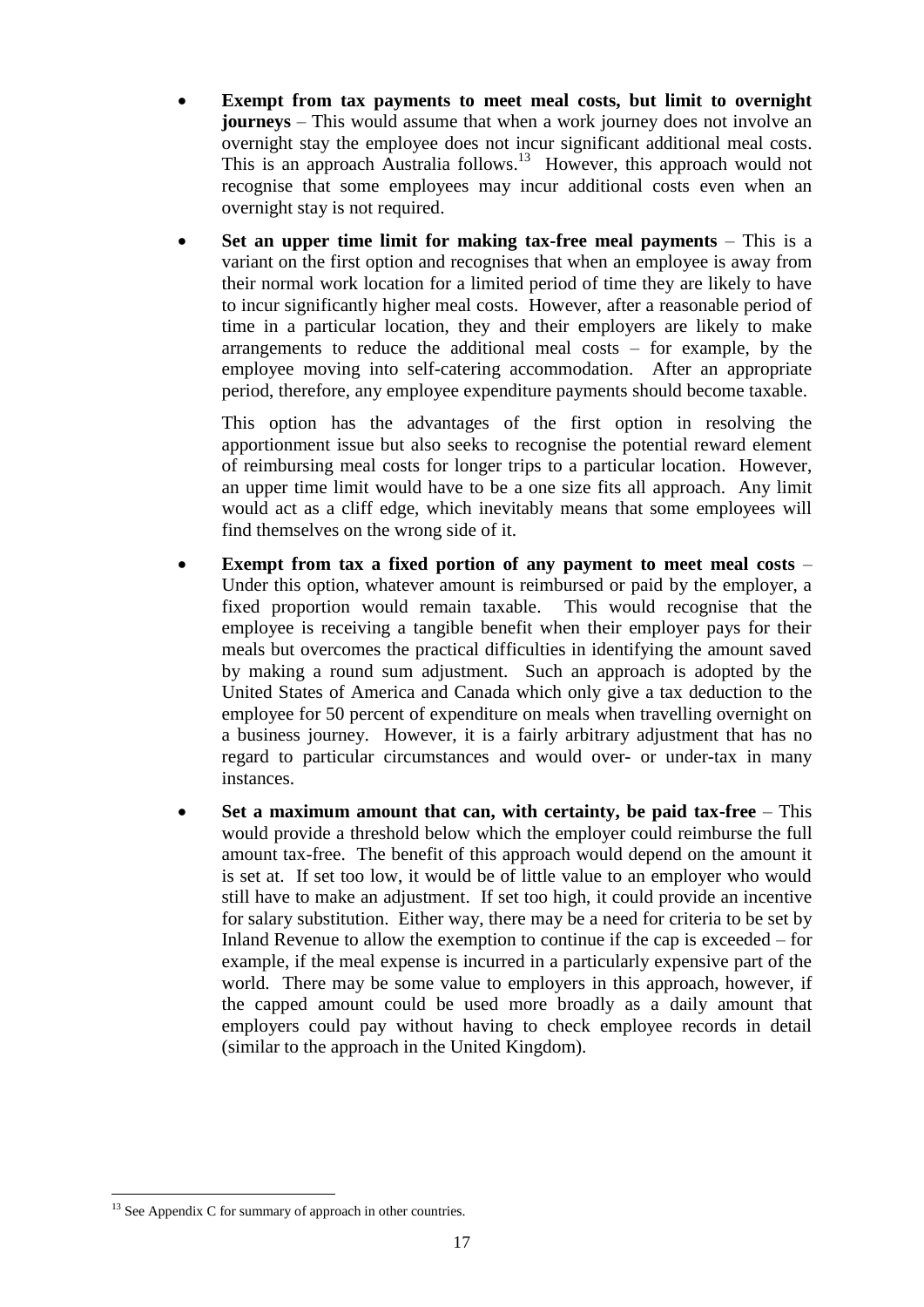# *Preferred option*

- 3.26 On balance, our preference is to fully exempt the payment, subject to an upper time limit for this treatment at any given temporary work location. This would mean that an employer would not have to worry about identifying the notional private/work split of any meal payment – it would either be not taxable at all, or taxable in full.
- 3.27 Setting an upper time limit for tax-free treatment would recognise the significant additional meal expenses normally incurred during work travel. However, it would also recognise that a meal payment is inherently private and that after an appropriate period of time the additional costs are likely to reduce and any meal payment will be more in line with an employee's normal day-to-day spending on meals.
- 3.28 Setting an upper time limit would provide a clear boundary that should be easy to understand and apply. It would provide employers with certainty and resolve many of the problems around identifying when a work location should be treated as temporary for the purposes of making a meal payment. It would also leave it to employers to determine what amount they consider is appropriate to pay their employees by way of a meal allowance in different circumstances.
- 3.29 A time limit does provide a cliff edge though and where that limit is set would be important. Data about the length of business trips is not available. However, it is likely that most visits by an employee to a particular location (other than their normal work location) are for a relatively short period of time, usually days or weeks rather than months. As already noted, when meal payments are concerned, we would anticipate that when a trip runs into months, employers and employees will make arrangements to reduce spending on meals.
- 3.30 On this basis, an upper time limit of three months before a meal payment becomes taxable in full, would set an appropriate margin. However, we are interested in feedback on the pattern and duration of work trips to particular locations and what employers do in practice.

# **Employee meals in other circumstances – working lunches and other working meals/ refreshments outside of work travel**

- 3.31 An employee may have to work through lunch or some other meal time because of the needs of the job. For example, it may be more effective to carry on a meeting without breaking for lunch, or to conduct business at a lunch-time meeting or hold an early morning meeting over breakfast. Often, any food and drink will be provided or paid for directly by the employer – for example, by arranging and paying for the catering directly. However, there will be occasions when the employee has to pay for and claim reimbursement for any costs – an allowance in this situation would be less likely. It may also be unclear how much of the cost relates to the employee and how much to guests.
- 3.32 One variation is when the employee attends a work conference. Normally an employer will fund and pay for conference costs (including meals) directly. However, there may be occasions when the employee pays for meals and claims reimbursement for the costs from their employer.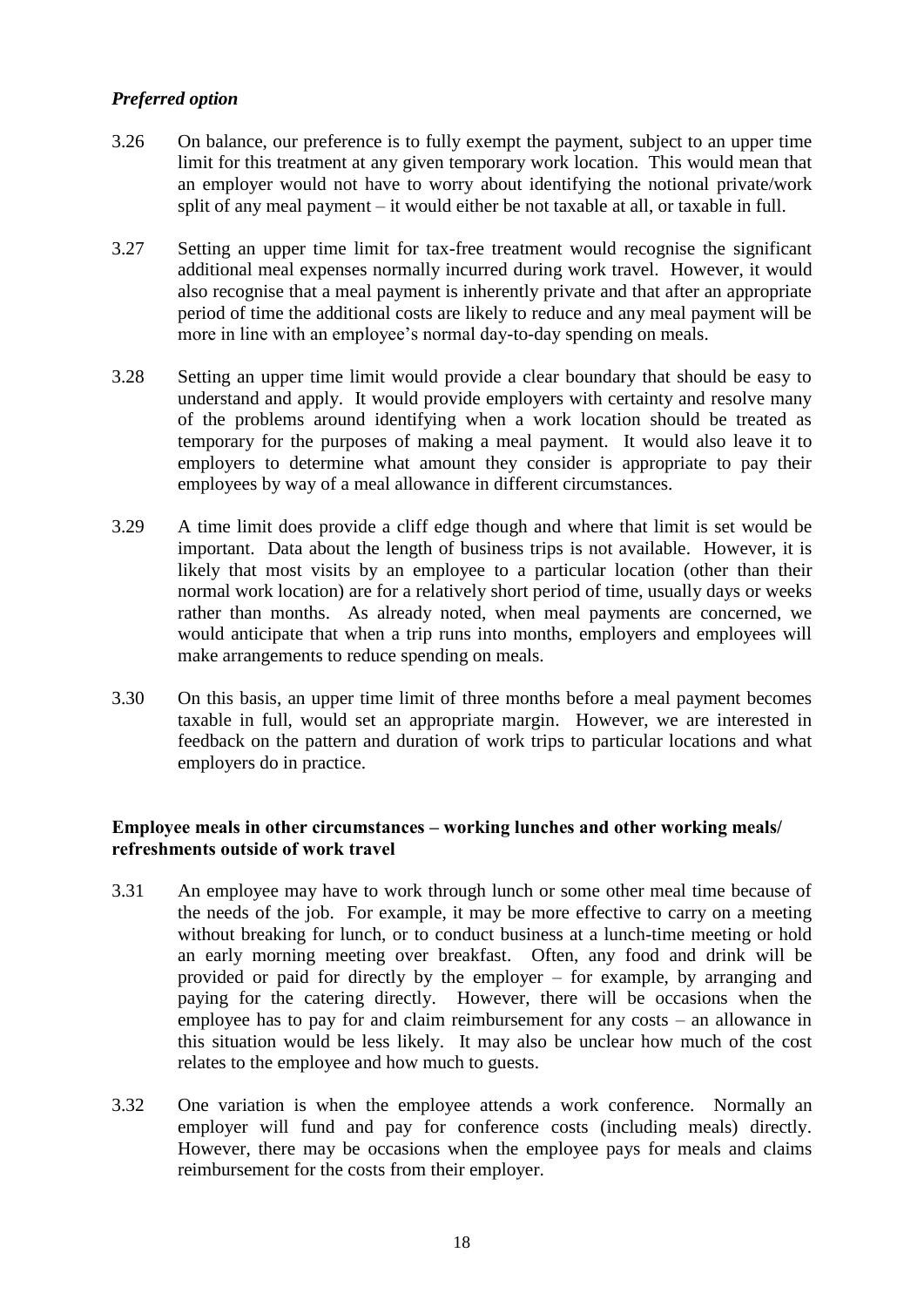3.33 Finally, some employers pay modest tea and coffee allowances to members of staff who routinely work out in the field away from their employer's premises and cannot use the refreshments the employer provides on the premises.

#### *Low in value, incidental to earning employment income and hard to value*

- 3.34 The cost of a working lunch or conference meal is usually reimbursed by the employer only when there is a particular work need. Working meals are not generally provided as a reward so the effective value to the employee is the saving they make over their normal day to day expenditure. This private element is likely to be low in value, incidental to earning the employee's income and difficult to measure.
- 3.35 Tea and coffee payments related to the employee's inability to obtain tea and coffee on the employer's premises because they are working off site, are likely to be modest.

#### *Salary substitution*

- 3.36 Working meals (outside of work travel) are likely to be intermittent, relatively modest and only provided when there is a work need. With these assumptions in mind, exempting payments to meet the cost of working lunches seems unlikely to encourage a material behavioural response towards salary substitution.
- 3.37 However, it might be necessary to prevent regular meal payments that are effectively rewards from being treated as non-taxable. For example, tea and coffee payments might need to be broadly linked to the value of tax-free refreshments the employer provides at the workplace and provided because the employee cannot access onpremises refreshments.

# *Match with FBT and entertainment regime*

- 3.38 A further matter to consider is whether exempting an employee expenditure payment on food and drink is consistent with other taxing provisions. Working lunches provided by an employer on their premises are already exempted from being treated as fringe benefits although entertainment tax may apply in some instances to limit the employer's deduction to 50 percent of the expenditure. In certain circumstances, when food and drink is provided away from the employer's premises the entertainment expenditure rules also remove any potential FBT charge but limit the employer's tax deduction to 50 percent of the expenditure. Working lunches are currently being taxed through the entertainment limitation.
- 3.39 Exempting modest off-site tea and coffee payments when provided because the employee cannot access on-premises refreshments would align with the FBT exemption that applies when light refreshments are provided to an employee on the employer's premises.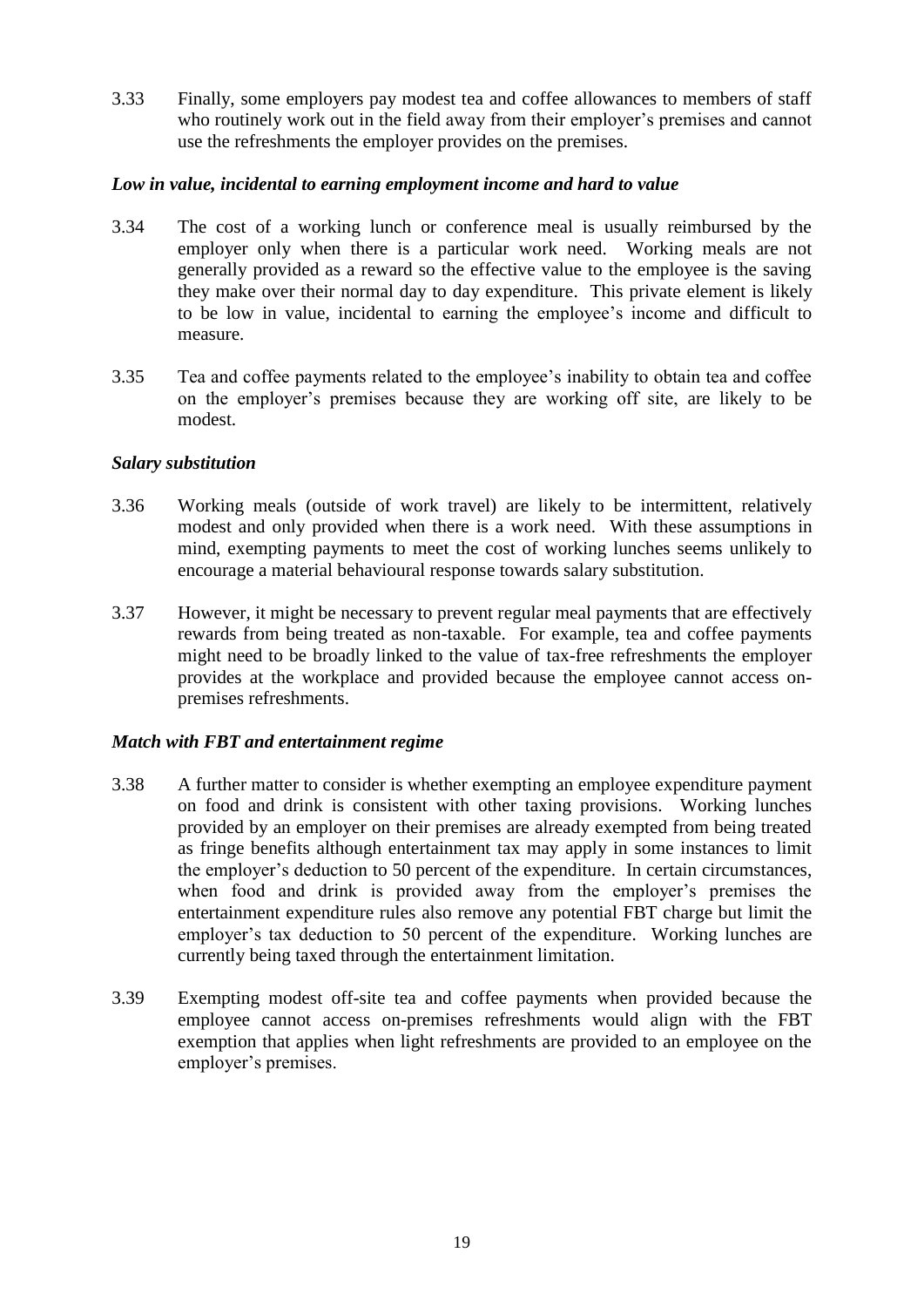# *Options*

- 3.40 The following two options have been considered:
	- **Exempt from tax any payments to meet working meal/ light refreshment costs, subject to an upper monetary limit** – A key advantage of this approach is that it provides a clear and easily understood boundary that would provide an exemption for reasonable amounts. However, one disadvantage of this approach is that it would introduce a cliff edge which could result in employers having an incentive to pay up to the boundary, but no more. This would require maintenance to keep it up-to-date. There might also be problems in allocating expenditure to particular employees and for employers ensuring spending fits the cap. It would also introduce an inconsistency with the FBT and entertainment rules.

One variation on this option would be to define the upper limit in terms of "reasonable" expenditure on meals. However, while it could provide a more flexible boundary it would introduce a new subjective test and further uncertainty around what is meant by "reasonable".

 **Exempt from tax any payments to meet working meal/ light refreshment costs** – This approach would exempt employee expenditure payments to meet the cost of working meals or light refreshments, but not provide particular limits.

This approach leaves judgements about when and how much to fund working lunches to employers who would not have to worry unduly about tax consequences. It would not be inconsistent with the FBT rules which provide that food and drink provided off the employer's premises is not taxed as a fringe benefit when subject to the 50 percent deduction limitation under the entertainment expenditure tax rules.

The disadvantage of this approach is the small risk that working meals and refreshments could become a vehicle for salary substitution or simply a means to provide an additional tax-free reward. The circumstances in which the exemption would apply would need to be clarified and require, for example, that it is not provided to a particular employee on a frequent basis or as a reward for services.

# *Preferred option*

3.41 Overall, when a meal payment is provided in work circumstances and is not intended to reward its employees, our preference is to exempt the payment. When the meal is provided as part of entertainment, any payment will already be taxed through the employer's business under the entertainment rules by restricting the employer's tax deduction.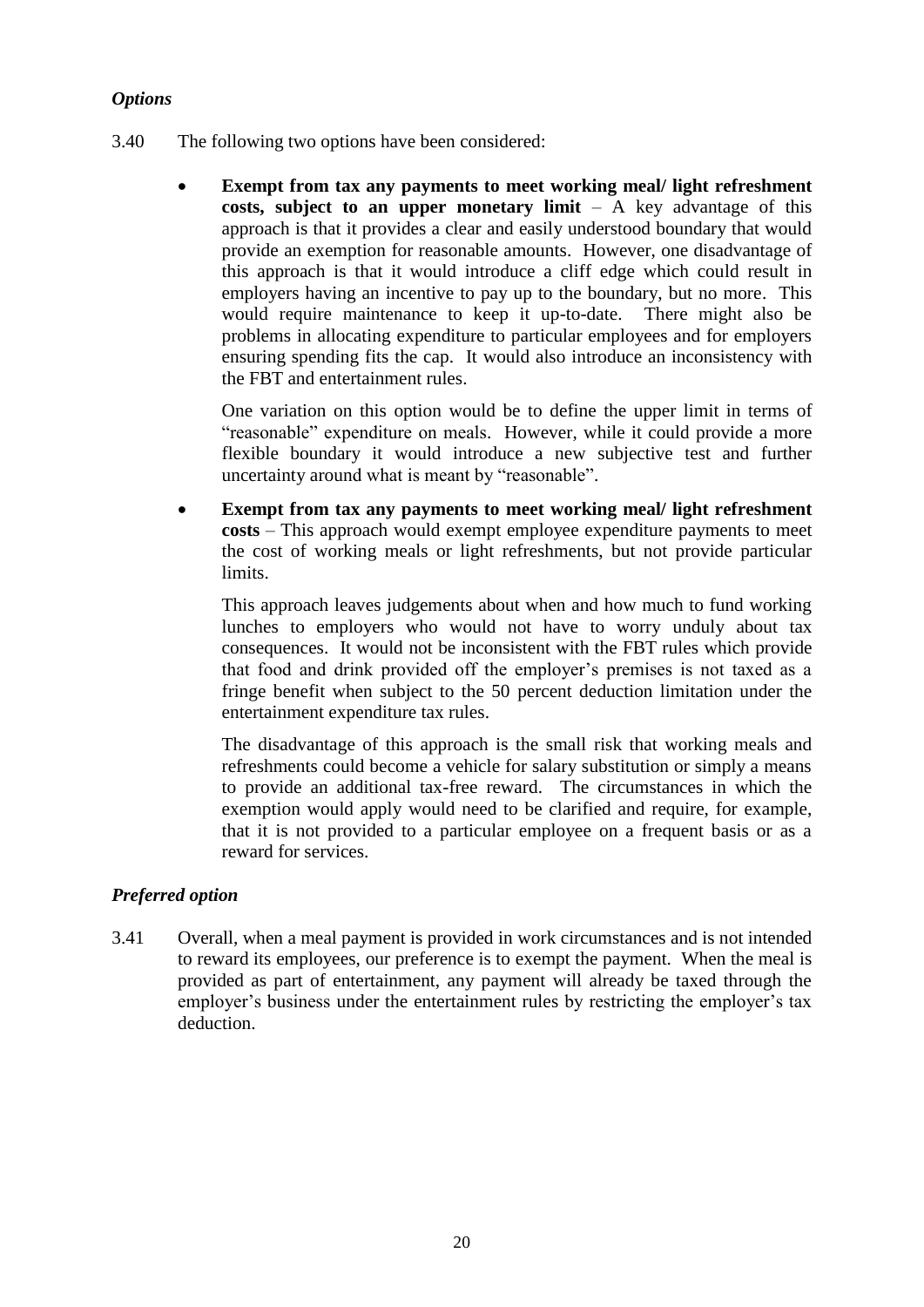3.42 The rule would have to be carefully crafted to make it clear that this does not extend to circumstances when the payment is made on a regular basis for the employee providing his or her services. Additionally, when light refreshments are concerned, any payment might have to be linked to what the employer provides to its staff, taxfree, on its premises more generally, limited to relatively modest amounts and only to situations when the employee has to work regularly on site away from the employer's premises.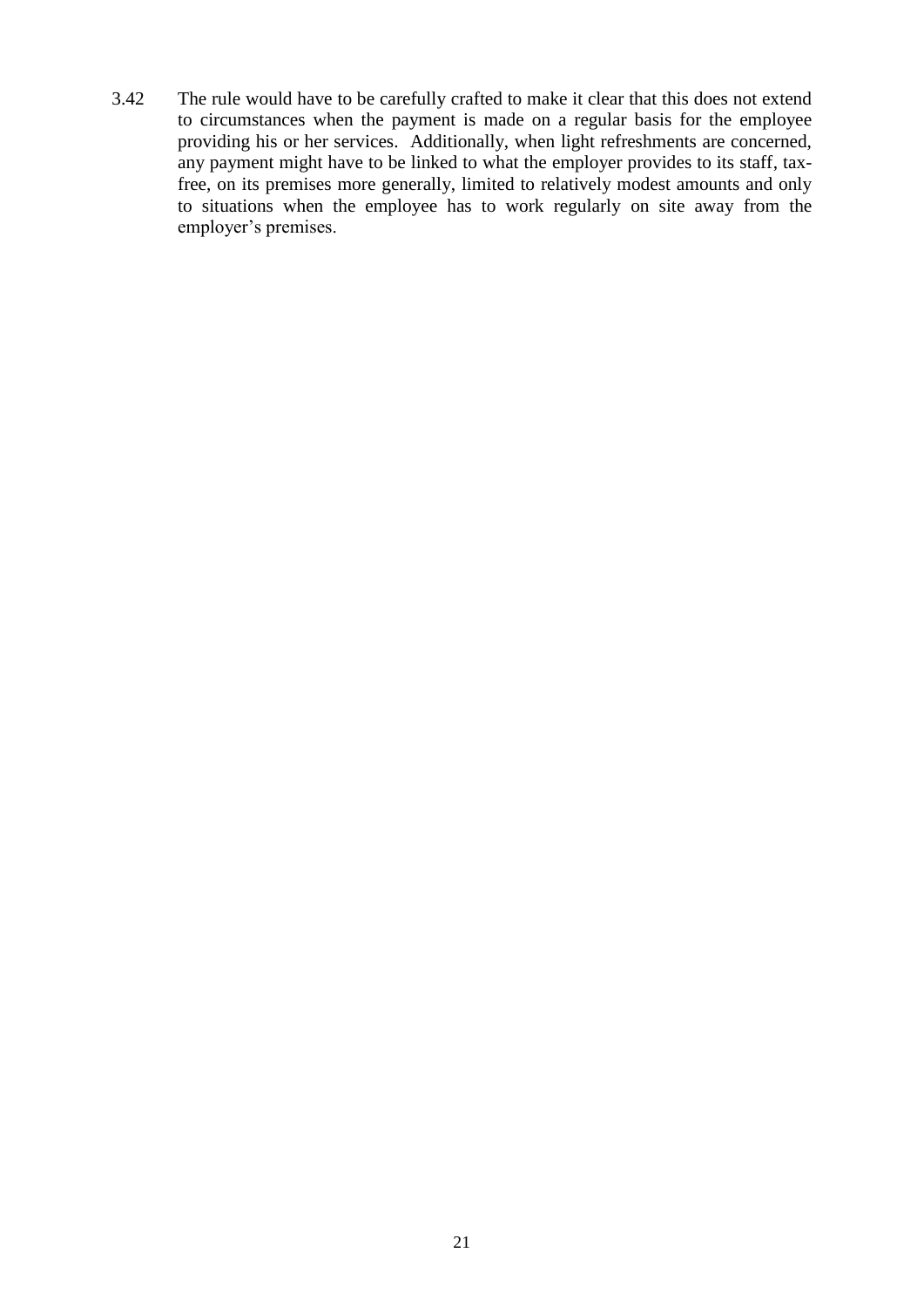# **CHAPTER 4**

# **Accommodation payments**

- We suggest that employee expenditure payments to meet an employee's accommodation expenses during work travel away from the employee's normal workplace should be exempt from tax, subject to a 12-month upper time limit at a particular work location, with a power for the Commissioner to extend that time limit in certain exceptional circumstances.
- When an employee is provided with accommodation by their employer at or near their normal workplace, the value of the accommodation should be taxable to the employee based on the market rental value of the property, after taking into account any employee contribution to the cost of the accommodation.
- When an employee has more than one permanent workplace for the same job, one option is not to tax employee expenditure payments to cover accommodation costs at one workplace.
- A valuation method other than market rental value may be needed to establish the taxable amount when the accommodation is in an overseas location – for example, a valuation by reference to comparable New Zealand accommodation.
- 4.1 Once the private element of an employee expenditure payment is identified, a key issue is to determine the value which should be taxed.
- 4.2 Identifying the taxable value will often be straightforward. For example, when the entire expense the payment meets is private, the whole of the employee expenditure payment should be taxed. However, problems arise around identifying the taxable value when the payment is not wholly to meet a private expense and there is also a work element.
- 4.3 This chapter considers issues around how the private element of accommodation payments or payments to meet housing costs should be valued. It includes payments to meet the employee's accommodation costs, both at their normal place of work and when on a work journey. It also looks at issues that arise when, rather than making an accommodation payment, the employer provides the accommodation to the employee directly.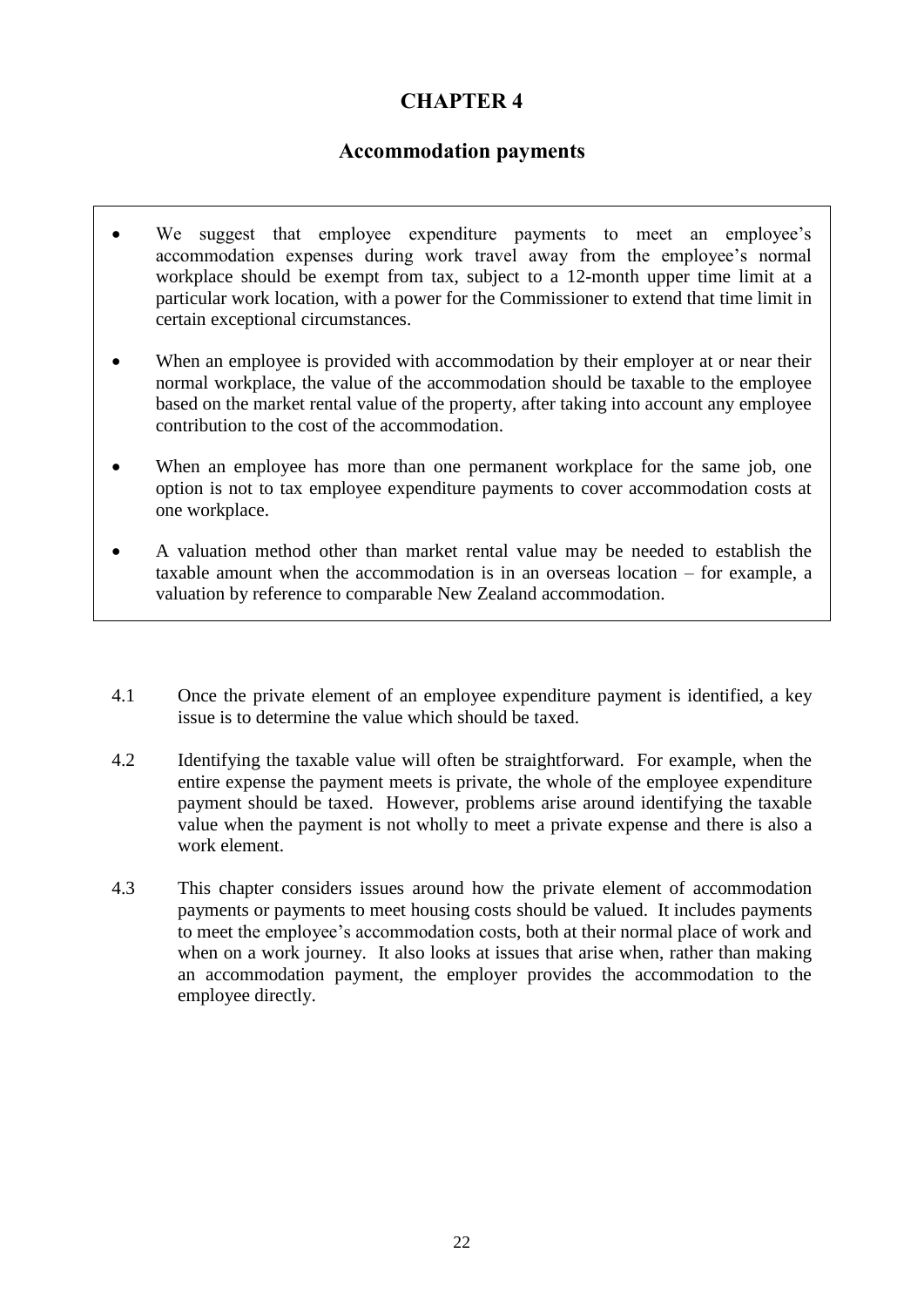#### **Policy issues in considering accommodation payments**

- 4.4 Accommodation is a fundamental human and personal need and will normally be "private or domestic expenditure" as defined in *CIR v Haenga*.<sup>14</sup> Employees need accommodation of some form to provide them with the necessary shelter and facilities for eating, washing and sleeping as part of their normal day-to-day living. Expenditure on employee accommodation is not usually incurred in the incomeearning process. Instead, it merely puts an employee in the position to be earning income. See, for example, *Case G57*<sup>15</sup> when the court held that the lodging costs of a mussel farmer were not deductible because they were to put him in a position to tend his mussel farm for the production of income and were not incurred in gaining or producing the income from the farm. 16
- 4.5 Consequently, when an accommodation payment is provided to meet an employee's accommodation costs, it could be expected that the full amount of the payment would be taxed. Alternatively, if the employer provides the accommodation, the starting point ought to be that the accommodation benefit is taxed when the employee does not pay full value for using it. The taxable amount can generally be considered to be the market value of the accommodation less any contribution from the employee. Market value is usually regarded as equal to the market rental value of the property.
- 4.6 If the accommodation payment is simply paid as part of an employee's remuneration package, the taxable amount should be the full amount of the payment. There is little difference between salary which can be used by an employee to pay his or her rent or mortgage and a cash payment to do the same. Therefore, no adjustment should generally be made to the gross amount of the payment. Similar considerations apply if the accommodation is provided by an employer.
- 4.7 The following paragraphs consider how the taxable amount might vary in different circumstances and what adjustments might need to be made – both when provided by way of an accommodation payment to meet an employee's costs, or by an employer providing the accommodation.
- 4.8 Consistent with the approach adopted in relation to meal payments, our suggestions about the amount to be taxed take into account the following considerations:
	- any variation in treatment, including to help identify the overall private element, should be easy to measure; and
	- not taxing the full payment should not encourage salary substitution.

**<sup>.</sup>** <sup>14</sup> *C of IR v Haenga* (1985) 7 NZTC 5,199, see paragraph 3.6 of Chapter 3.

<sup>15</sup> *Case G57* (1985) 7 NZTC 1,251.

 $16$  Although this case concerned whether an employee could claim a tax deduction, something an employee can no longer do, the principles are still relevant to considerations of the tax treatment of employee expenditure payments linked to accommodation costs.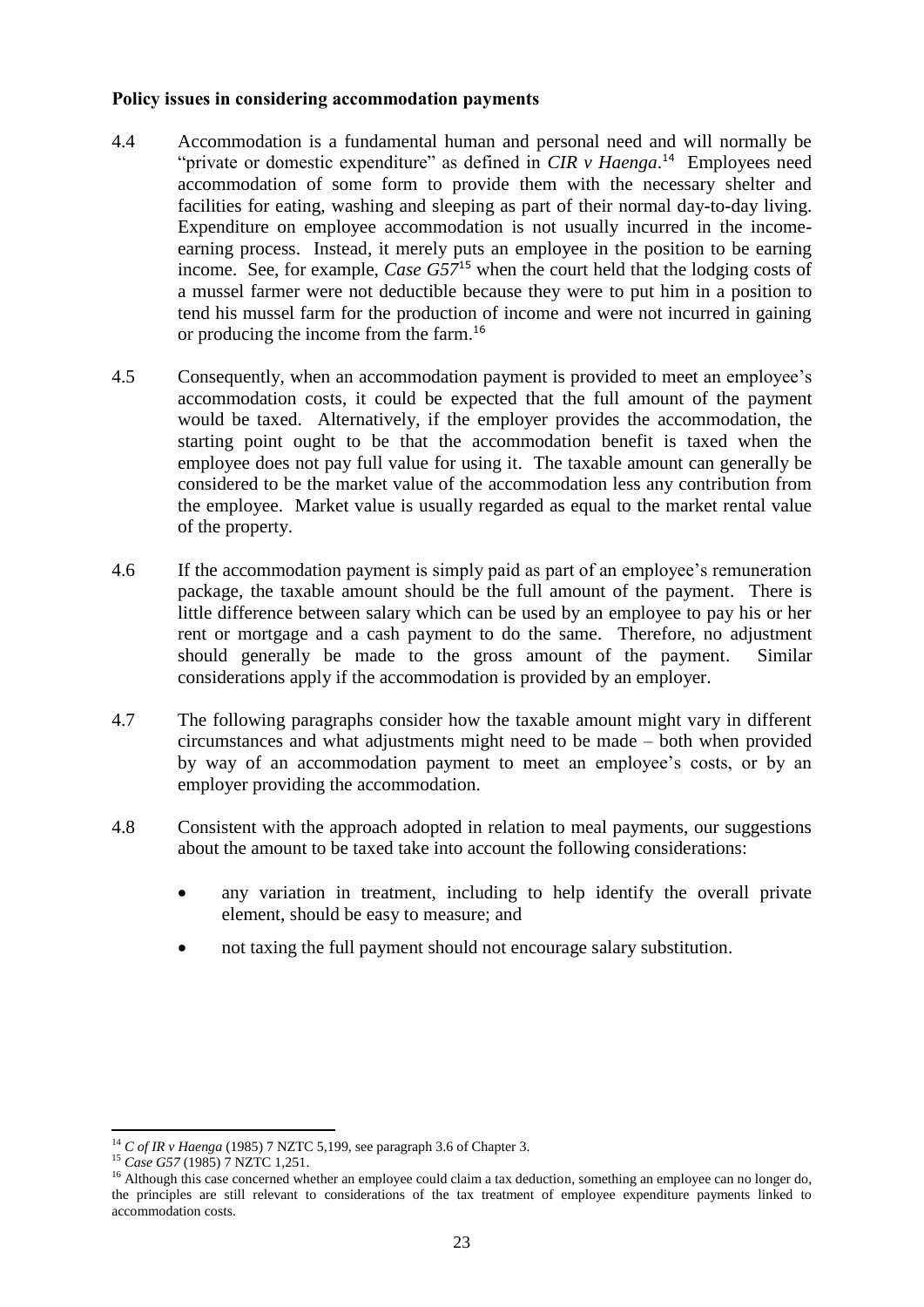- 4.9 We have identified a number of situations when it seems appropriate to tax less than the full value. These are:
	- **Accommodation during temporary work travel** When the employee is temporarily working away from his or her normal place of work. An example of this is when an employee who lives and works in Wellington is required to stay overnight in Auckland in the course of his or her job. A further example is when an employee who lives and works in Auckland is required to work in Christchurch for a month and is reimbursed the cost of his or her motel room.
	- **Accommodation provided because of the needs of the job** When the needs of the job mean an employee is required to live in a particular property in order to carry out his or her work duties. An example of this is an on-site caretaker or school hostel warden required to live in a particular property because he or she is on call out of working hours and needs to respond immediately.
	- **Other circumstances** There are also a limited number of other circumstances that do not fit easily within any general rule and which may warrant separate consideration. Examples include employees with more than one permanent workplace for the same job and employees working in countries outside New Zealand.

#### **Accommodation during temporary work travel**

- 4.10 "Temporary" means that something is only expected to last for a limited period of time. So, temporary work travel concerns travel an employee undertakes because of the needs of the job that is only expected to last for a limited time, usually for a relatively short period. When an overnight stay is required, the travel costs include the cost of the employee's accommodation.
- 4.11 A payment to meet accommodation costs incurred when an employee is required to stay in temporary accommodation because of work requirements may be for an overnight stay on a work trip away from the employee's normal workplace. Alternatively it could be for a more substantial temporary secondment to a workplace in another city. The costs will usually be additional to the employee's normal day-to-day accommodation costs, assuming the employee is staying temporarily away from the place where he or she lives.

#### *Salary substitution*

4.12 Meeting an employee's accommodation costs is unlikely to lead to salary substitution when the employee is travelling temporarily on a work journey, as long as the payment is closely linked to the amount of the expense. Even if the employee has not retained a property at the normal place of work, there is unlikely to be salary substitution.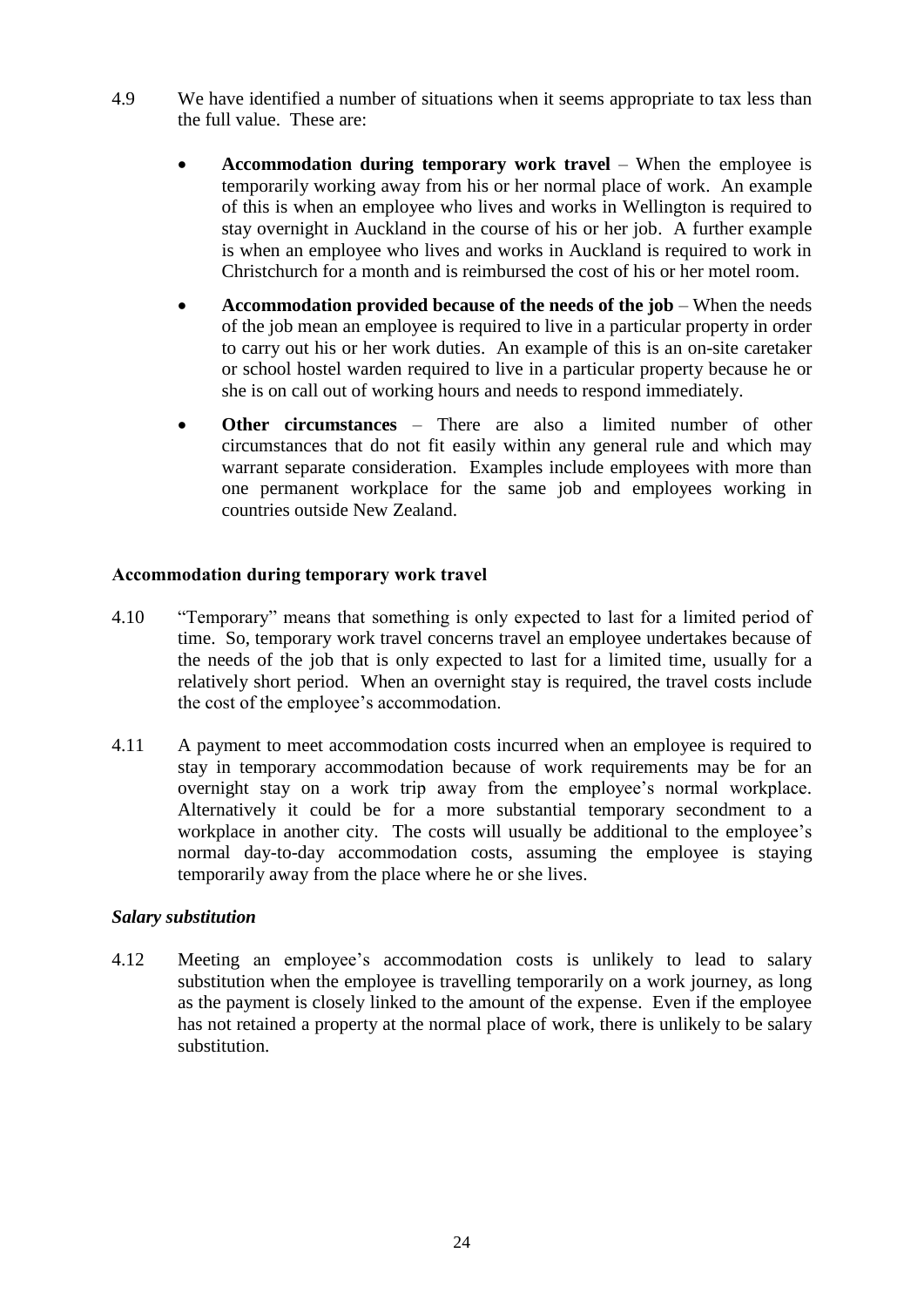- 4.13 However, there may be salary substitution when an employee can be paid a tax-free employee expenditure payment rather than salary or wages. A recent illustration of the risks in this area can be seen with the Australian "Living Away From Home allowance"  $(LAFHA)^{17}$  tax rules which the Australian Treasury reports have been used by employees to substitute large tax-free allowances in excess of actual expenditure on accommodation and food for taxable salary.
- 4.14 The LAFHA rules have been changed to address this by making the qualifying criteria more stringent and by setting an upper time limit for paying the allowance at a particular workplace. 18

#### *Options*

 $\overline{a}$ 

- 4.15 We have identified several options for establishing the taxable value of accommodation payments when an employee has to travel temporarily away from his or her normal place of work requiring an overnight stay.
- 4.16 Making a specific adjustment for costs incurred by an employee when they retain a property elsewhere is not a practical option. This approach would present uncertainty and very significant administrative and compliance issues for employers, employees and Inland Revenue. Employers would have to make an on-going assessment of an employee's personal circumstances, because these might change, and make subjective judgements about personal benefit and intentions. Employees would have to be prepared to subject their personal circumstances to scrutiny on an on-going basis in order to justify the tax-free treatment of business travel expenses. Inland Revenue would also have to administer and apply the law taking into account the individual circumstances of employees and make judgements which could appear to be arbitrary or inconsistent.
- 4.17 This approach would also present significant fairness or equity issues within the tax system. Employees working side by side who are incurring similar business travel expenses could find themselves with different tax outcomes depending on their personal circumstances and how those are assessed in determining the taxable element of any accommodation payments. Ultimately, there is a private benefit involved and the longer the payment continues the less tenable the argument that the retention of the other property is an extra cost created by the secondment and the more it is likely to be a personal choice of the employee.

 $17$  LAFHA is an allowance paid by an employer to an employee to compensate for additional expenses incurred and any disadvantages suffered because the employee is required to live away from their usual place of residence in order to perform their employment duties. The part of LAFHA that is taxed is usually minimal as the taxable element is reduced by any reasonable amounts paid in compensation for accommodation and increased expenditure on food.

[www.treasury.gov.au/ConsultationsandReviews/Submissions/2012/Fringe-Benefits-Tax-FBT-Reform-living-away-from](http://www.treasury.gov.au/ConsultationsandReviews/Submissions/2012/Fringe-Benefits-Tax-FBT-Reform-living-away-from-home-benefits)[home-benefits](http://www.treasury.gov.au/ConsultationsandReviews/Submissions/2012/Fringe-Benefits-Tax-FBT-Reform-living-away-from-home-benefits)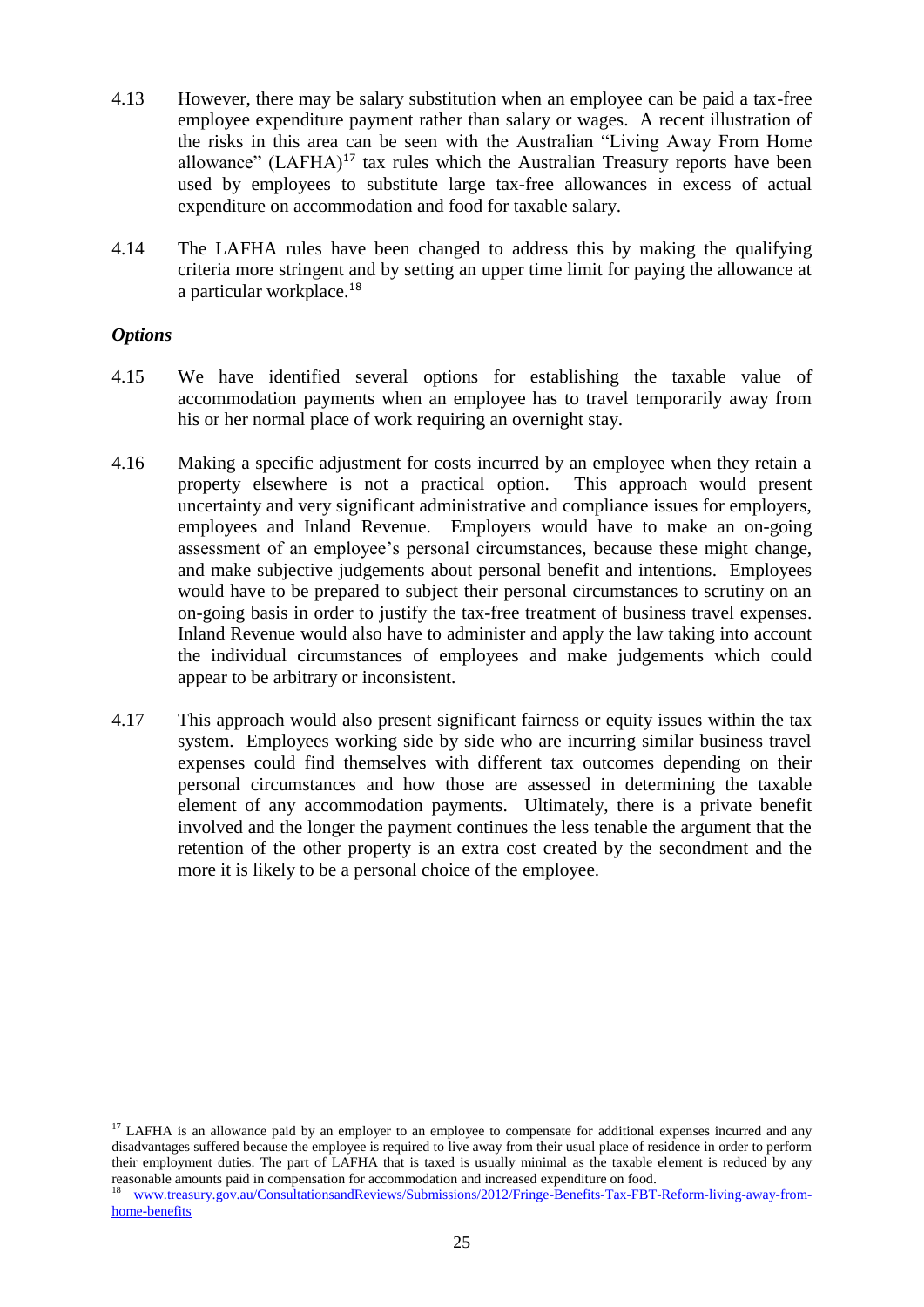- 4.18 With these factors in mind, the options we are considering are:
	- **Exempt an accommodation payment made when working temporarily away from the employee's normal workplace – This option recognises that** in the majority of cases, temporary accommodation costs are work expenses that are wholly additional to the employee's normal day-to-day household costs. Full exemption would remove valuation issues, such as determining what might constitute "additional costs".

However, because this option does not set an upper time limit for making a tax-free payment, it presents a significant fiscal risk in allowing an allowance payment to be substituted for salary, especially if it becomes common to treat relocations as temporary in the first instance. In the longer term, an employee is likely to want to "normalise" their lifestyle in the new location and reduce their accommodation costs. Under this option, an employee who has been permanently relocated could receive an unlimited tax-free payment that would not take account of this and the very real private benefit he or she would enjoy.

 **Exempt an accommodation payment made when working temporarily away from the employee's normal workplace, but subject to an upper time limit** – Another option would be to cap the exemption by reference to an upper time limit. This would have the advantage of removing any requirement to compare accommodation costs in the temporary and normal workplaces yet ensure the exemption covers only temporary changes in workplace. This is the approach adopted by the United States of America when the employee is working away from their "tax home", in Australia when an employee is paid a LAFHA (both with a 12-month time limit) and the United Kingdom when an employee has to work at a "temporary workplace" (with a 24-month time limit).

In the case of meals, employees may adjust their spending at the new workplace relatively quickly to minimise their additional expenses. However, it will take longer for them to regularise their accommodation costs, which may continue to be additional to their day-to-day expenses at their normal workplace. It would, therefore, be appropriate to set an upper limit for accommodation payments that is longer than for a meal payment. There is a three-month time limit for tax exempt accommodation payments provided for under the relocation exemption.<sup>19</sup> However, if the employee is not permanently relocating, a 12-month period would appear reasonable. As already noted, this is the time limit adopted by the United States of America and Australia for similar payments.

One drawback with this approach is that a time limit creates a "cliff edge". Under the option, any time limit would also have to be linked to an intention that the employee is temporarily away from their normal workplace. Without this test, all employees could receive a tax free accommodation payment within the upper time limit, whatever the circumstances.

 $\overline{a}$ <sup>19</sup> Section CW 17B.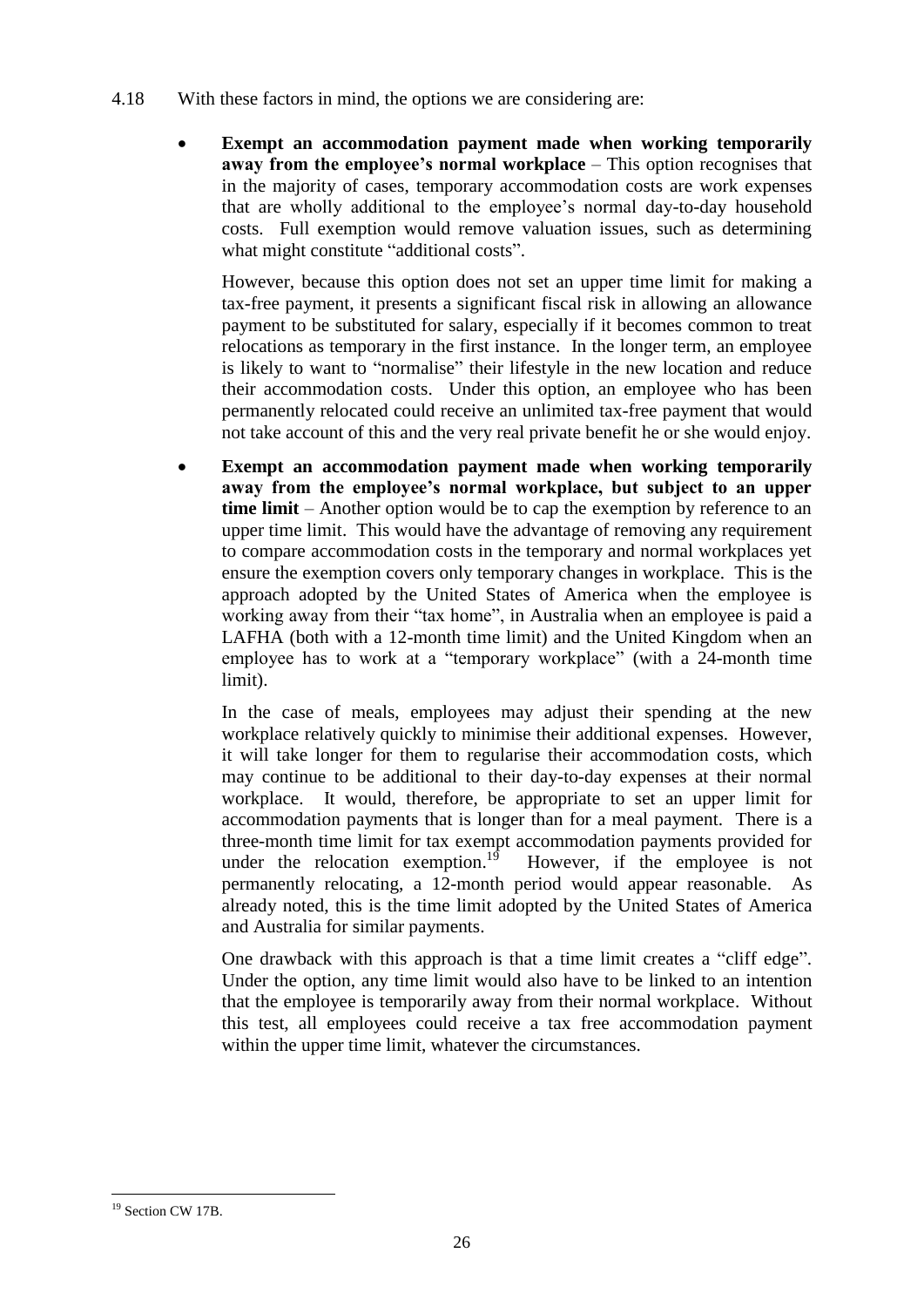**Exempt an accommodation payment made when working temporarily away from the employee's normal workplace, subject to an upper time limit and a power to extend the limit in certain circumstances** – A variation on the previous option would be to give the Commissioner powers to increase the tax-exempt time period in prescribed circumstances – for example, when the employee is required to continue working at the temporary workplace for a longer period due to exceptional circumstances.

This would provide employers and employees with a safe harbour while allowing additional flexibility in limited circumstances when the temporary accommodation costs continue to be additional to normal day-to-day expenditure. The Commissioner's discretion would need to be restricted to well-defined and limited circumstances.

Further consideration would need to be given to these circumstances, but initial thoughts are that they might encompass extraordinary events outside the control of the employer and employee that arise after the employee has started working at the new work location. These might include circumstances when a contract originally scheduled to finish within the upper time limit overruns because of changes made by the customer or an unforeseen event for example, a fire or natural disaster, that requires the employee to continue working at a particular work location beyond the upper time limit.

# *Preferred option*

4.19 On balance, our preferred option is to exempt from tax any accommodation payments when an employee has to work temporarily away from their normal workplace overnight, subject to an upper time limit of 12 months, with a Commissioner power to extend that limit in exceptional circumstances. This would satisfy the criteria that the taxable amount should be easy to measure and be unlikely to lead to salary substitution. Any changes to the tax treatment would also apply to situations when the employer provides the accommodation, rather than makes an accommodation payment, to ensure consistency of treatment.

# **Accommodation provided because of the needs of the job**

- 4.20 A further scenario involving an accommodation payment or provision of accommodation by the employer is when an employee is required to live in a particular property because of the needs of the job. This is not just because it might be more convenient for the employee to live in that location, but because the job cannot be performed effectively without the employee living in the particular property. Very few employees will be in this position.
- 4.21 When the employer makes an accommodation payment to meet an employee's accommodation costs, it is unlikely that the needs of the job mean the employee has to occupy a particular property. The fact that the employee has arranged their own accommodation means that they are likely to have had a choice about where they can live. However, rather than paying an allowance, the employer may provide the employee with accommodation – either a property the employer owns, or one that it rents for the employee to use. The following discussions are, therefore, more relevant to that scenario.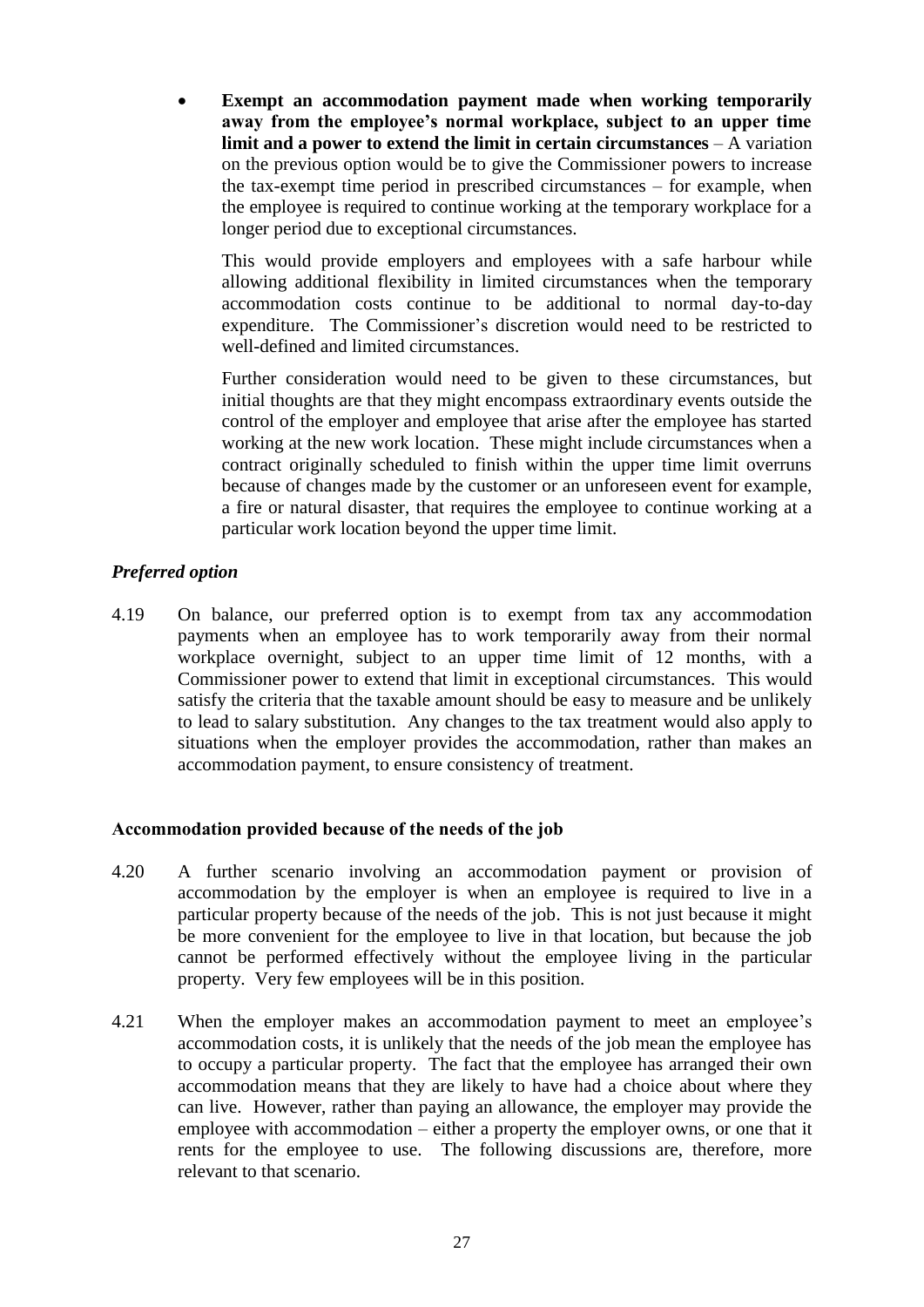- 4.22 Modern communications mean there are likely to be very few jobs that require an employee to occupy a particular property even if an employer chooses to provide one. When on call, most employees can use cell phones to cover out-of-hours duties and a car means they can travel where they are needed relatively quickly. However, there are a small number of occupations when the needs of the job mean an employee must live in a particular property. For example, a farm worker who has to live on the farm in case livestock need attending to at night.
- 4.23 There will also be other occupations when the employer will expect the employee to occupy a particular house so they are better able to undertake their duties. For example, a rural police officer who is required to live adjacent to the police station, or a diplomat who occupies a particular property in an overseas location in order to undertake official functions.
- 4.24 In these circumstances the employee might be occupying accommodation they would not otherwise choose to live in. This might be a particular location or particular property. The property might be in a more expensive suburb (issues around accommodation provided when working overseas are considered separately later in this chapter) or to meet work needs might require much larger or more lavish accommodation than the employee would normally live in.
- 4.25 In most cases, using market value should not cause a problem because this should broadly reflect the value of the private benefit to the employee. However, some large tax charges can potentially arise. There can also be an impact on the employee's entitlement to social assistance, such as Working for Families, and their liability for child support, or student loan repayments.

# *Options*

- 4.26 While there may be some significant drawbacks to "living on the job", an employee for whom the premises are their permanent residence will still obtain a substantial private benefit even if there is a work need for him or her to live in the property. With this in mind, we have ruled out introducing a full exemption in these circumstances.
- 4.27 Instead, we have identified the following options:
	- **Tax the full value of any accommodation payment or employer provided accommodation, adjusted for a range of factors** – This option would mean the taxable value of any accommodation payment made by the employer to meet the accommodation costs or market value of the employer-provided property would be adjusted down depending on a range of factors. These factors might be linked to the property, such as location and state of repair, or factors linked to the job, such as the inconvenience the employee suffers from having to live in employer-provided accommodation.

If market value is based on the market rental value of the property, then this is likely to adjust automatically for factors linked to the property. For example, a property in a remote area is likely to have a significantly lower value than a similar property in a city suburb. Similarly, a property located in a particular work location may also affect the rental value. The quality of the property is also likely to be reflected in the market value.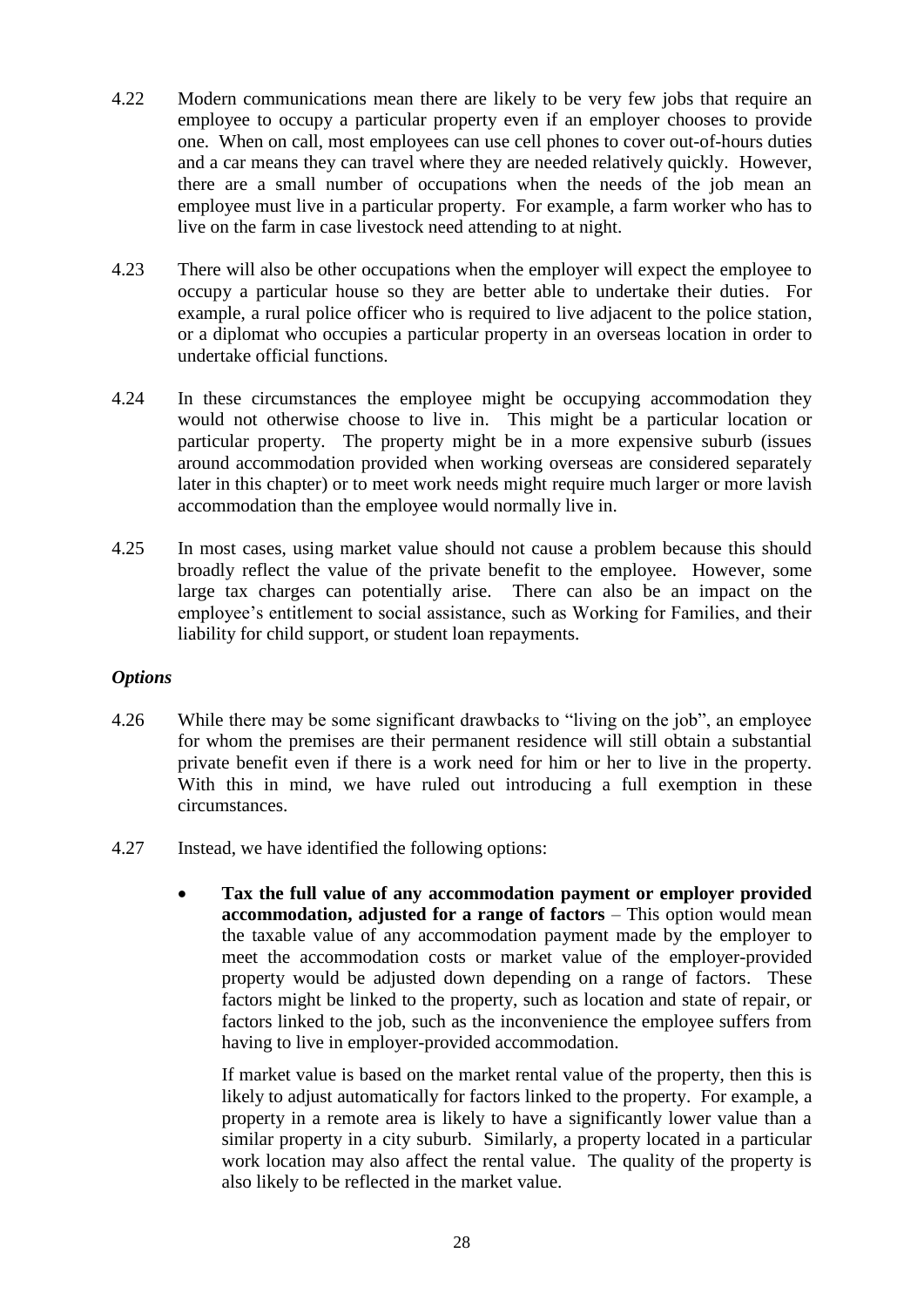There are also valuation factors linked to the employee and his or her job. These might reflect the obligation on the employee to live in a particular property he or she might not otherwise want to live in or a requirement to live close to the job. These factors are unlikely to be reflected in the value of the property because they can vary between individuals, depending on their perceptions and personal circumstances. However, when taking up employment with provided accommodation, an employee will often take this into account in his or her decision to take the job. An employer will often factor this in when setting the overall remuneration package.

One of the policy criteria is that the overall private benefit to the employee is recognised. Assuming market rental value reflects the value of the particular property and the wider remuneration package reflects any disadvantages particular to the employee, arguably, no further adjustment should be made to the market value of the property or to the taxable amount of any accommodation payment.

 **Cap the taxable element of any accommodation payment or provided accommodation at a benchmark value** – This option would link the taxable amount to standard values: for example, the market rent for a typical house or flat in a particular reference location. If the rent in the work location is greater than in the reference location, the taxable value would be capped at the reference amount.

An advantage of this approach is that it avoids large tax charges arising when an employee is obliged to live in particularly expensive locations where they would not otherwise live, but for the needs of the job.

However, this option would require reference properties to be identified, which would be problematic. This would have to be a fairly broad brush approach that would not recognise differences between particular properties, other than at a high level (for example, number of bedrooms). A further disadvantage is that it would mean the full private value might not be recognised which could provide an incentive for salary substitution at the margin.

 **Cap the taxable element of any accommodation payment or provided accommodation at a proportion of salary** – The taxable amount could be capped at a proportion of the employee's salary or wages. Consideration would need to be given to what that proportion might be. However, it could, for example, be linked to the average ratio of rental values to income, which might be around 25 percent of gross income.

An advantage of this approach is that it avoids large tax charges arising when the employee has to live in a property with a value out of all proportion to the costs they would normally otherwise incur and which distorts the value of their remuneration package. It would ensure that any tax charges outside the control of the employee remain affordable and do not distort their income for Working for Families, and other social assistance and liability purposes. It would also ensure that in most cases the private benefit element continues to be recognised.

When the employee has a variable reward structure (for example, because they are rewarded in part through overtime or performance pay) it might mean there would have to be an end-of-year adjustment to the taxable amount if a cap has operated during the year.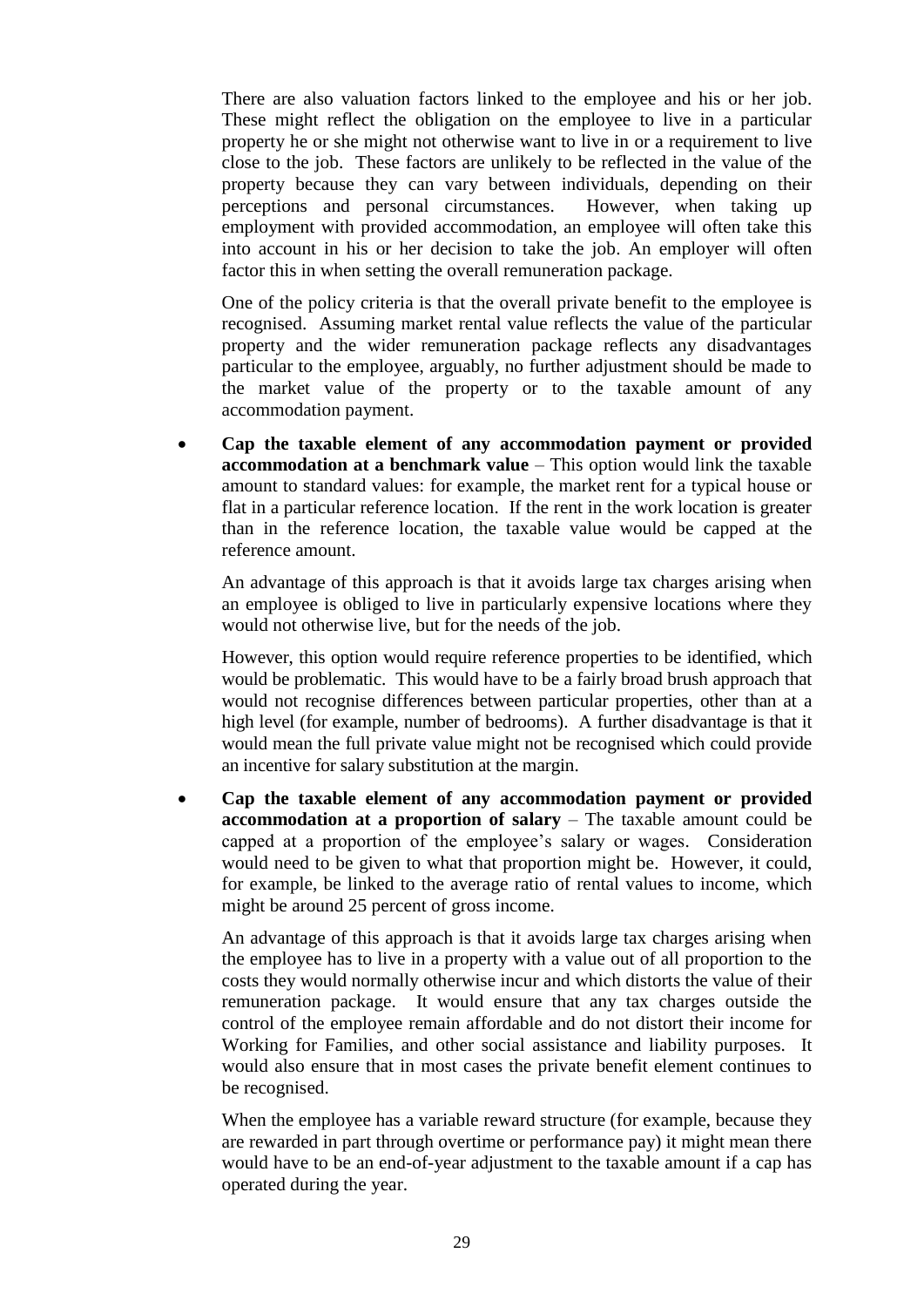# *Preferred option*

- 4.28 Our preferred option for job accommodation is to continue to base the taxable amount on the full market value of the property or accommodation payment. If linked to market rental value for a particular property this would broadly ensure that the private benefit to the employee, which forms part of his or her overall remuneration package, is properly recognised, without introducing new complicated calculations and exemptions which would be hard to apply or create inequitable or inconsistent outcomes.
- 4.29 Any circumstances particular to the property for example, remote location or poor quality of the housing stock would be recognised in this approach. Additionally, particular features of the property – for example, when it is located within the employer's premises – might also be reflected in the market value.

#### **Other circumstances**

4.30 This part of the chapter considers the appropriate tax treatment of accommodation payments and employer provided accommodation in certain other circumstances.

#### *Home workers*

- 4.31 In addition to the limited number of employees who must live in a particular property because of the needs of the job, more commonly, employees may work from home either from personal choice or because their employer wants them to do so. For example, an office-based employee may choose to work from home to avoid a long daily commute, or an employer may prefer to reimburse an employee's home office costs rather than pay for additional commercial office space.
- 4.32 As a matter of principle, if someone uses part of their home in their work, it is appropriate to adjust the taxable value of any employee expenditure payment to reflect any additional work costs. The extent of that adjustment should reflect the particular circumstances. When a separately identifiable part of the home is used wholly for work purposes, it may be appropriate to base the apportionment on the area used. When there is mixed use, some other basis for apportionment may be appropriate. For example, by treating an accommodation employee expenditure payment as tax-free to the extent that it meets additional heat and lighting costs.
- 4.33 Generally, our consultations to date suggest that this approach does not raise significant issues. Apportionment issues are considered more generally in the next chapter.

#### *More than one permanent workplace*

4.34 Work requirements may mean the employee has more than one permanent regular workplace for the same employer. For example, when an employee is required to work permanently in Auckland for two days a week and in New Plymouth for three days a week with substantive duties in each city requiring overnight accommodation in both locations. This is distinct from the situation of an employee with a permanent workplace some distance from their home who chooses not to relocate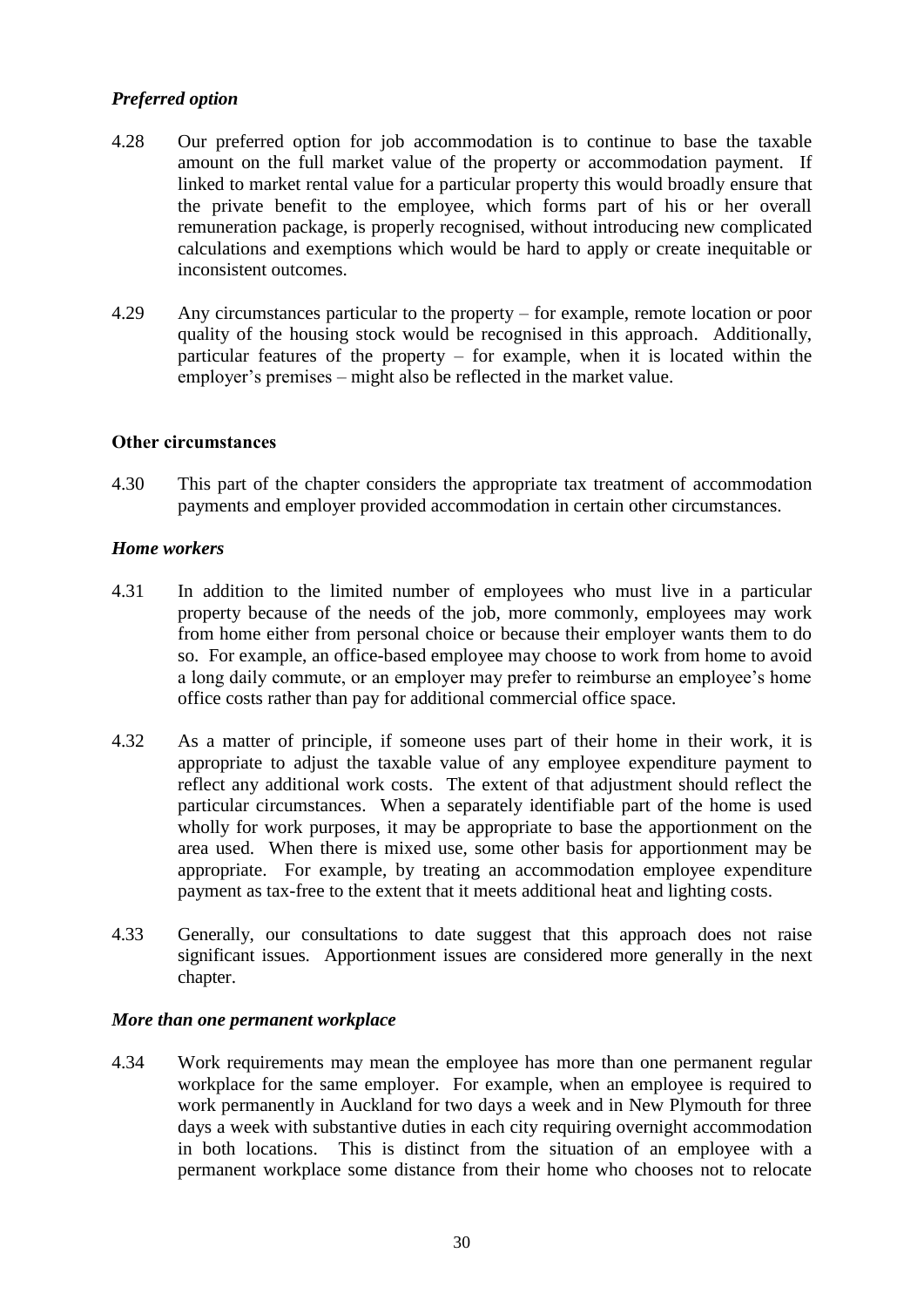but is able to work locally from personal preference or an employee with two separate jobs.

- 4.35 In the ordinary course of events any accommodation payment made to meet accommodation costs in either location would be taxable, even if rules were introduced to exempt accommodation at temporary workplaces – neither workplace is temporary and any upper time limit would be exceeded. However, in certain circumstances, it might be appropriate not to tax the accommodation costs in one location, recognising that the employee has to incur additional costs because of the requirements of the job to work in more than one location.
- 4.36 Under this scenario, it could be a requirement of the job that the employee had to work for a reasonable period of time each working week at the alternative work location and not just a matter of personal preference for the employee. For example, an employee may be responsible for day-to-day management of factories in two geographically separate locations.
- 4.37 If we were to consider this further, there would need to be a mechanism for identifying the non-taxable work location. We have identified the following options:
	- **Employee nomination** Under this approach an employee who satisfies multiple permanent workplace criteria would nominate a particular workplace as their main workplace. An accommodation payment made in relation to accommodation at the other workplace could then be paid tax-free. The advantage of this approach is that once any qualifying criteria had been satisfied, no further judgements would need to be made and the employee would make a nomination to the employer.
	- **Main place of work** This approach would require a factual assessment to be made about which workplace is the principal place of work – for example, the workplace where the employee works for most of his or her time. That would be treated as the main workplace for tax purposes and an accommodation payment made to meet costs at the other workplace could be made tax-free. This would require a subjective judgement to be made which might change as circumstances change.
	- **Quality of accommodation** The first two options consider the position from the perspective of the workplace. They take no account of the nature of the accommodation – that is, whether it constitutes lodging or living accommodation. The particular concern is about employees who are required to live in temporary accommodation because of the demands of the job – normally for part of the week. Therefore, a further option is to exempt only accommodation payments made to meet short-term accommodation costs, such as hotel rooms or short-term lodgings – that is, accommodation without the means for independent living (in other words without cooking facilities). This option has the advantage of focusing on temporary arrangements that are not otherwise recognised by the more general rules discussed previously.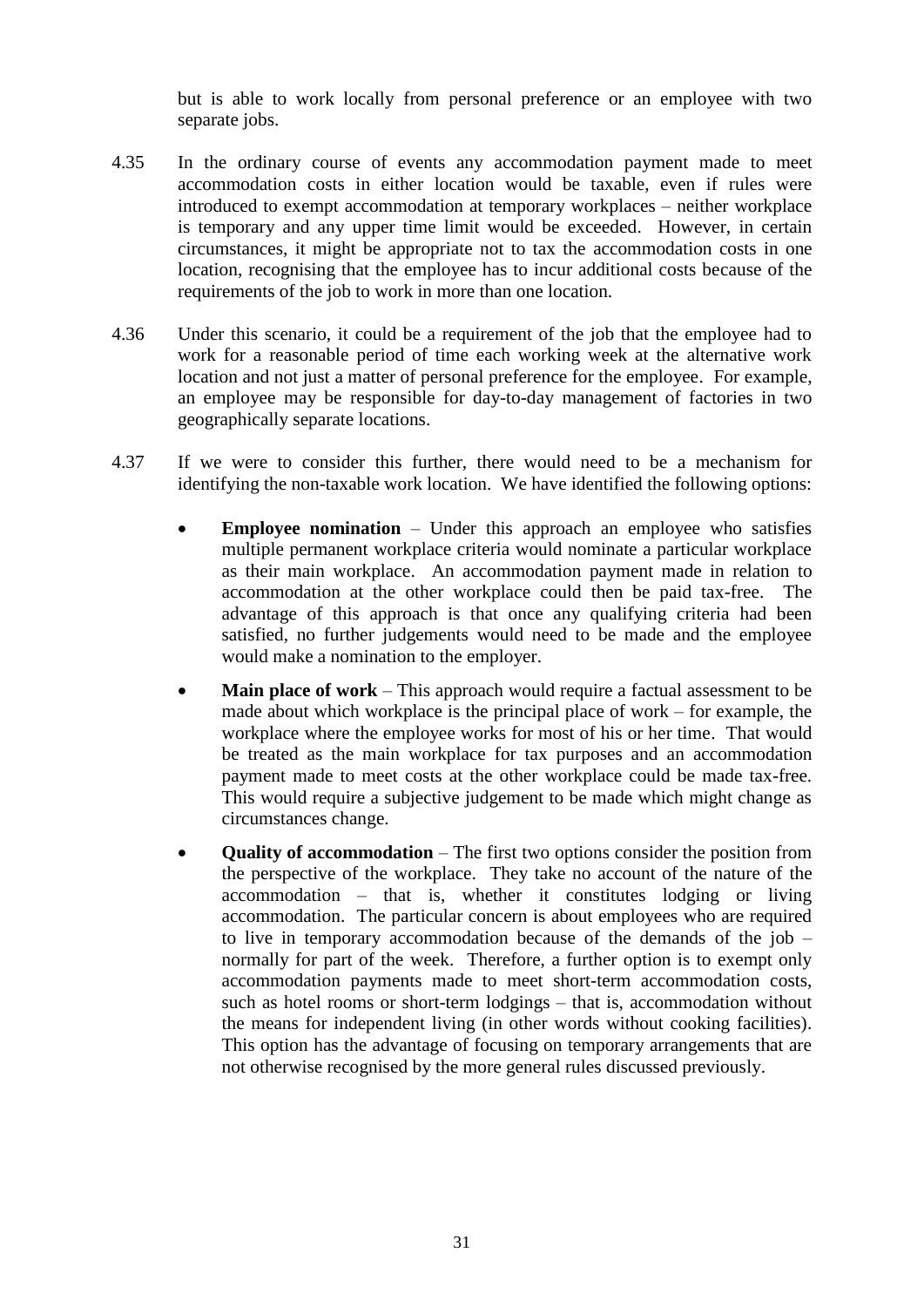- 4.38 If rules were to be introduced to cater for the situation when an employee has more than one permanent and regular workplace, our preference would be for the second option under which the tax treatment of any employee expenditure payment is determined by the main place of work. Employee expenditure payments to meet accommodation costs at the secondary workplace could then be paid tax-free.
- 4.39 While this does not provide a "bright line" test, and requires a judgement to be made about the main place of work, this approach avoids the fiscal risk that might arise if the tax treatment was simply determined by reference to employee choice, rather than on the basis of the particular facts.

#### *Overseas temporary transfers*

- 4.40 In some cases, the market value of the property the employer requires the employee to occupy because of the needs of the job is disproportionately expensive compared with the rest of the employee's remuneration package. The focus is on employerprovided accommodation, but there may also be issues when an employee expenditure payment is paid.
- 4.41 We have in mind the scenario of an employee who is transferred to an overseas work location – for example, an employee who must live in the middle of Tokyo, where accommodation costs are particularly expensive compared with New Zealand. This is not an issue when the employee is no longer tax-resident in New Zealand. However, when the employee remains a New Zealand tax-resident, there can be some very high tax charges and social assistance entitlements or obligations implications.
- 4.42 Options for addressing this concern are similar to those identified earlier when an employee is required to occupy particular accommodation because of the requirements of the job. Our initial view is that, for the most part, market value will be appropriate as the employer should build any tax effect into the overall remuneration package.
- 4.43 However, it might be appropriate to cap the measure of the private value by reference to a percentage of salary or a standard property in New Zealand as outlined in the options discussed earlier. For example, one possible approach would be for the taxable value to be based upon the average market rental value of a similar property with the same number of bedrooms in Wellington or Auckland.

# **Relationship with other tax rules**

# *Fringe benefit rules*

4.44 As previously discussed, when an employer makes a taxable accommodation employee expenditure payment, the taxable value should normally be the amount of the payment. When the employer provides the accommodation, the taxable amount should normally be based on the market value, or rental value. These alternative approaches produce broadly the same tax outcome since the employee expenditure payment will normally be to meet the employee's rent (or be a contribution to the rent).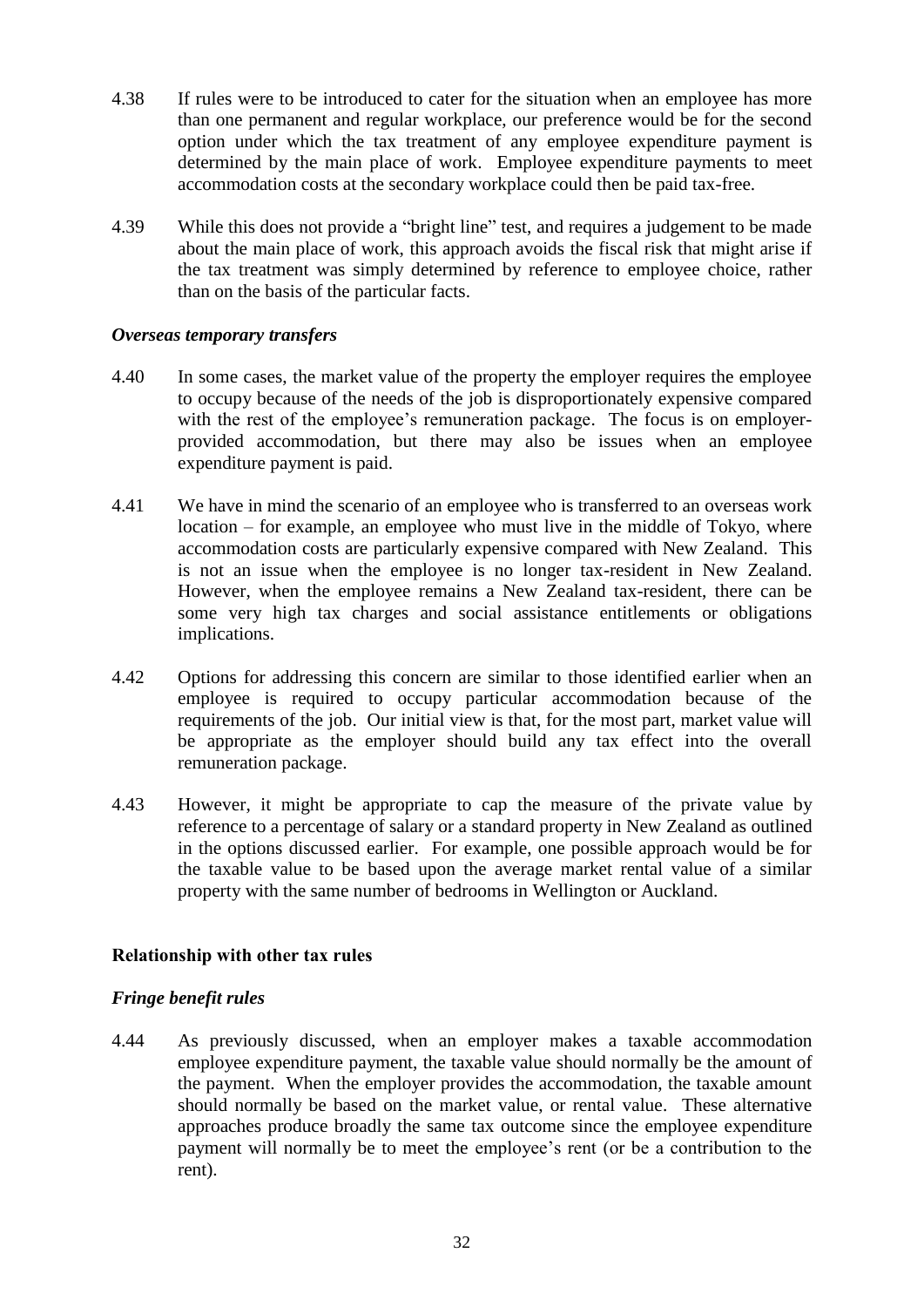- 4.45 In these circumstances, the market value is taxed as employment income rather than as a fringe benefit. One of the reasons for this particular treatment is historical, in that employer-provided accommodation was subject to income tax before FBT was introduced.
- 4.46 Employer-provided accommodation delivers a very significant benefit to an employee because it replaces a very significant part of his or her personal household costs. By treating the value of such a benefit as employment income, this ensures that it is taken into account in establishing the employee's entitlement to tax credits such as Working for Families payments, as well as liabilities such as Child Support. Changing the rules so the benefit is subject to FBT would be more consistent with the treatment of major non-cash benefits and would tax the non-cash accommodation benefit at a more appropriate rate.<sup>20</sup> However, it would significantly distort the social assistance outcomes as fringe benefits are generally not included in income calculations for social assistance purposes.
- 4.47 It would, of course, be possible to change the law so employer-provided accommodation taxed as a fringe benefit is taken into account in determining social assistance entitlements and obligations. More general work is underway on the extent to which salary trade-offs should be included in social assistance calculations. In principle this would be a better, more consistent approach. However, this would create some additional compliance costs and increase the risk that the amounts are not included in practice.
- 4.48 On this basis, we prefer at this stage to continue to treat the taxable value of employer-provided accommodation as employment income for tax purposes.

# *Relationship with relocation rules*

- 4.49 There is a legislative exemption for relocation payments<sup>21</sup> to allow an employer to reimburse tax-free certain expenses incurred by the employee when moving their home as a result of a job move, or taking up new employment.
- 4.50 The relocation exemption allows expenses incurred up to the end of the tax year following that in which the relocation occurs to be reimbursed tax-free. The expenses that can be paid tax-free are provided in a Commissioner's determination, *Determination* DET 09/04. DET 09/04 provides for accommodation, or the value of employer-provided accommodation once the employee has arrived in the new location, for up to three months after arrival, to be paid tax-free.
- 4.51 This exemption stands independently of any other tax rules.
- 4.52 We have considered whether we should link the accommodation time limit for the relocation exemption to any new rules affecting meal and accommodation allowances. However, we do not think this will be necessary if the 12-month time limit for paying a tax free accommodation allowance when temporarily working away from the employee's normal workplace were clearly expressed as an upper limit.

 $\overline{a}$ 

<sup>&</sup>lt;sup>20</sup> Currently, a \$1,000 non-cash accommodation benefit is taxed at a maximum of \$330. To pay \$1,000 in rent, the employee would need to earn \$1,500, i.e. pay \$500 in tax, not \$330.

<sup>&</sup>lt;sup>21</sup> Section CW 17B.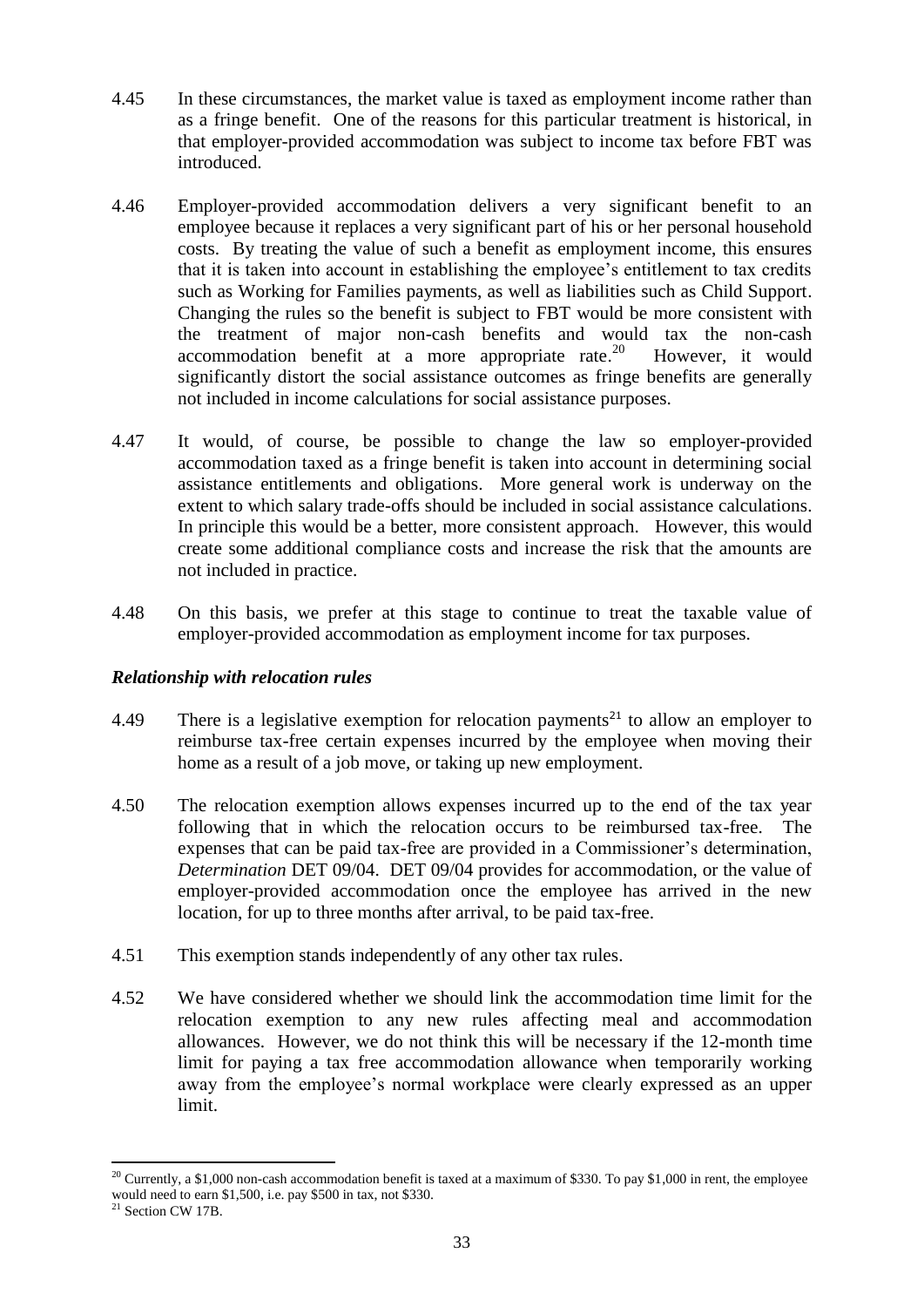4.53 Our preference is that both time limits should be linked to the employee's initial arrival at the new workplace. Provided this is the same, the relocation exemption time limit would expire well within the temporary workplace time limit. When an employee takes advantage of the relocation exemption, this should also be an indication that he or she views the new workplace as permanent and the suggested longer time limit for temporary work travel would not apply.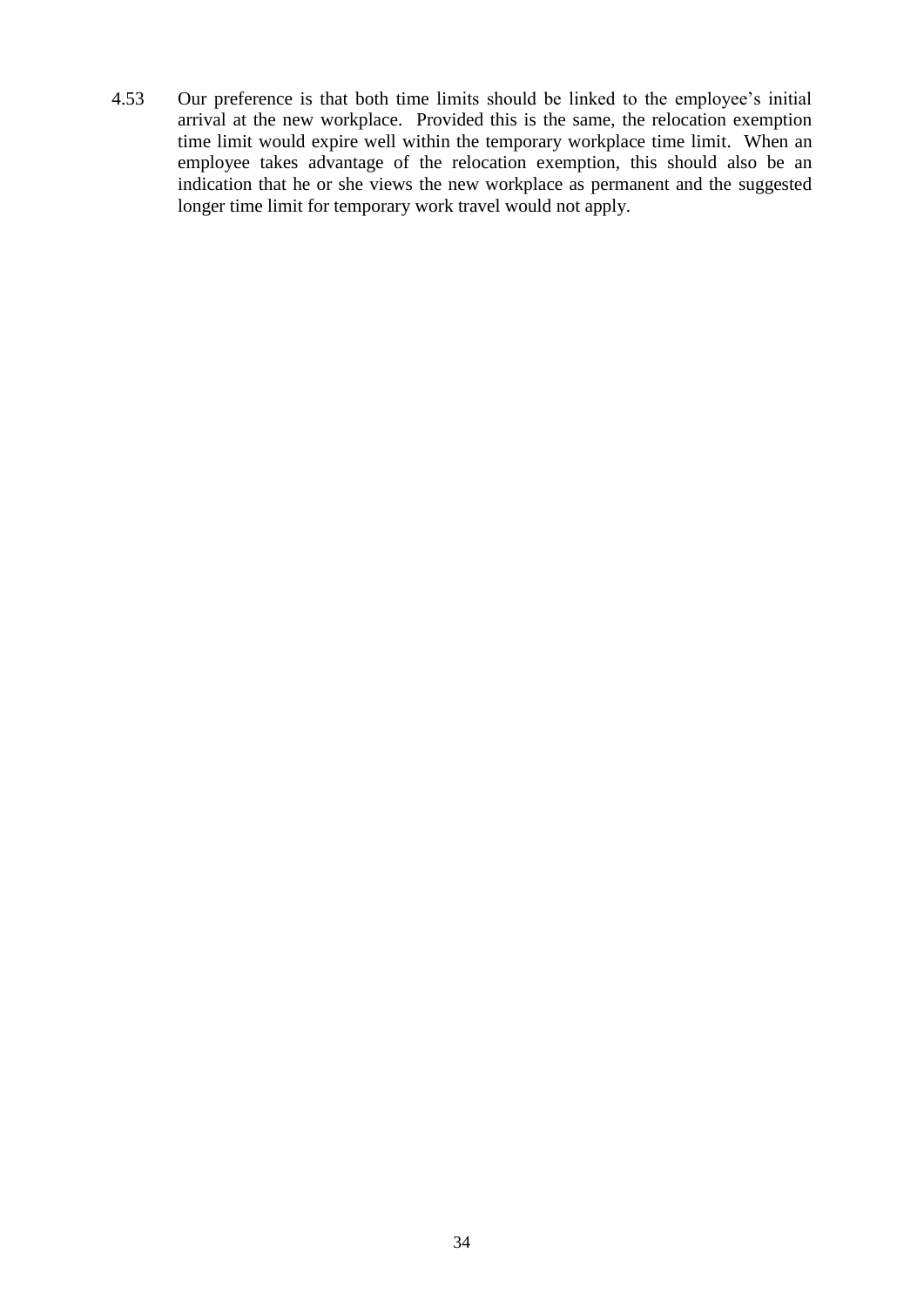# **CHAPTER 5**

# **Communications and clothing payments**

- We suggest that employee expenditure payments to meet internet and other electronic communication costs should be taxed in full when meeting mixed work-related and private expenses and there is no separately identifiable work or private element.
- We consider that employee expenditure payments to meet clothing costs should be taxed in full except when they relate to uniform, protective or specialist clothing required for the employee's job.
- 5.1 In many instances when there is a mixed private and work expense, making an apportionment in order to arrive at the private or work element of any employee expenditure payment might be relatively straightforward, based, for example, on respective use. However, in some instances there is no separately identifiable private or work element.
- 5.2 In these cases, how should an apportionment be made? When the work or private element is likely to be low in value and hard to measure so that the administrative and compliance costs of making an apportionment would be disproportionate to determining the exemption or tax liability, should that element be disregarded?
- 5.3 This chapter considers these issues principally by reference to communication and clothing payments. Communication payments are those made to meet expenditure, typically when an employee is working away from the employer's premises, such as the employee's phone and other electronic communication costs. Clothing payments are payments for buying and maintaining clothing for use while carrying out employment duties.

# **Policy considerations**

- 5.4 The first issue to consider is how to make an apportionment between a mixed private and work expense.
- 5.5 The starting point is based on assumptions that:
	- When the private element is incidental, an apportionment should not be made.
	- When the private element is low in value and hard to measure, an apportionment should also not be made.
	- Apportionment, or no apportionment, of the expense should not provide an incentive for salary substitution.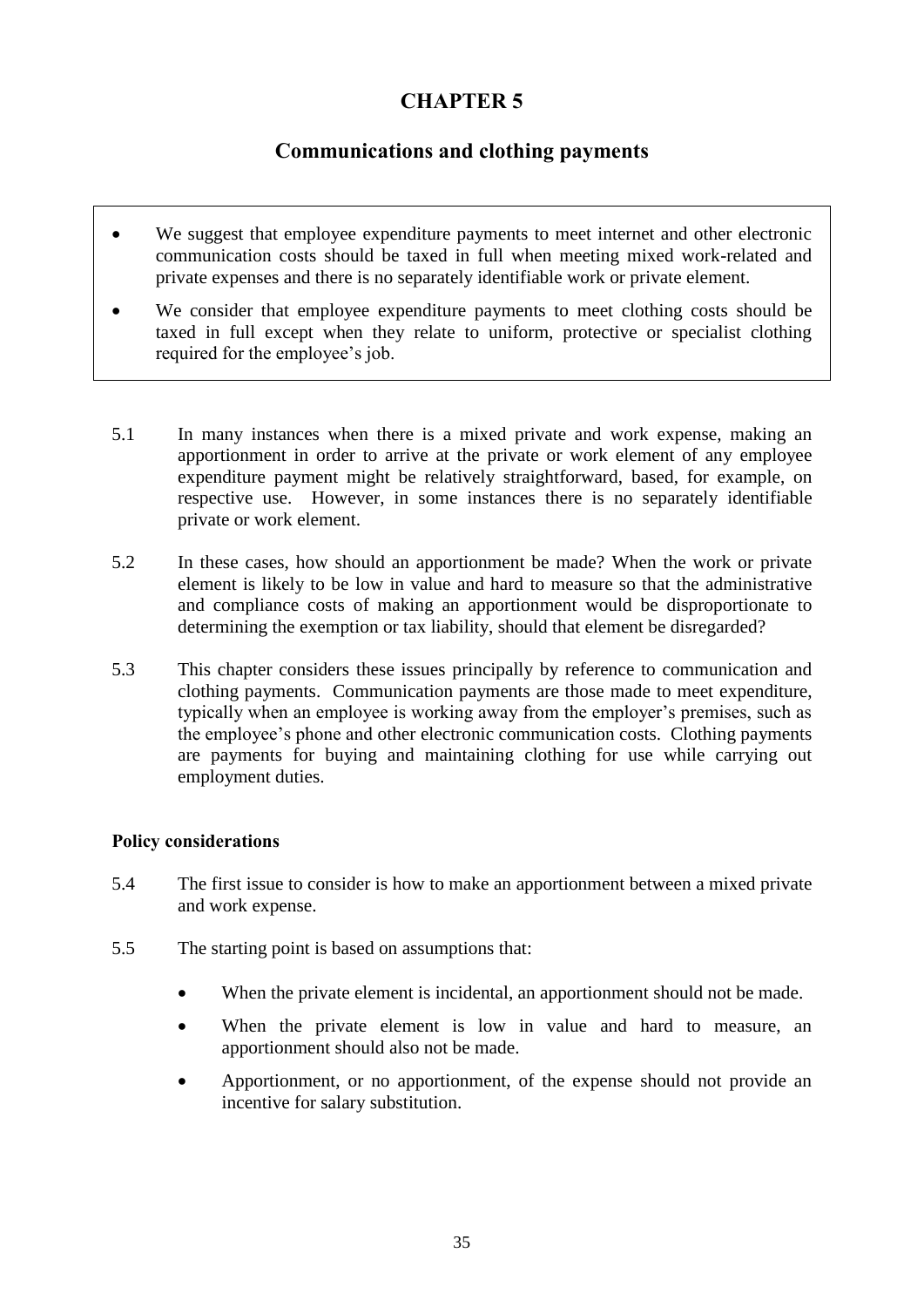- 5.6 "Incidental" is a commonly used term in tax legislation, but is not specifically defined. However, it is generally taken to mean something that occurs sometimes by chance as a minor accompaniment to something else, whether an expense or event.
- 5.7 So, if the private purpose is not independent of the work purpose, but is carried out in order to fulfil that work purpose, it will be incidental to the employment purpose. Similar considerations apply when the work purpose is subordinate to the private purpose.
- 5.8 However, there will be occasions when the private element of an expense is more than incidental, such as travel costs of a spouse when accompanying an employee on a work journey.
- 5.9 Often, it will be clear what the respective private and work elements are and the appropriate amounts to be attributed to each. This may be because there is a distinct private/work element or because the relative proportions are clear. In the example in the previous paragraph, the spouse's travel costs are private and the employee expenditure payment that meets them should be taxable. Alternatively, when an employee works from home and sets aside a distinct part of the house for carrying out work duties, then any employee expenditure payments for the household costs may be apportioned by reference to floor area between the work and private elements.
- 5.10 However, in other circumstances, the private element may not be so clearly identifiable. If so, and the private element is low in value and hard to measure, an apportionment should not be made.
- 5.11 In considering these apportionment issues, the scenarios considered are:
	- **Communication payments** The employer meets the employee's home telephone, personal cellphone (or other electronic communications device) or internet costs, and there is mixed employment-related and private use, and part of the cost relates to private use and part to work use but overall apportionment is difficult.
	- **Clothing costs** The employer meets the costs relating to the employee's clothing worn while at work.

# **Communication payment**

- 5.12 The term "communication payment" in this chapter describes an employee expenditure payment to meet an employee's phone, other electronic device or internet costs.
- 5.13 Working away from the employer's premises has become increasingly common with the development of communications technology and flexible working arrangements. In many cases, the employer will provide the employee with a cell phone or other electronic communications device in the employer's own name. If so, then the benefit is covered by a specific exemption from FBT and may not be taxed if it satisfies the criteria to be classed as a work tool including that it has been provided mainly for business use.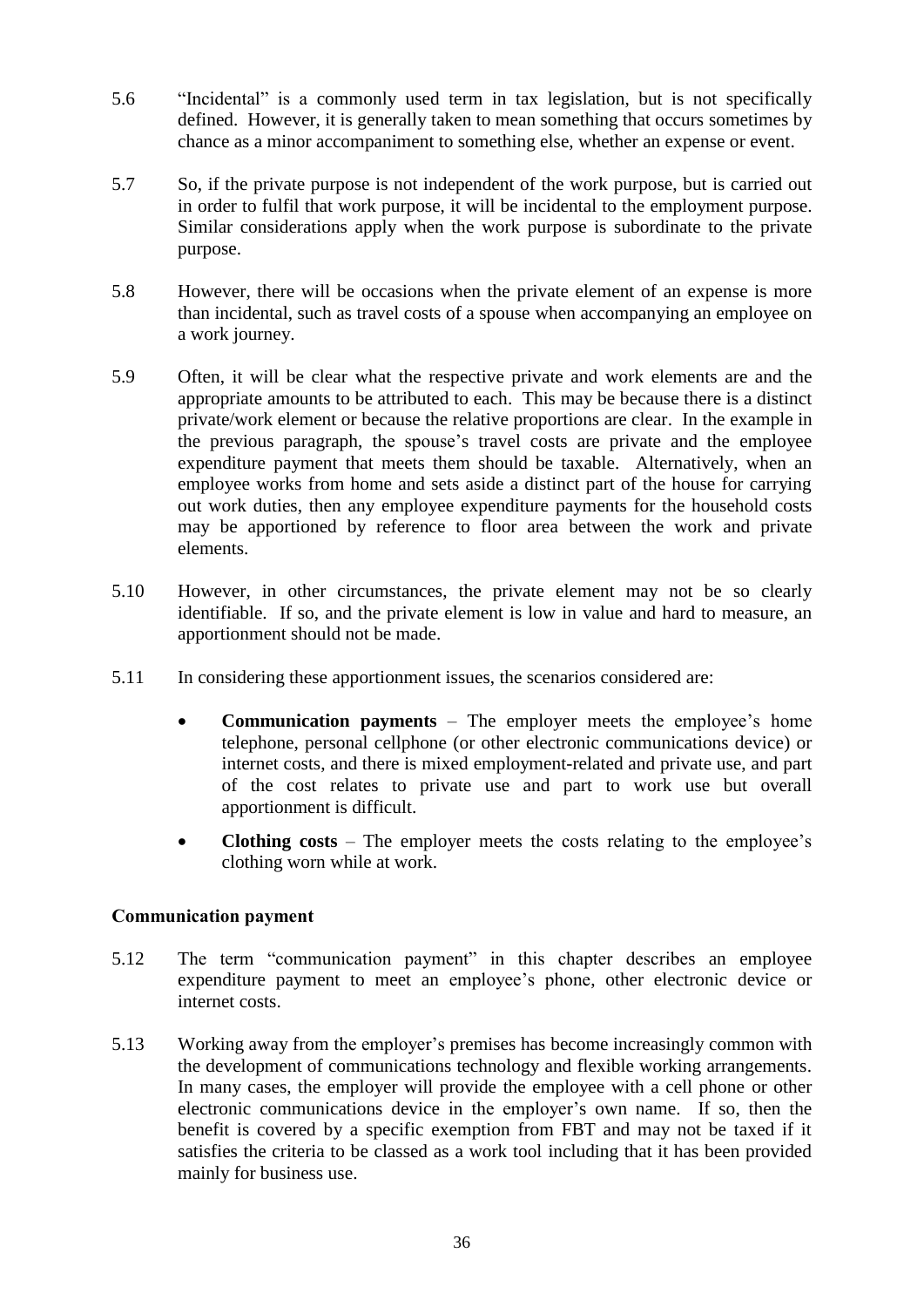- 5.14 As an alternative, the employer may meet all, or a portion, of an employee's costs, including the employee's internet costs. Whatever sort of expense, the electronic communication facility is often to meet both private and work expenses with a single bill meeting the combined expense.
- 5.15 Part of the underlying expense may be specific to the private or work element (for example, individual calls), but part may be common (for example, line rental or a broadband facility). There may be a bundled package including mixed private and business elements to which no particular expense can be attributed. For example, when a phone package provides free calls as part of a single monthly fee.
- 5.16 If the employer meets the cost of a dedicated work phone line or internet facility with no, or only incidental private use, no apportionment should be required in order to tax the private element. When the employer meets the cost of what is effectively a private line with only incidental work use, an apportionment should also not be required in order to tax the payment. However, when there is mixed use that is more than just incidental, arguably an apportionment between the taxable and non-taxable elements should be made.
- 5.17 Whether and how this apportionment should be made is discussed below.

#### *Options*

- 5.18 Technology developments mean that phone and internet access are now integral to most people's private lives. On occasions, an employee may install a dedicated work line or buy a cell phone (or other electronic device) for exclusive use in their job. However, in such circumstances, it is more likely that the employer will make the necessary arrangements – for example, by providing a cell phone package. The FBT business tools exemption provides an incentive for the employer to do so. With this in mind, our starting proposition is that for the vast majority of people, personal phone and internet access will be primarily a private expense and any work benefit will be incidental.
- 5.19 For these reasons, exempting employee expenditure payments from tax when the associated expenditure is mainly a work expense, but the private element is more than incidental is not a workable option despite its alignment with the FBT exemption. This approach would ignore the potentially significant private value which might accrue and provide an incentive for salary substitution.
- 5.20 The options considered are:
	- **Apportion between private and work elements on a "reasonable" basis** This broadly reflects the current approach that seeks to provide a split between private and work elements across all expenses. It would achieve a broadly equitable result, but requires an analysis of the underlying expense with associated compliance costs for employer and employee who would both have to monitor expenditure. Calls may not necessarily reflect the appropriate work element of the line rental. For example, the communications device may have been provided so the employee can be available when on call, or otherwise available to be contacted by the employer, but all calls made from the communications device are unlikely to reflect business use. Additionally, when there is no separately identifiable private or work element, such as call charges, any apportionment may be difficult to establish.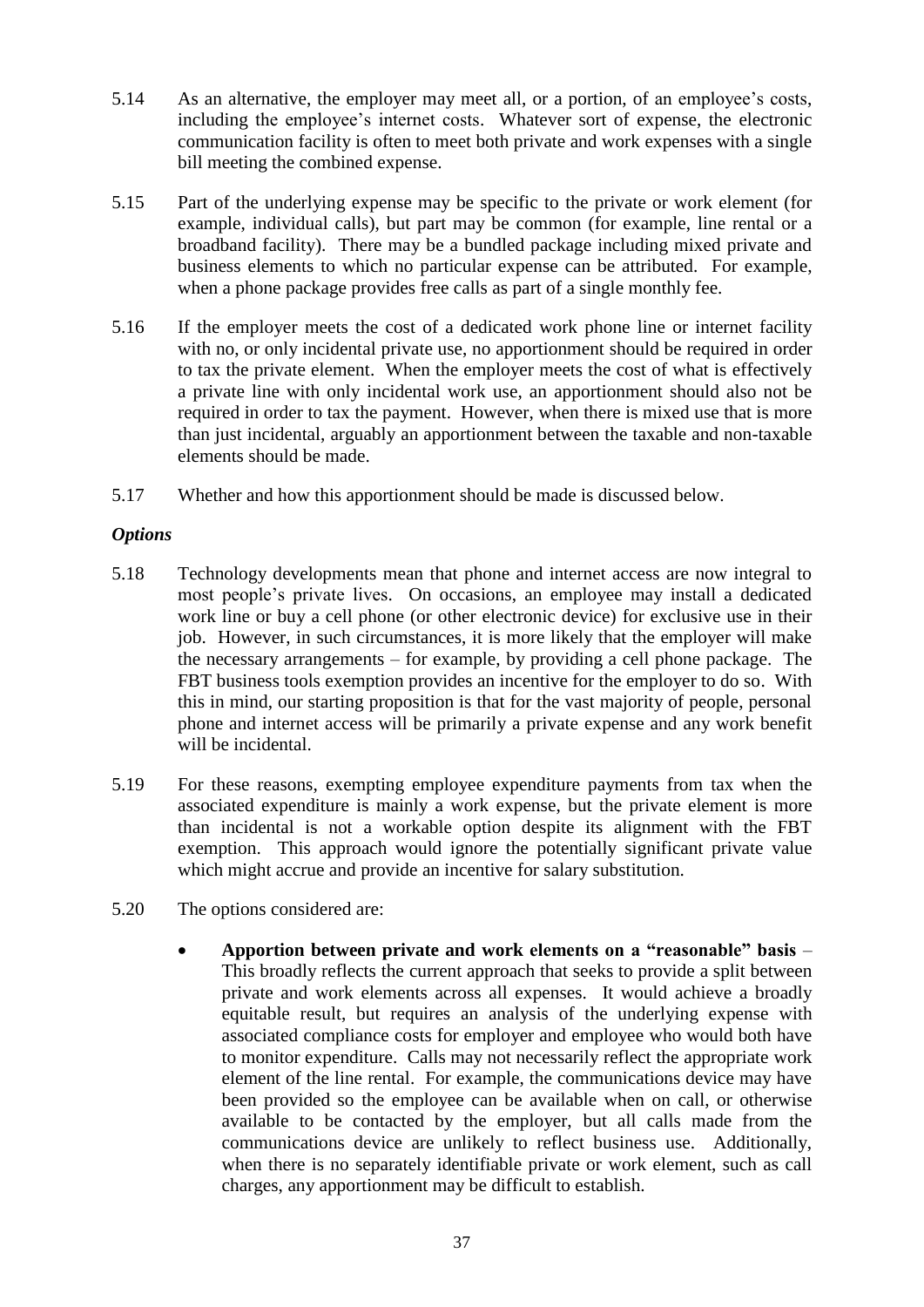**Tax a fixed ratio** – Under this approach, a standard ratio, such as 50 percent of expenses, might be used to apportion expenditure. Many employers already adopt this approach as a rule of thumb. This option would recognise the intention to establish broadly the correct amount to tax in relation to the administrative and compliance costs, and likely revenue implications.

In many instances, a fixed apportionment may produce a broadly reasonable result. However, it is, of necessity, arbitrary. It would require a set apportionment without regard to particular underlying facts and could over- or under-tax depending on the employee's circumstances.

 **Tax any employee expenditure payment when there is mixed work and private use** – Under this option, any reimbursing payment to meet expenditure with mixed use would be taxed in full. This is on the assumption that when private use is more than incidental, the employer has the ability to take advantage of the FBT business tools exemption and provide access to electronic communication devices tax-free as business tools. Such an approach would avoid the need to make arbitrary or complex apportionments of mixed expenditure.

An employee expenditure payment would not, however, be taxed when there is a dedicated work facility or other separately identifiable and exclusive business cost being reimbursed.

# *Preferred option*

- 5.21 Overall, our preference is for the third option that would tax any communication employee expenditure payment when there is a mixed work and private expense that is more than incidental private use.
- 5.22 One of the aims of this review is to provide certainty by establishing clear boundaries between taxable and non-taxable payments that are easy to understand and apply. This approach would avoid the need to make arbitrary judgements about apportioning mixed-use expenditure. It would also recognise that the expense is mainly a private expense. When an employee has a significant on-going need to be contacted or to work away from their office, the employer is likely to provide the facilities in its own name – for example, by providing an electronic communications device or dedicated home office facilities. In these circumstances, the FBT rules will apply to exempt any benefit when work tools are provided mainly for use in the employee's job.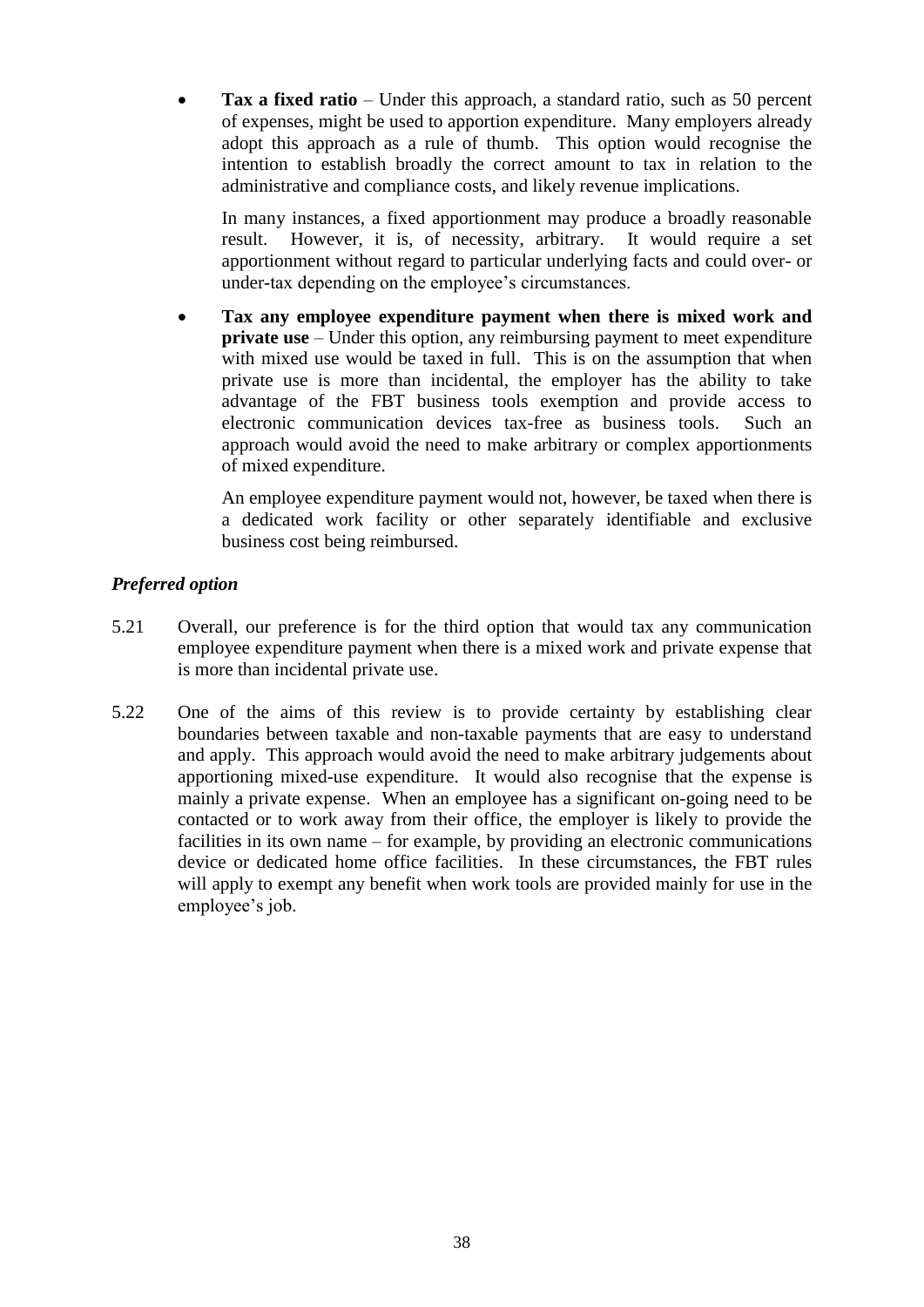#### **Clothing payments**

#### *The current approach*

- 5.23 The New Zealand courts have considered the tax treatment of clothing on a number of occasions and concluded that expenditure incurred on the purchase and maintenance of clothing is normally a private expense.<sup>22</sup> Any employee expenditure payment to meet a clothing expense should therefore normally be taxable in full.
- 5.24 The general proposition that expenditure on clothing and its maintenance is normally a private expense was summarised in *Case E51*<sup>23</sup> which concerned clothing worn by a police officer. Judge Barber stated "Broadly, the authorities say that expenditure on clothing and maintenance is generally of a private nature and non-deductible". Expenditure on conventional clothing (which might broadly be considered to be clothing reasonably suitable for private use) is a private expense, even when the employee is required to wear that particular clothing as part of a uniform (for example, see *Case F45*<sup>24</sup> which concerned conventional clothing worn by a ferry steward) and irrespective of whether the clothing is worn outside of the employment situation.
- 5.25 There is an exception to this general approach when the nature of the employee's occupation means that "abnormal expenditure on conventional clothing" is required. In *Case F9*<sup>25</sup>, Judge Barber allowed a deduction to hotel managers for an amount representing the extra clothing (and dry cleaning) that was required because of the nature of their employment. In particular, it was observed that the taxpayer's employment required them to maintain a larger stock of clothes and to clean and replace clothes more often.
- 5.26 An employee expenditure payment to meet clothing costs is also not taxable when the particular clothing is "necessary and peculiar" to the employee's occupation (see, for example, *Case F45*, referred to above). This includes a uniform, or specialist clothing that is not reasonably suitable for private use. Examples include uniforms worn by nursing staff or members of the armed forces. However, ordinary clothing of a particular style or colour which could reasonably be worn outside the job would not be treated as a uniform. Specialist clothing might include overalls and protective boots worn in an industrial plant.
- 5.27 If the costs of particular articles of clothing are treated as exempt, any payments to meet the costs of cleaning and otherwise maintaining them should be likewise exempt – for example, when the employer pays a laundry or dry cleaning allowance that meets those costs.

**.** 

 $22$  Although these were decided under the deduction rules set out in the Fourth Schedule of the Income Tax Act 1976 which were repealed with effect from 1 April 1988, the principles derived from them are still relevant in determining the tax treatment of employee expenditure payments covering clothing expenditure today because they focused on the private nature of clothing.

<sup>23</sup> *Case E51* (1982) 6 NZTC 59,786.

<sup>&</sup>lt;sup>24</sup> *Case F45* (1983) 6 NZTC 59,786.

<sup>25</sup> *Case F9* (1983) 6 NZTC 59,606.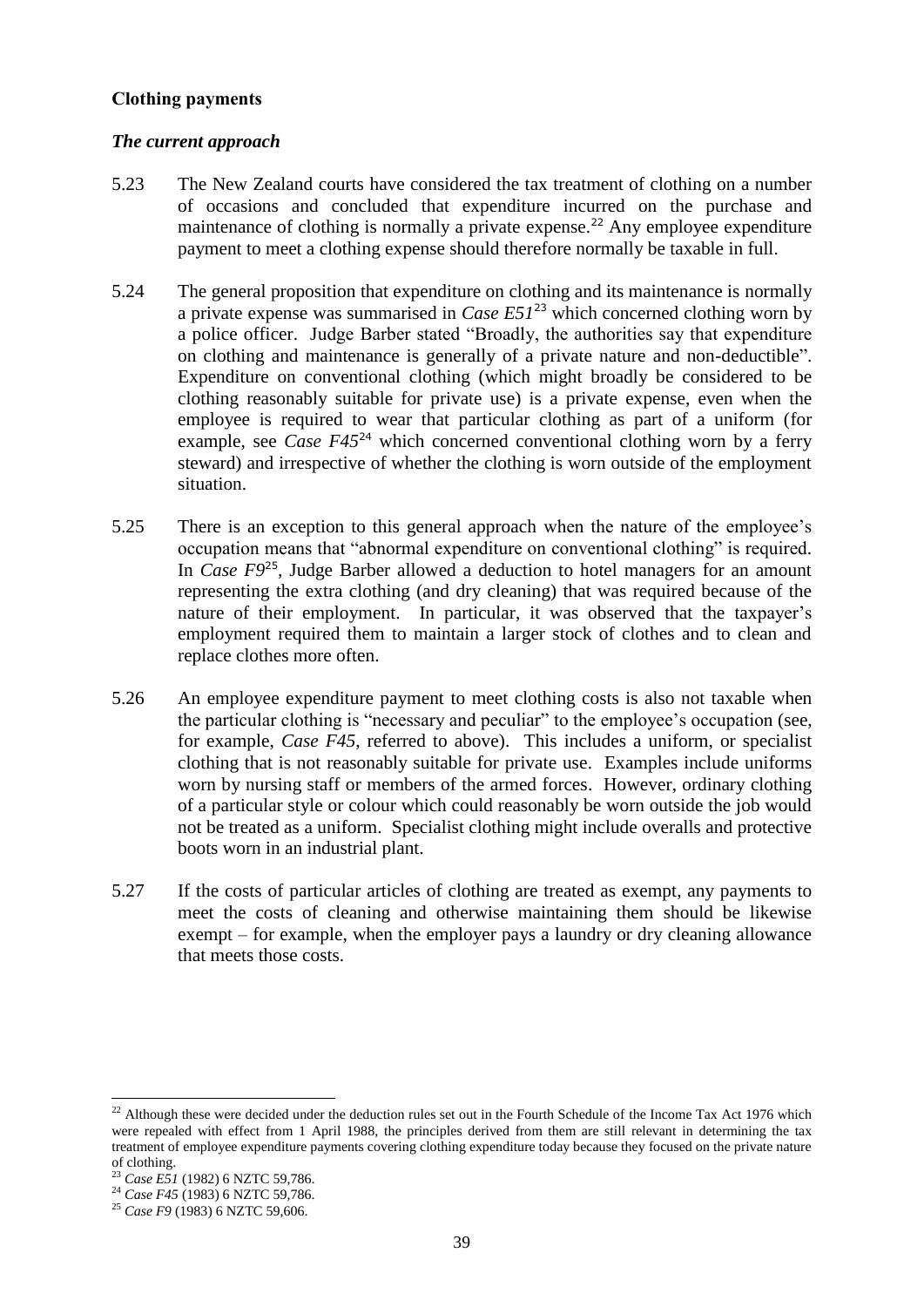#### *Policy considerations*

- 5.28 In the majority of cases the position is clear. When an employee wears ordinary clothing to work, the cost of maintaining and replacing that clothing is a private expense and any employee expenditure payment should be taxed.
- 5.29 However, uncertainty can arise around whether something is a uniform, or whether a particular employee or an employee in a particular occupation is required to buy and maintain extra clothing beyond what might be expected for an ordinary employee. Apart from identifying situations when this might apply, there are questions around identifying the additional expense.
- 5.30 When the employee is provided with what is essentially ordinary clothing, there is a very substantial private value that goes beyond being merely incidental to the work purpose. An employee may be required to wear something that they might not otherwise choose to wear. However, alongside meals and accommodation, clothing should be treated as being inherently private. This also means it is difficult to apportion ordinary clothing expenses between private and work elements, or even to make a judgement about a broad apportionment. Therefore, the primary approach should be to tax all or none of any employee expenditure payment to meet personal clothing costs.

# *Abnormal expenditure*

- 5.31 The principle in *Case F9* was that when the nature and duties of the employment required the employee to spend more on buying and maintaining clothing than would be the case for an "ordinary" employee, extra costs were deductible. The case concerned hotel workers, but the principle applies more generally.
- 5.32 The previous chapters discussed the difficulties of taking account of an employee's personal circumstances when working away from their normal place of work temporarily, in the context of meal and accommodation allowances. Similar considerations arise with clothing allowances. Questions around whether a particular clothing expense is excessive compared with other employees or occupations are difficult to resolve and not generally something that the tax system should have to make judgements about.
- 5.33 This paper has tried to focus on rules that provide clear "bright lines" between what is and what is not taxable. When possible, there should be clear rules that do not have excessively moveable boundaries. Rules that have to take account of personal judgements about what is and what is not ordinary clothing are not consistent with this approach. Therefore, in our view, while exemptions should be maintained for uniforms and other specialist clothing which might be subject to particularly arduous use resulting in excessive wear and tear, there is less justification for exempting payments for similar treatment for ordinary clothing.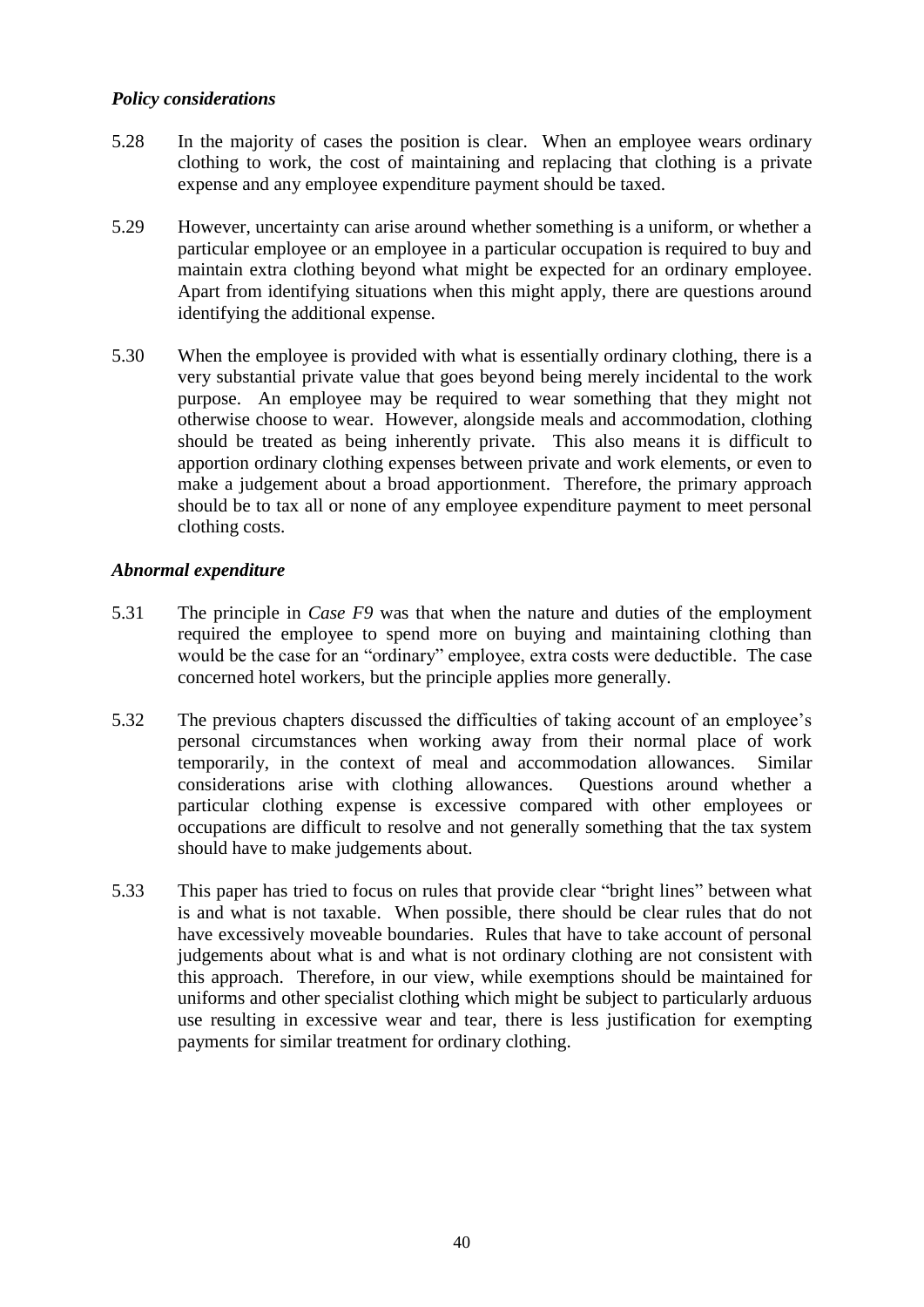5.34 This approach would be consistent with the FBT rules that apply when the employer provides the clothing or meets any maintenance and cleaning costs. There are specific FBT exemptions for "distinctive work clothing"<sup>26</sup> which cover uniforms and for protective clothing which are generally covered by the health and safety exemption.<sup>27</sup>

# *Preferred option*

- 5.35 Ordinary clothing worn at work is often indistinguishable from or interchangeable with clothing the employee might wear outside of work. In these circumstances, any employee expenditure payment is simply meeting a private expense. Therefore, our preference is to move away from the position that an employee expenditure payment in respect of personal clothing is to meet a private expense only in specific circumstances.
- 5.36 These specific circumstances are when the clothing in question is specific to the job in question and not something that is readily useable outside of work. A uniform, protective or specialist clothing that is not reasonably suitable for private use would fall within this category. Judgements about the tax treatment of clothing allowances that fall short of this standard lead to subjective questions about what an employee might be expected to wear at work in "normal" circumstances. These are questions that are impossible to answer with any certainty.
- 5.37 It is suggested that the law in this area be made more certain by making it clear that payments to meet clothing costs are taxable unless they concern expenditure on uniforms, protective clothing and other specialist work clothing that is not reasonably suitable for use outside work. They are taxable if they meet expenditure on ordinary clothing that can reasonably be worn outside the job, irrespective of the quantity of clothing or maintenance required.
- 5.38 This may result in some allowances becoming taxable for example, hosiery allowances, but these allowances have already been built into pay in most cases.

**.** 

 $26$  Section CX 30.

 $27$  Section CX 24.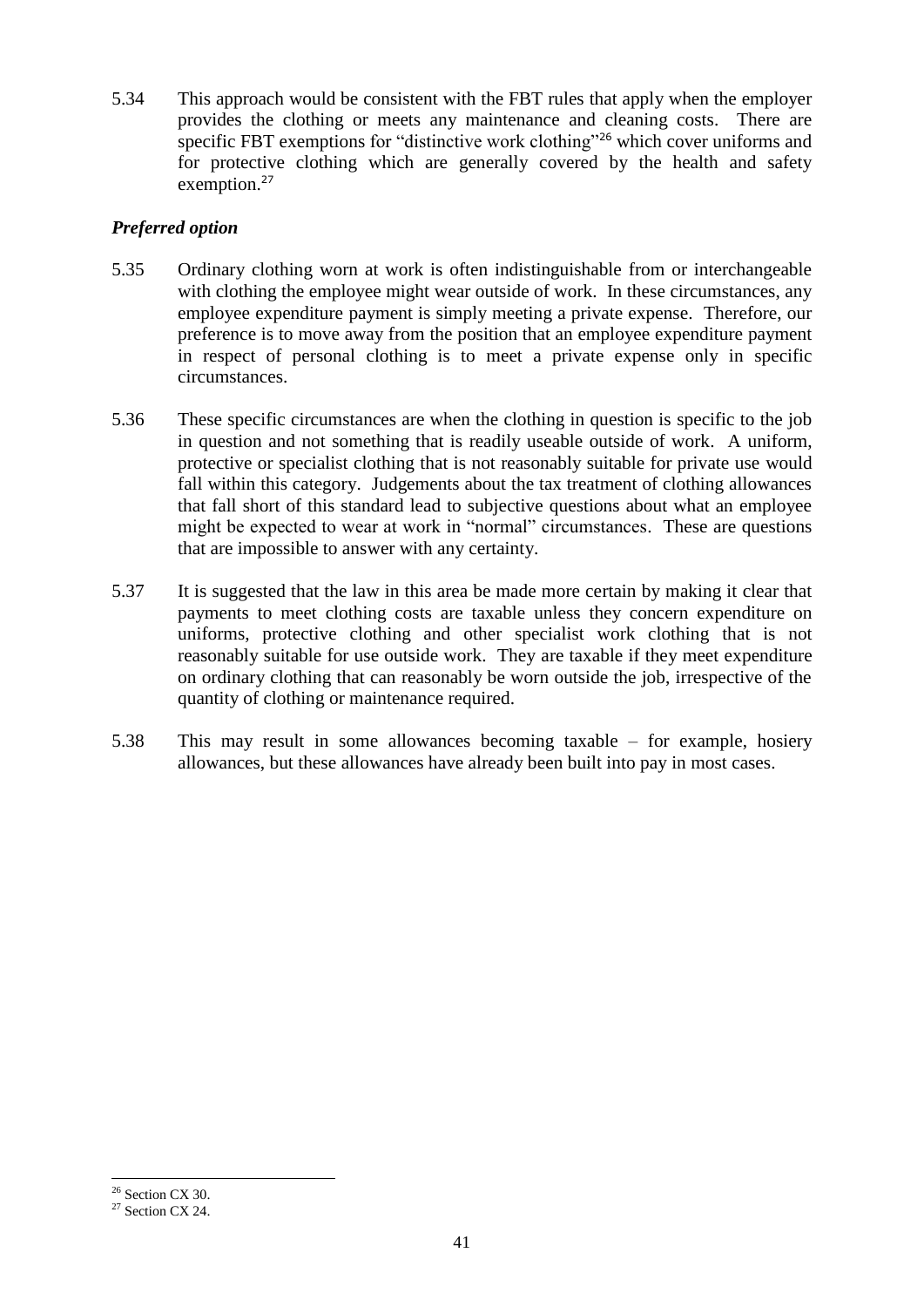# **CHAPTER 6**

# **Current legislation, interpretation and delivery options**

- Alternative approaches to the current general legislation around the tax treatment of employee expenditure payments are considered, ranging from a fundamental change in approach to leaving the general rules unchanged but introducing a power to exempt particular payments by Commissioner determination-making power for the treatment of payments not addressed by specific rules.
- Changes may be needed to the legislation concerning "expenditure on account of an employee" to remove ambiguities around the application of the general exclusions.
- 6.1 This chapter considers how well the existing legislation works for employee expenditure payments in general, beyond the most common payments considered in the previous chapters. The intended scope of the current legislation as well as its advantages and disadvantages are therefore examined and options discussed.
- 6.2 We also consider whether the mechanism within which any outcomes are delivered needs to be legislated so that employers, employees, their advisers and Inland Revenue can then apply them in practice.

# **The current legislation**

6.3 Section CE 1(1) treats any amounts derived by employees from their employment as employment income. This can take a variety of forms beyond salary or wages, and the definition of employment income is drawn widely. It includes amounts paid by way of an allowance, expenditure on account of the employee, and any other benefit in money.

# *Allowances*

- 6.4 The term "allowance" is not defined in the Income Tax Act 2007 but case law<sup>28</sup> suggests that to be an allowance, an amount paid must have the following characteristics:
	- the amount must be paid in money to the employee;
	- the amount must be paid periodically or on the occurrence of certain events; and
	- the amount must be an entitlement, rather than a discretionary payment.

**<sup>.</sup>** <sup>28</sup> *Stagg v CIR* [1959] NZLR 1252 (SC), *CIR v Parson* (No 2) [1968] NZLR 574 (CA), *Sixton v CIR* (1982) 5 NZTC 61,285 (HC) and *Mutual Acceptance Co Ltd v FCT* (1944) 69 CLR 389.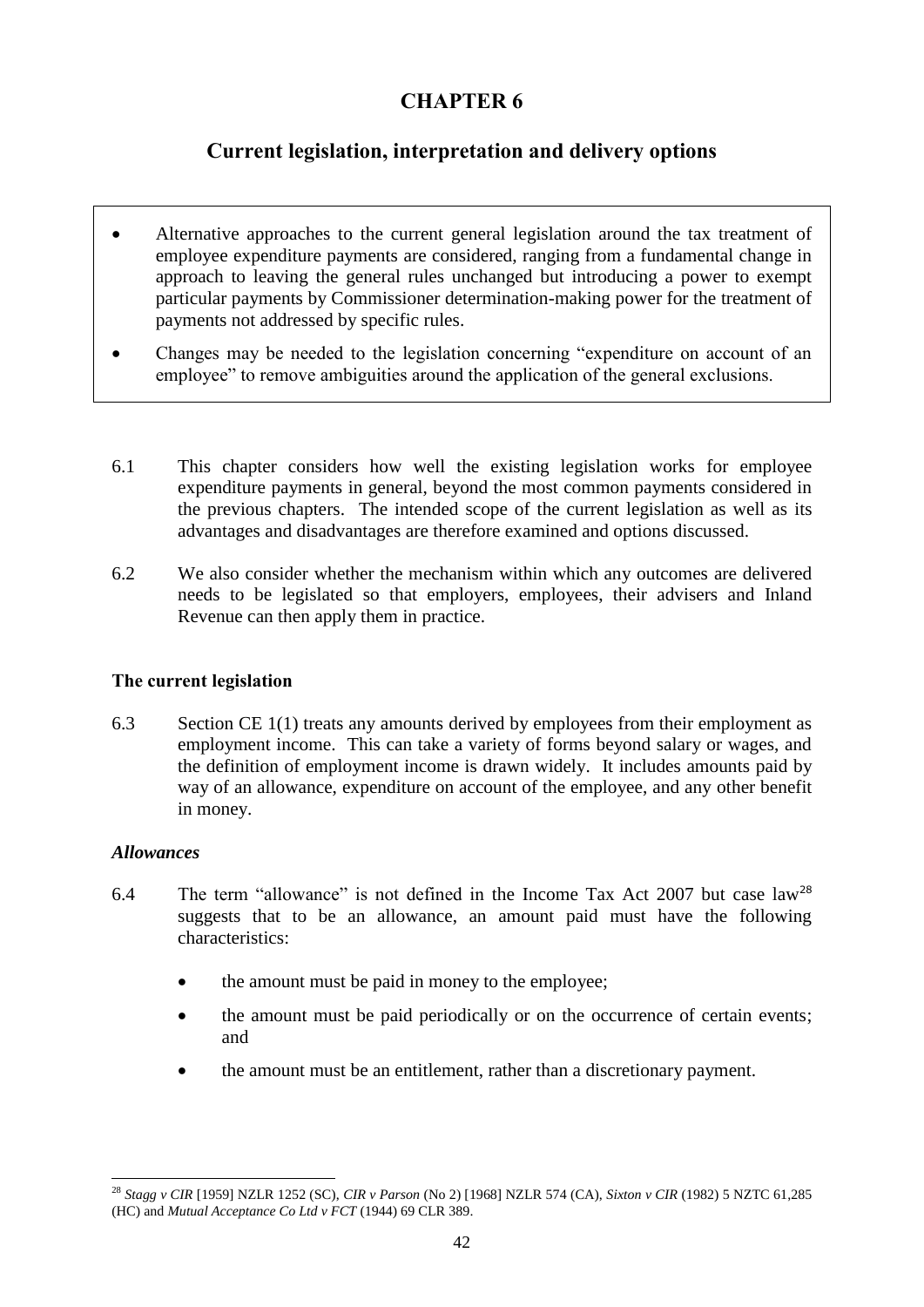6.5 Case law has suggested that allowances only include payments for expenditure yet to be incurred by the employee and do not include payments relating to expenditure already incurred. In the case of *M76*, <sup>29</sup> Judge Bathgate stated that:

> "As a verb, the word [allowance] is said to mean "the action of allowing: a thing allowed". By paying an allowance an employer pays to the credit of the employee, on account of the employee's expenses to be incurred, a payment for such expenses. An allowance is not apt to cover the situation of an employer paying a debt owed to the employee, rather it is a payment for or to meet expenditure of the employee, yet to be incurred by the employee, for or on behalf of the employer."

- 6.6 Adopting this interpretation, an allowance is not a payment for expenditure already incurred by the employee on behalf of the employer. The amount of the allowance can also be based on a reasonable estimate of the expected expenditure, rather than be an exact reimbursement of expenditure.
- 6.7 For example, in accordance with company policy to pay an allowance when it sends an employee on a business trip, an employer pays an amount of \$300 to an employee before their departure to meet the employee's estimated travel expenses on an overnight trip to Auckland.

# *Expenditure on account of an employee*

- 6.8 The second type of employee expenditure payment that is treated as employment income is "expenditure on account of an employee". This is defined in legislation<sup>30</sup> in very broad terms as a payment made by an employer relating to expenditure incurred by an employee. If a payment satisfies these requirements it is expenditure on account of an employee and treated as employment income for tax purposes, unless it is covered by one of the statutory exclusions.<sup>31</sup> If one of the statutory exclusions applies, the payment is not expenditure on account of an employee and the employee expenditure payment is unlikely to be employment income of the employee.
- 6.9 Within the statutory exclusions to expenditure on account of an employee, there are two general exclusions.<sup>32</sup> These cover:
	- expenditure for the benefit of the employee, or a payment made to reimburse an employee for expenditure to the extent that the employee would be entitled to a deduction if they incurred the expenditure and the "employment limitation" did not exist (this exclusion applies section CW 17 to the expenditure); and

**<sup>.</sup>** <sup>29</sup> *M76* (1990) 12NZTC2469.

 $30$  Section CE 5(1).

 $31$  Section CE 5(3).

 $32$  Section CE  $5(3)(a)$  and (c).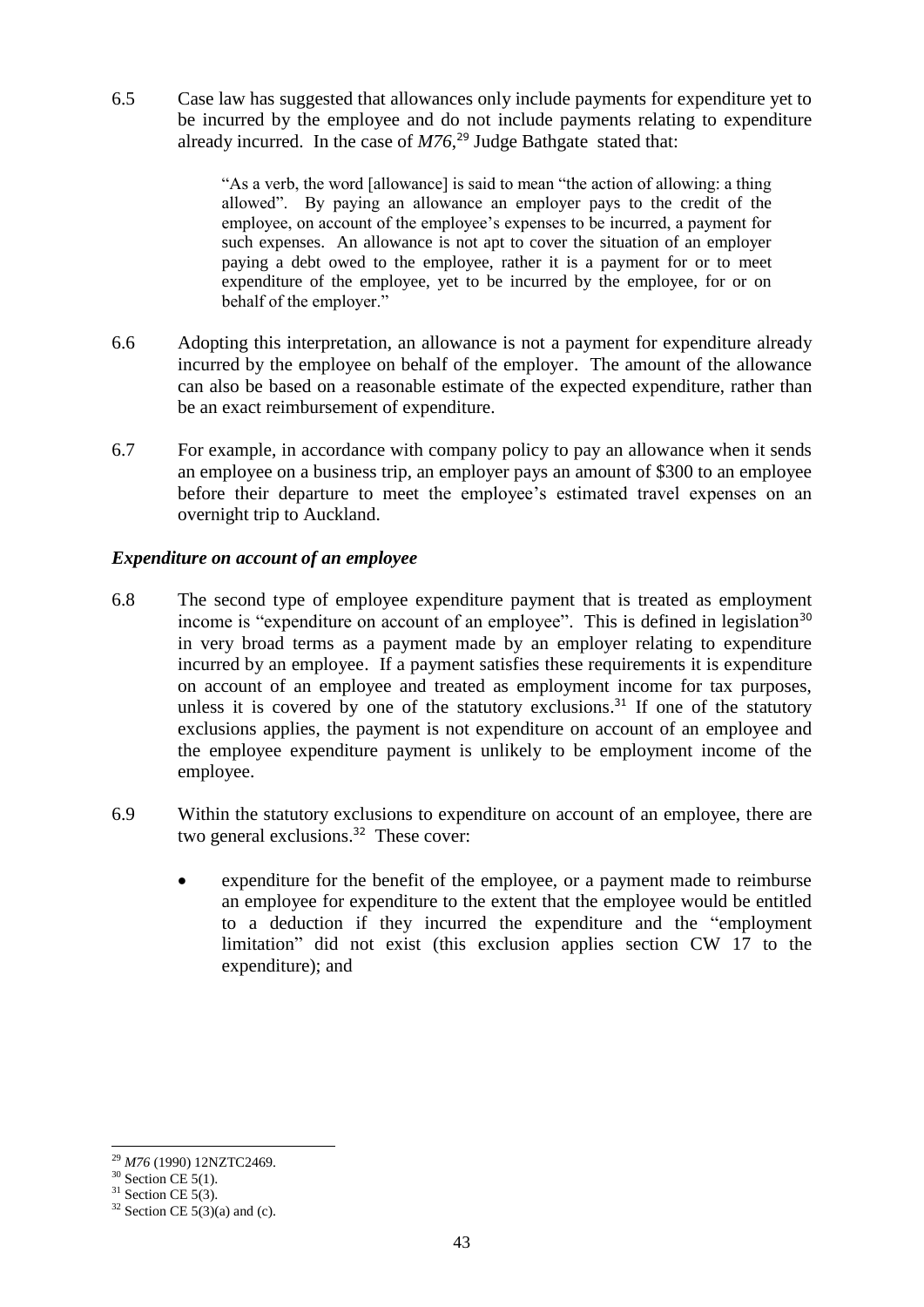expenditure committed to by the employer, paid for by the employee and reimbursed by the employer – for example, the employer orders and is invoiced for stationery, the employee pays for the stationery on the employer's behalf and the employer reimburses the employee for the cost. It is important to note that, in these circumstances, nothing is really provided to the employee. The employee is acting as agent of the employer. From a policy perspective, such payments should be excluded from being expenditure on account of an employee.

#### *Is the amount exempt income under section CW 17?*

- 6.10 Section CW 17 provides an exemption from tax for certain employee expenditure payments in whole or in part. The expenditure in question must be in connection with the employee's employment and the provision exempts the income from tax to the extent to which the employee would be entitled to a deduction if the "employment limitation" did not exist. The employment limitation in section DA 2(4) denies employees a deduction for expenditure to the extent that it is incurred in earning income from their employment.
- 6.11 In determining the exempt portion of the income in question, an apportionment may have to be made between the deductible and non-deductible elements of the expenditure under consideration. The apportionment methodology is not defined, but depends on the employee's circumstances and the particular requirements of the employee's job.
- 6.12 The general deductibility provision in section DA 1(1)(a) requires there to be a sufficient relationship or nexus between the expenditure and the income-earning process of the individual claiming the deduction.
- 6.13 To be exempt using the guidance of the general deductibility provision, the expenditure under consideration must be incurred in the course of the employee earning their employment income. It is not sufficient that the expenditure puts the employee in a position to earn income. So, an employee expenditure payment to reimburse an employee's travel costs between home and work is taxable since the linked expenditure is to put the employee in a position to earn their employment income rather than in the course of doing so.
- 6.14 When the expense is private, the general deductibility rule will not be satisfied.
- 6.15 An employee is also denied a deduction for the expenditure that the employee expenditure payment relates to if the expenditure is capital in nature. Section CW 17, however, ensures that this does not prohibit a payment including a depreciation element from being treated as non-taxable.
- 6.16 A more detailed summary of the relevant legislation is set out in Appendix B.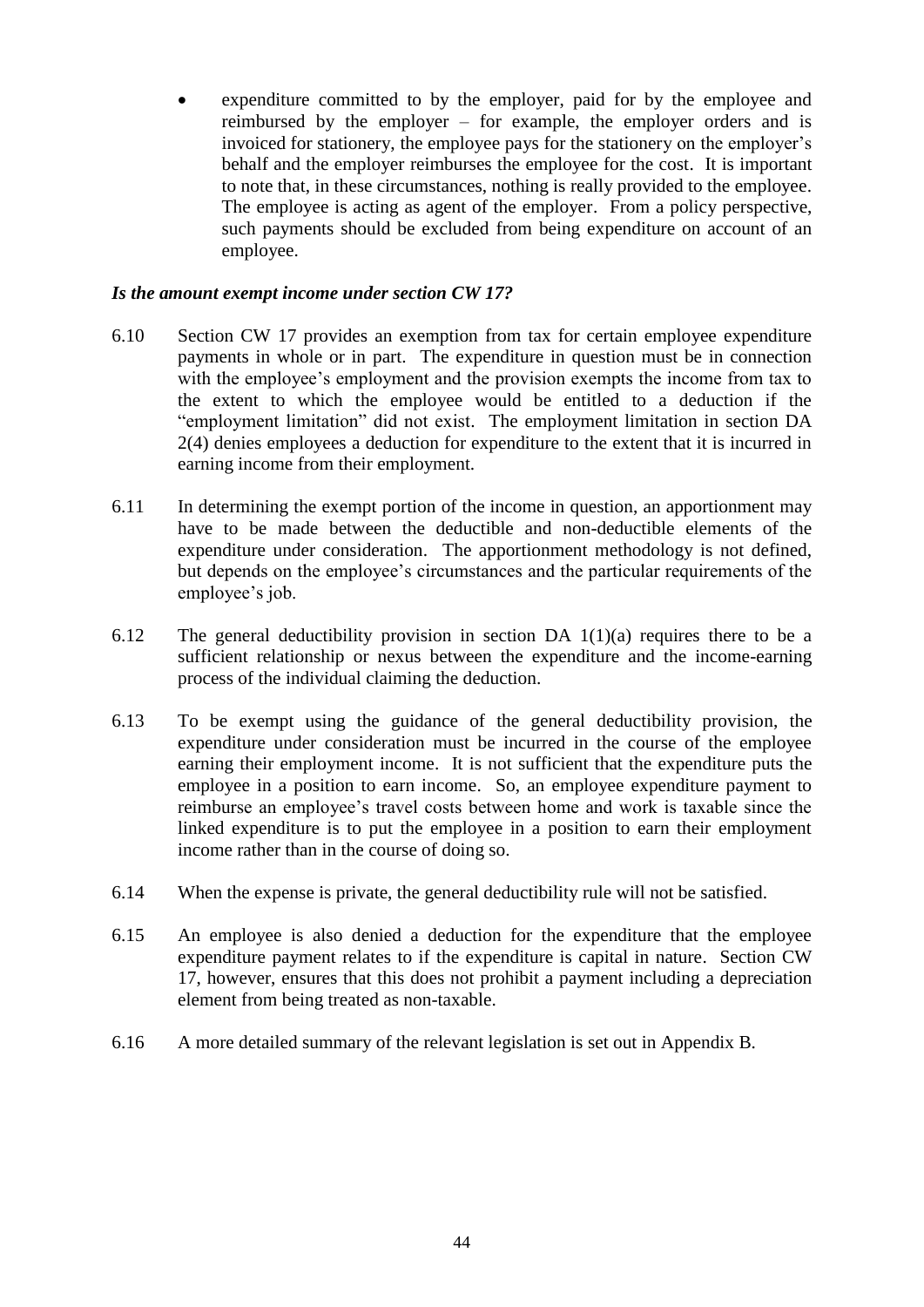#### **Alternative approaches to current legislation**

#### *Applying the "nexus" test to employee expenditure payments in general*

- 6.17 The previous chapters considered options for making it easier to identify the taxable amount when employee expenditure payments are made to meet the more common types of work expenditure. However, they do not cover every circumstance and a general rule is still needed.
- 6.18 The treatment of the specific payments would be legislated for in those cases and treated as if they satisfied the general rule or were a proxy for the general rule.
- 6.19 The question is whether, for the general rule, the current nexus test is the best approach, or whether there is another approach that could better achieve the necessary differentiation between an employee expenditure payment linked to a wholly work expense, a private expense and a mixed work/ private expense.
- 6.20 The current test does allow an employee expenditure payment in respect of expenditure incurred in earning the employee's employment income to be exempted for tax purposes, but for anything which includes a private element to be taxed. This is consistent with the general aims of the tax system.
- 6.21 However, the current test does have some disadvantages:
	- The statutory tests require an assessment to be made concerning the deductibility of the employee's expenditure in applying three hypothetical deduction tests that override the "employment limitation": is the expenditure incurred in earning the employee's employment income, to what extent is it private or domestic, and to what extent is it capital? Employees have not been able to claim deductions from their taxable income for over 25 years and applying a hypothetical deduction rule to amounts that could never be deductible may be seen by some as confusing.
	- A judgement must be made about the expenditure in question and its purpose. This may be relatively simple when it is or is not clearly a private expense, but this is not always the case – for example, study courses undertaken by an employee may have a benefit in the employer's business, but also a private benefit to the employee in enhancing their human capital. The general rule provides no clarity in this case.
- 6.22 We have, therefore, considered some alternative approaches.

#### *Options*

- 6.23 To address these issues, we have suggested the following approaches:
	- **Incorporating into a general rule, the principles outlined in chapter 2 and followed in this paper in relation to specific payments** – Being predominantly an exemption for low-in-value and incidental or hard-tomeasure private elements. The benefits of this approach would be greater coherence and consistency in treatment across the range of payments. The disadvantage would be the potential for low-in-value and hard-to-measure items becoming more commonplace to take advantage of the exemption. An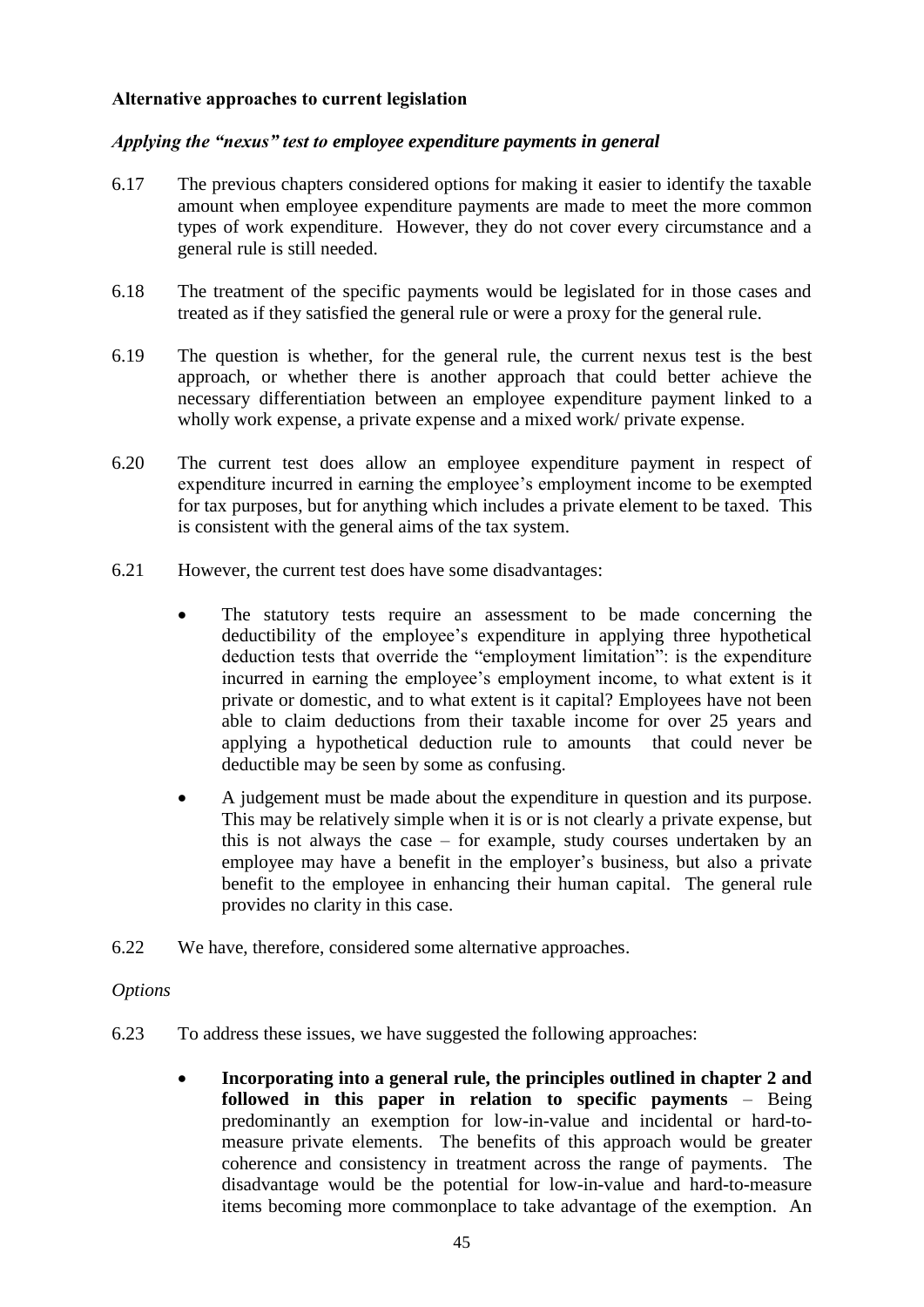assessment would continue to have to be made about the quality of the employee expenditure.

 **Simplify the current exemption rule for determining the taxable amount** – It is arguable that the private and capital limitations are not a necessary element of the current approach since such an expense is not incurred in earning the employment income. Therefore, a further option is to abolish the existing deductibility test and replace it with a simpler exception test focused on the linked expenditure having been incurred by the employee in earning the income from the employment.

Changing the approach could remove the need to apply the hypothetical deduction test and the private and capital limitations. However, this is essentially the approach taken by the courts in interpreting the relevant legislation in any case and identification and apportionment issues around distinguishing employment and whether there was a private benefit would still arise.

This option would require new rules for establishing the tax treatment of an employee expenditure payment. However, these might reflect a simplification of the current rules without a radical change in approach. And a significant change in the wording of the exemption rule might give rise to unintended consequences and a shift in interpretation by Inland Revenue, taxpayers and the courts.

 **Continue to apply the current exemption rule but introduce a power to exempt or otherwise specify the tax treatment of particular payments by Commissioner determination** – This approach would leave the existing rules unchanged. However, in the event that issues are identified around the tax treatment of particular types of payment in defined circumstances, further rules would be introduced. This approach would provide a practical solution for employee expenditure payments that were sufficiently common or widespread to warrant a specific determination.

#### *Feedback on preferred option*

6.24 We have not expressed a preference for how the general rule should operate but would be interested in obtaining views on the options as well as any not considered in this section.

#### *Expenditure on account of an employee*

6.25 The statutory definition of "expenditure on account of an employee" is very widely drawn, so there is a comprehensive list of exclusions from this definition. Although most of the exclusions in this list cover specific types of payment, there are two general exclusions set out in section CE  $5(3)(a)$  and (c). These are important exclusions because they cover employee expenditure payments in general.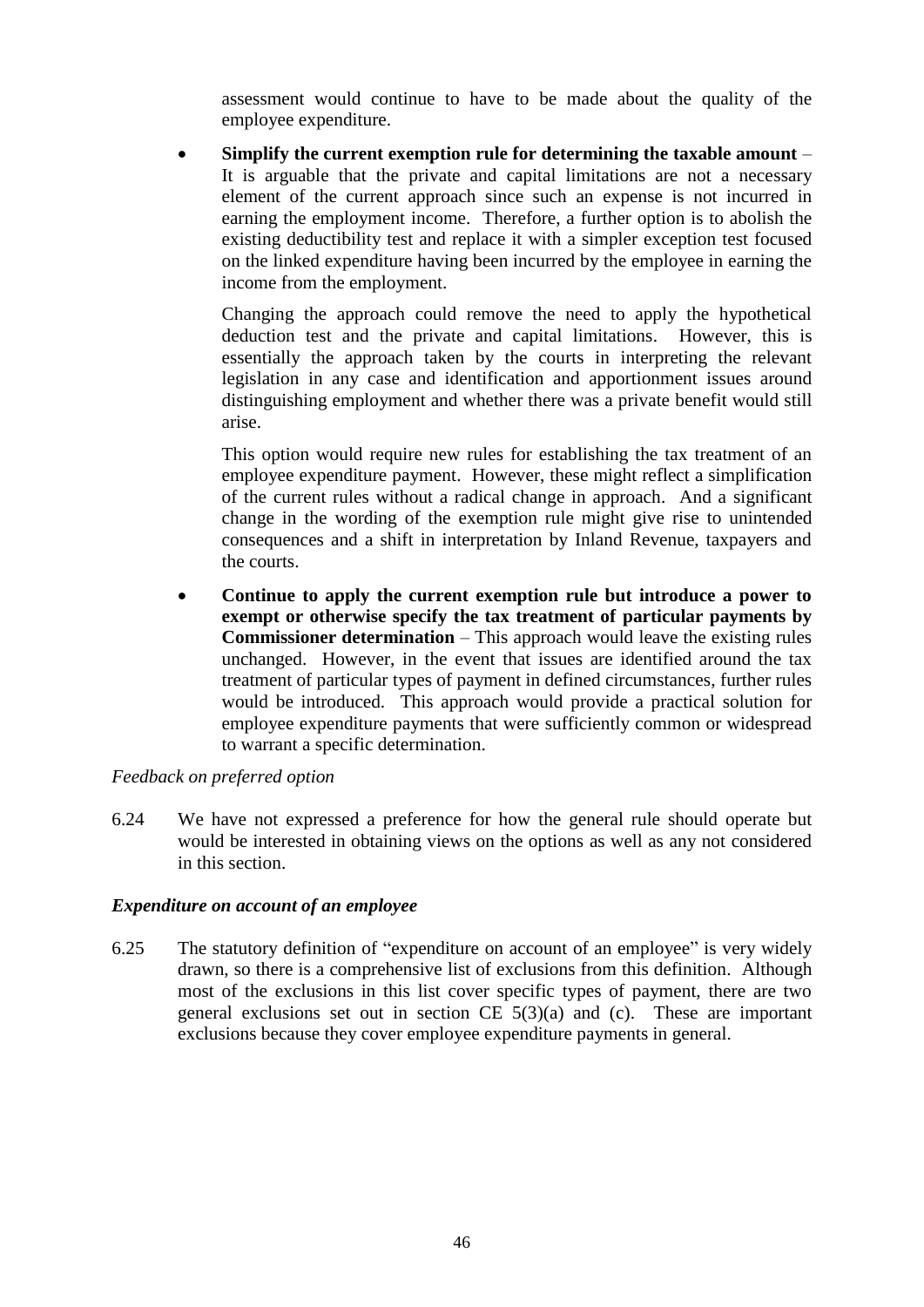6.26 There have been a number of significant changes to this legislation since it was first introduced in 1985. 33 The changes have reflected major and minor reform of the tax treatment of employee expenditure payments. As a result of these changes, the general exclusions have been amended and expanded and it is no longer clear how the exclusions should apply, particularly in relation to each other. The general exclusion in section CE 5(3)(a) which only covered the payment of an allowance when first introduced now has wider coverage so, arguably, it now covers a wider range of employee expenditure payments.

# *Options*

- 6.27 Removing the ambiguity around the interpretation of the exclusions from expenditure on account of an employee would improve certainty around the tax treatment of employee expenditure payments.
- 6.28 This would require legislative change to the two general exclusions, either by:
	- **amending both general exclusions to make a clearer distinction between when they should apply**. A distinction would need to be made between reimbursing allowances, expenses incurred by employees and expenses incurred on behalf of their employers. This would require the way in which an employee expenditure payment is made to be considered in applying the tax rules;
	- **replacing both exclusions with a single general exclusion**.This would consolidate the general exclusions into a single exclusion. Since there would only be a single such exception, the way in which an employee expenditure payment is made would not need to be considered; or.
	- **repeal of paragraph (c) in section CE 5(3)**. This would leave the paragraph (a) exception unchanged as the only general exclusion.

# *Preferred option*

6.29 The best option will be determined by the shape of the overall legislation relating to employee expenditure payments and a decision on the preferred option will not be apparent until that is clear.

# *Capital limitation*

6.30 An employee is denied a deduction for expenditure that is capital in nature. However, section CW 17(4) allows for a payment to include an amount of depreciation loss. The depreciation rules also allow low value assets (costing \$500 or less) to be deducted in the year of acquisition.

 $\overline{a}$ <sup>33</sup> Income Tax Amendment (No. 2) Act 1985 – see *Public Information Bulletin* No. 136 Part 3 February 1986.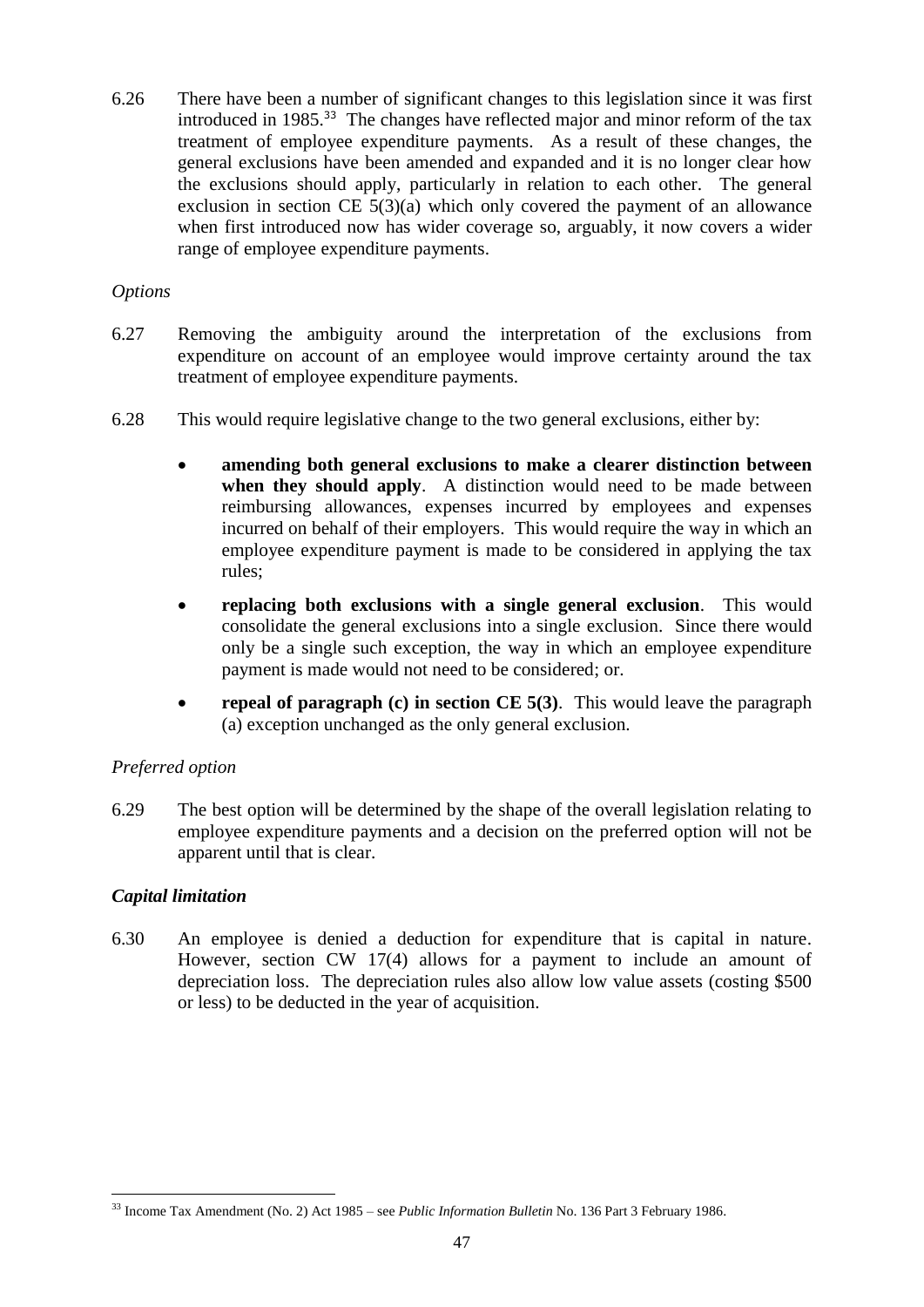- 6.31 In practice, this issue might arise when an employee is reimbursed for expenditure relating to the purchase of a capital item. An example includes purchase of a laptop computer for work purposes and the employer reimburses the employee for the cost of the laptop. Another example is a mileage allowance that includes a component for depreciation of the employee's motor car when it is used for work purposes. The capital limitation would also be relevant to expenditure relating to a capital item, such as reimbursement of expenses relating to the cost of converting a room into a home office when an employee works from home. It is useful to bear in mind that often this type of expenditure will also have a private or domestic element to it.
- 6.32 To the extent that capital expenditure is incurred in acquiring an asset for use in the employee's job, it would seem reasonable to continue to allow a deduction for an amount of depreciation loss.

#### *Estimated expenditure of employees*

- 6.33 When an employee incurs expenditure for which he or she expects to be compensated, the employee will often itemise the amount of each expense. This will be the case when the employer makes a payment on account or reimburses particular expenses. However, many employers prefer to reduce administrative costs by paying an up-front allowance with the tax-free element supported by an estimate of the underlying allowable expense.
- 6.34 This approach is allowed by section CW 17(3). This section provides for the amount incurred for a relevant period to be based on a relevant estimate of the expenditure likely to be incurred by the employee or a group of employees. The legislation is fairly broad and does not provide any further guidance or direction on how the estimate should be made, except that the estimate must be reasonable.
- 6.35 While many employers base their employee expenditure payments on the actual expenditure incurred (for example, setting a maximum amount the employee can spend on meals and accommodation and then reimbursing up to that amount) others, prefer to pay an allowance based on a daily rate. These daily amounts based on an estimated cost of hotel accommodation and meal costs, with different rates depending on location or the meals in question.
- 6.36 The advantage to employers of paying a daily amount is that they do not have to check individual expense claims for particular journeys. There is a saving on administrative costs in checking claims when the amount they pay out under either approach is broadly similar.
- 6.37 Provided a daily amount is supported by evidence to show that the employer has taken reasonable steps to establish that the amounts reasonably reflect the expenses their employees incur, this would satisfy the requirements of section CW 17(3). However, we would expect employers to monitor the level of expenditure and remain satisfied that the amounts are reasonable in the particular circumstances.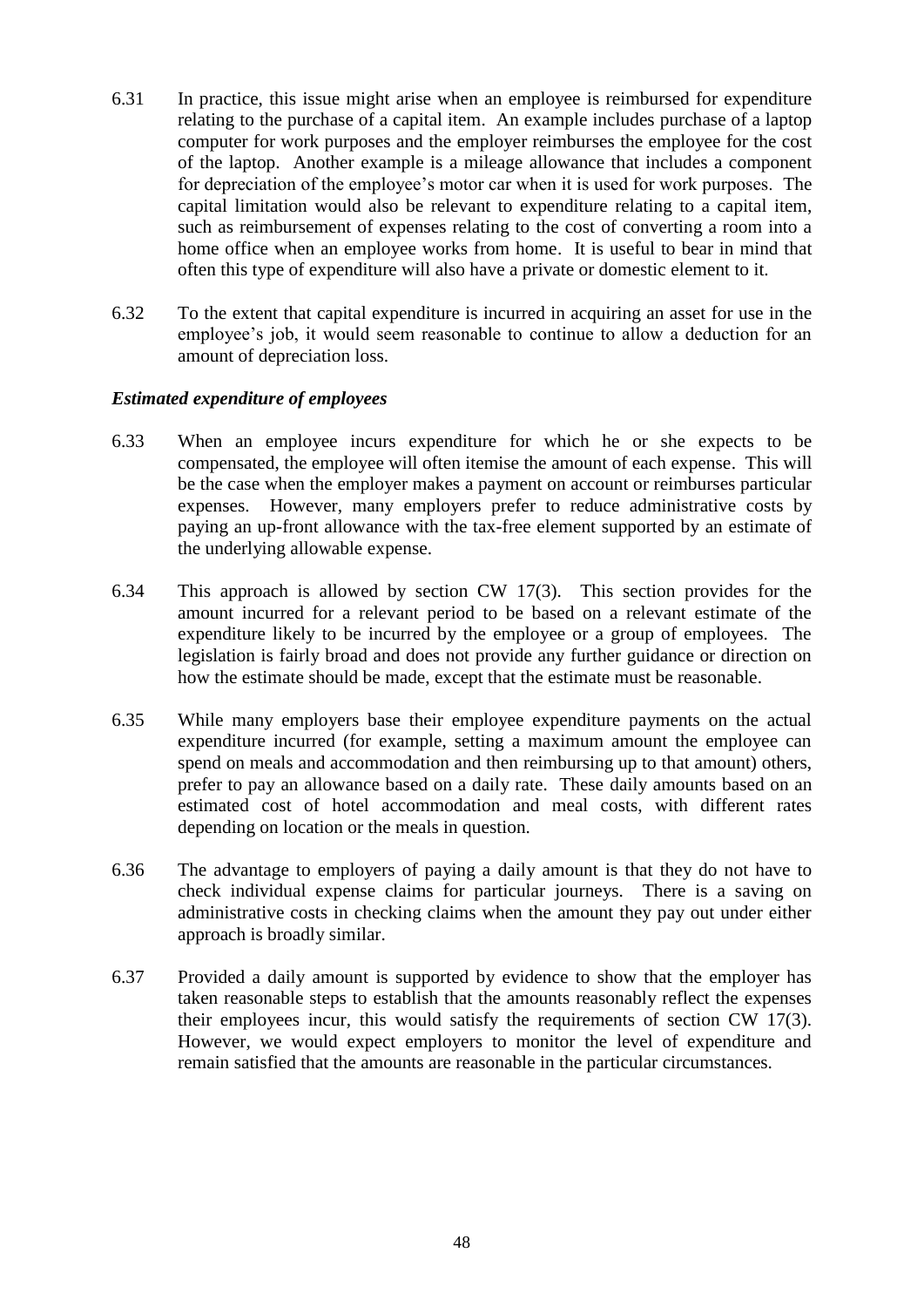6.38 Framing the legislation in this way allows employers considerable flexibility in how they go about making an estimate, provided it is reasonable. We are not aware of particular problems in applying the rule and, therefore, are not proposing to make any changes to it.

#### **Delivery mechanisms**

6.39 The proposals in this document will require changes to the Income Tax Act 2007. However, supporting rules may be better addressed through other mechanisms. These supporting rules may include, for example, how the Commissioner would propose to exercise the discretion to extend the 12-month period under which accommodation payments may be made tax-free. Importantly, they may also serve to provide clarity on the treatment of allowances not previously considered, including those where exemption is warranted because the amounts involved are low in value and incidental or hard to measure.

#### *Commissioner determinations*

- 6.40 The Commissioner may issue binding determinations about various tax issues. These determinations generally represent statutory discretions exercised by the Commissioner relating to a specific tax issue. The determinations may, for example, set rates, values or types of deductible expenditure.
- 6.41 An example of a binding Commissioner's determination is the power to provide, extend and modify the list of eligible relocation expenses under section CW 17B(6).
- 6.42 One of the options considered in this paper is an upper time limit for treating a visit to a particular workplace as temporary for the purposes of determining whether an accommodation payment can be made tax-free. Our preferred option is to set an upper time limit of 12 months but subject to a power to extend that in certain exceptional circumstances. We have suggested that those circumstances might include when a contract originally scheduled to finish within the upper time limit overruns because of some unforeseen event. It might be appropriate to introduce a power to set those circumstances by way of a Commissioner's determination.
- 6.43 The taxability or exemption issues relating to particular allowances that are not covered by specific rules could also be dealt with through a determination process. We would expect these to be fairly limited and only made when the payment in question was widespread and its treatment demonstrably in need of identification.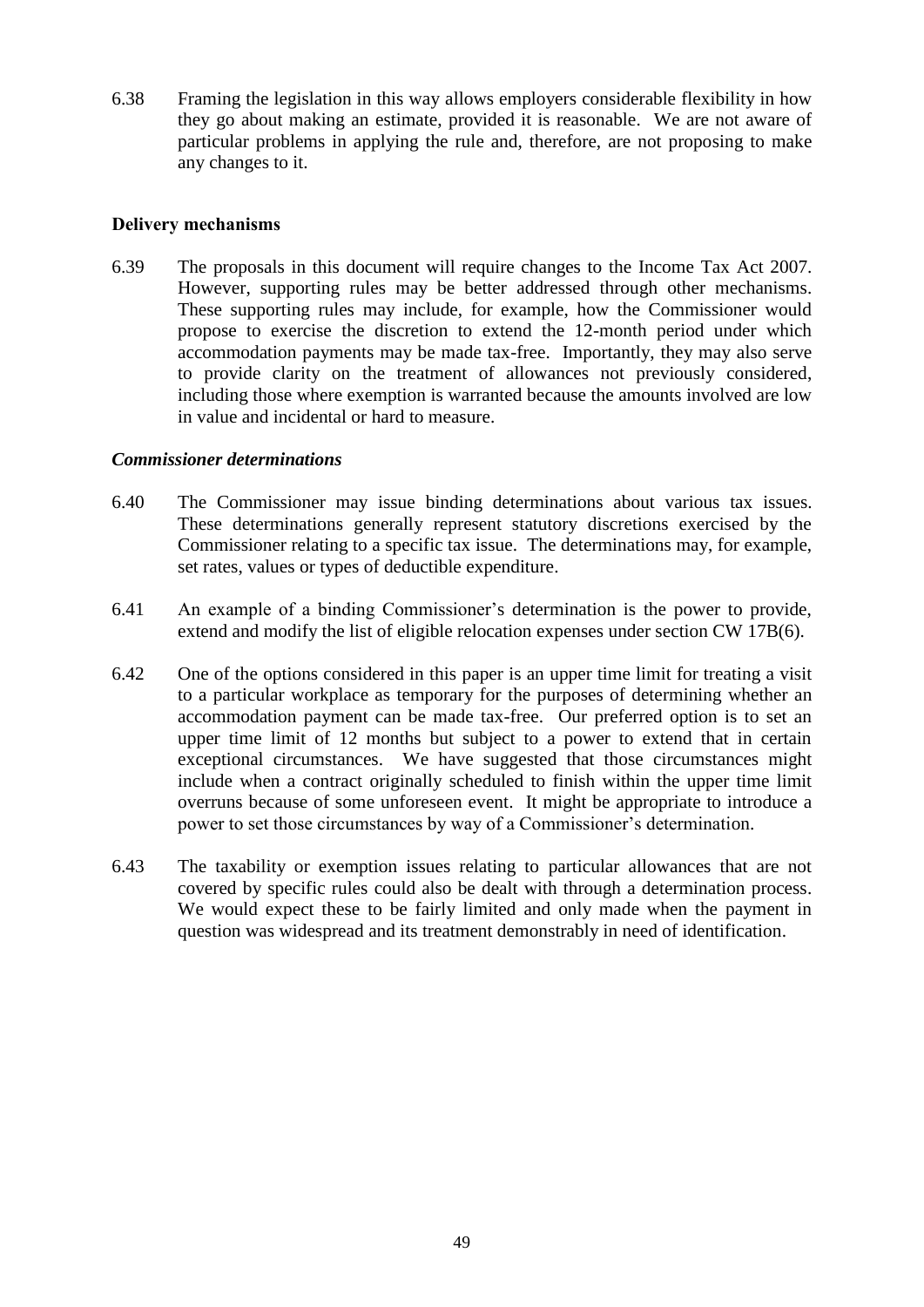# **APPENDIX A**

# **Comparison of current and suggested treatment of key employee expenditure payments**

| Type of payment                                                                                     | <b>Current treatment</b>                                                                                                                                                                                                                                 | <b>Suggested</b>                                                                                                                              |  |
|-----------------------------------------------------------------------------------------------------|----------------------------------------------------------------------------------------------------------------------------------------------------------------------------------------------------------------------------------------------------------|-----------------------------------------------------------------------------------------------------------------------------------------------|--|
| Payment for employee's meal<br>expenses during work travel                                          | The amount the employee saves on<br>day-to-day meal costs during work<br>travel may be taxable because meal<br>costs are generally treated as private<br>expenditure. In practice, employers<br>do not tax payments regardless of<br>duration of travel. | Payment tax-free if duration of<br>travel to particular work location is<br>no more than 3 months. Taxable in<br>full for longer trips.       |  |
| Payment for work-related meals<br>outside of work travel                                            | As for work travel, the amount the<br>employee saves on their meal costs is<br>taxable because it is private<br>expenditure. In practice, employers<br>do not tax these payments.                                                                        | Payment tax-free if not regular<br>payment for employee services.                                                                             |  |
| Payment for employee's<br>accommodation expenses during<br>work travel                              | While generally not taxable, there<br>may be circumstances when the<br>expenditure is of a private nature and<br>therefore taxable. In practice,<br>employers do not tax these payments.                                                                 | Payment tax-free if duration of<br>work travel to particular work<br>location is no more than 12 months.<br>Taxable in full for longer trips. |  |
| Payment for accommodation<br>costs outside of work travel                                           | The payment is taxable because<br>accommodation is a private cost.                                                                                                                                                                                       | No change, the payment would be<br>taxable.                                                                                                   |  |
| <b>Employer provides</b><br>accommodation at or near work<br>place                                  | The market value of accommodation<br>is taxable. In practice this is<br>interpreted to mean rental value and<br>can take into account any contribution<br>from the employee.                                                                             | Confirm the legislation to ensure<br>taxable value is rental value, subject<br>to any employee contribution.                                  |  |
| Payment for accommodation costs<br>where more than one permanent<br>work place                      | In some circumstances the payment<br>may be taxable because<br>accommodation is a private cost.                                                                                                                                                          | Special rules to ensure that a<br>payment to meet accommodation<br>costs at one location is not taxable<br>in certain circumstances.          |  |
| Payment for accommodation<br>costs for employees seconded<br>overseas who remain NZ tax<br>resident | The payment is taxable, at a value<br>based on market rent in the overseas<br>location.                                                                                                                                                                  | Special rules to limit tax value $-$ for<br>example, NZ equivalent rent.                                                                      |  |
| Payment for communications<br>(including telephone and internet)                                    | The value of any private expenditure<br>is taxable and in practice this will<br>mean an apportionment is required<br>according to the private/work-related<br>split.                                                                                     | Taxable in full except where<br>private/work element able to be<br>separately identified.                                                     |  |
| Payment for work-related clothing                                                                   | The payment is not taxable if the<br>payment is for work<br>uniform/specialist clothing.                                                                                                                                                                 | Confirm not taxable only when<br>payment is for a work<br>uniform/specialist clothing.                                                        |  |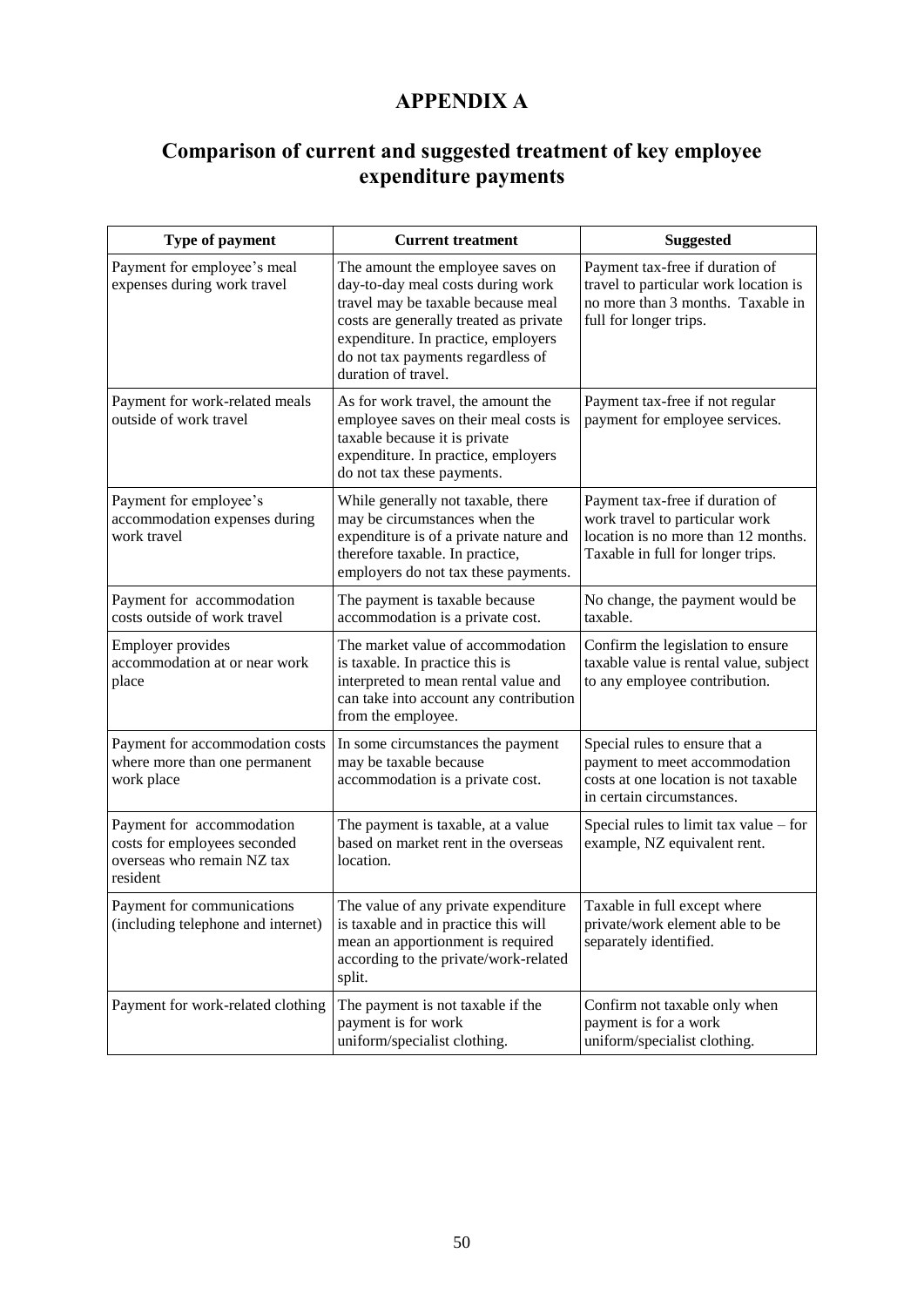# **APPENDIX B**

# **Summary of current legislation and its interpretation**

The legislation for determining the tax treatment of payments to or on behalf of employees is set out in the Income Tax Act.<sup>34</sup>

In order for a payment to be taxable as employment income, it must be income within Part C of the Income Tax Act 2007 and, more specifically, employment income within section CE 1. Provided a payment is employment income, section CW 17 then sets out the circumstances in which it is exempt income so that it is not assessable. There are also a number of specific exemptions in sections CW 16 to CW 26.

These arrangements are different from circumstances when the employer incurs the liability directly and provides goods or services to the employee for their private benefit. In those  $circ$  circumstances the fringe benefit rules in subpart  $\overline{CX}$  apply. Fringe benefit tax is then payable by the employer on the cost or value of any private benefit rather than income tax payable by the employee.

The current statutory framework covering circumstances when payments are made directly to the employee or paid on their behalf is summarised in more detail in the following paragraphs. They consider, first of all, the general position before going on to consider certain specific circumstances.

#### **Payments made to or for the benefit of an employee**

Any amount derived by an employee in connection with their employment or service will be income to that employee under sections  $CE 1(1)(a)$  and (b) if that amount is either an allowance or is expenditure on account of an employee.

Expenditure on account of an employee is defined in section CE 5(1) as meaning a payment made by an employer relating to expenditure incurred by an employee. A payment made by an employer in the section CE 5(1) definition includes both payments by an employer to a third party on an employee's behalf and payments to an employee.

#### *Section CE 5(3) exclusions*

 $\overline{a}$ 

Section CE 5(3) contains exclusions from the definition of "expenditure on account of an employee". If a payment satisfies the requirements of the definition of expenditure on account of an employee in section CE 5(1) but is excluded from the definition by one of the exclusions in section CE 5(3), the payment will not be employment income of the employee. The two exclusions most likely to apply to payments made to or on behalf of employees for their expenditure are contained in section  $CE\ 5(3)(a)$  and (c).

 $34$  All statutory references are to the Income Tax Act 2007.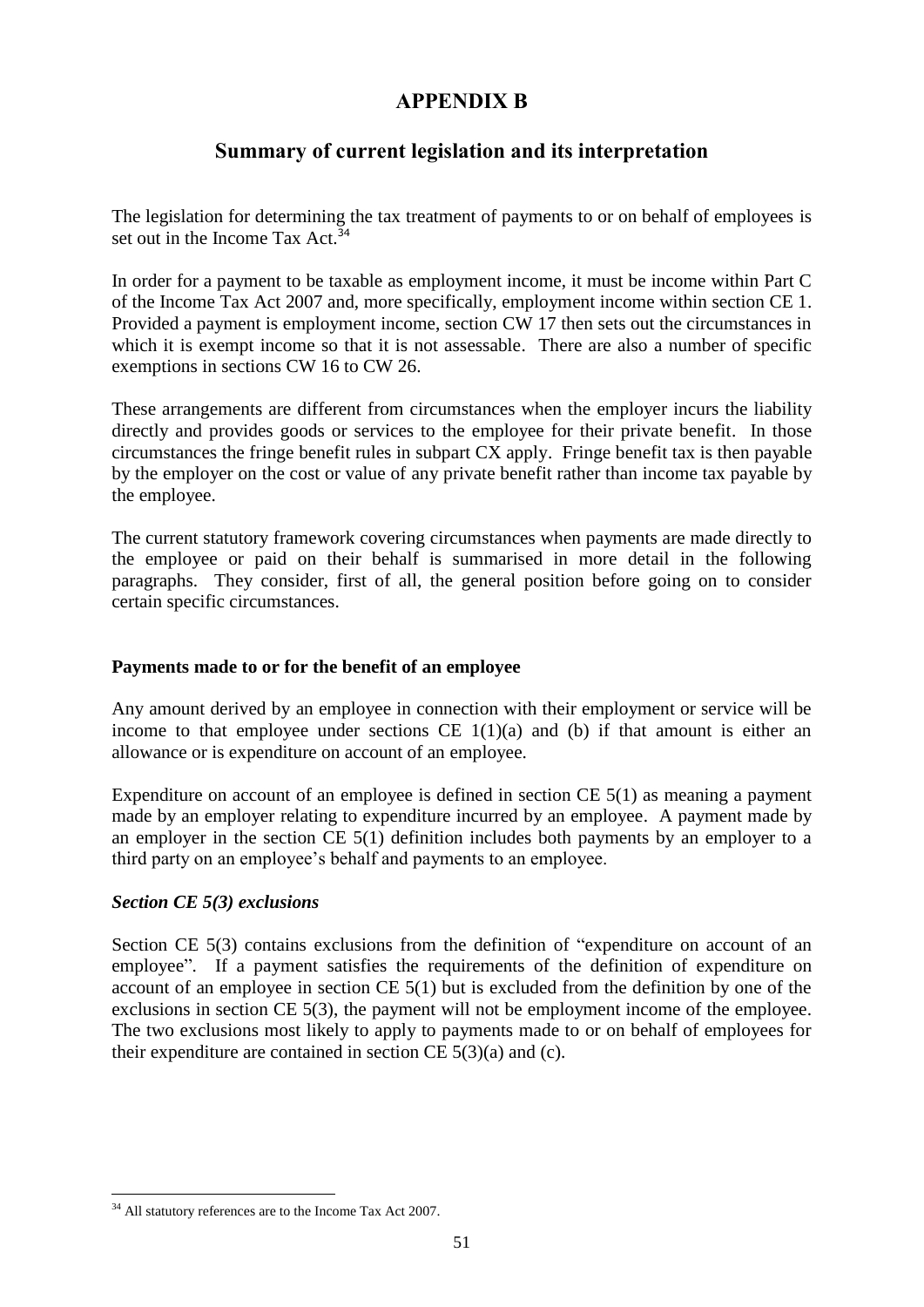The section CE 5(3)(a) exclusion covers expenditure on account payments that would be exempted under section CW 17. If section CW 17 applies, the payment is excluded from the definition of "expenditure on account of an employee" and is not income.

As the section CE 5(3)(a) exclusion is aimed at payments intended to be exempted under section CW 17, the two types of expenditure on account payments it applies to are:

- expenditure that is committed to by the employee but paid for by the employer (for example, the employer pays the employee's phone bill on behalf of the employee); and
- expenditure that is committed to and paid for by the employee and reimbursed by the employer (for example, the employer reimburses the employee for the cost of the employee's phone bill).

The exclusion in section CE  $5(3)(c)$  applies to expenditure that is committed to by the employer, paid for by the employee, and reimbursed by the employer (for example, the employer orders and is invoiced for stationery, the employee pays for the stationery on the employer's behalf, and the employer reimburses the employee for the cost of the stationery).

The section CE  $5(3)(a)$  exclusion covers reimbursements for expenditure incurred by employees in deriving their employment income while the section CE 5(3)(c) exclusion applies to reimbursements for expenditure paid for by employee's on their employer's behalf. These exclusions are mutually exclusive, so if a payment is for expenditure incurred by an employee in deriving their employment income, it is the subject of the section  $CE\ 5(3)(a)$ exclusion and will not be within the scope of the section CE 5(3)(c) exclusion.

# *Exempt income under section CW 17*

Section CW 17(1) provides an exemption from tax for payments made by an employer to a third party on behalf of an employee for expenditure that the employee has incurred when the employee would be able to deduct the expenditure (or part of it) if the employment limitation in section DA 2(4) did not exist. The expenditure must be in connection with the employee's employment or service and the employee must have incurred the expenditure in the sense of being legally liable for that expenditure.

Section CW 17(2) provides an exemption from tax for payments made by an employer to an employee in connection with that employee's employment or service to reimburse the employee for expenditure they would have got a deduction for if the employment limitation did not exist.

Under section CW 17(1) and (2), an apportionment may have to be made between the deductible and non-deductible elements of the expenditure under consideration. This apportionment is a question of fact.

Section CW 17(3) provides that, for a relevant period, the employer may make a reasonable estimate of the amount of expenditure likely to be incurred by an employee or a group of employees for which a reimbursement is payable. In practice, these types of reimbursement will be paid in the form of an allowance.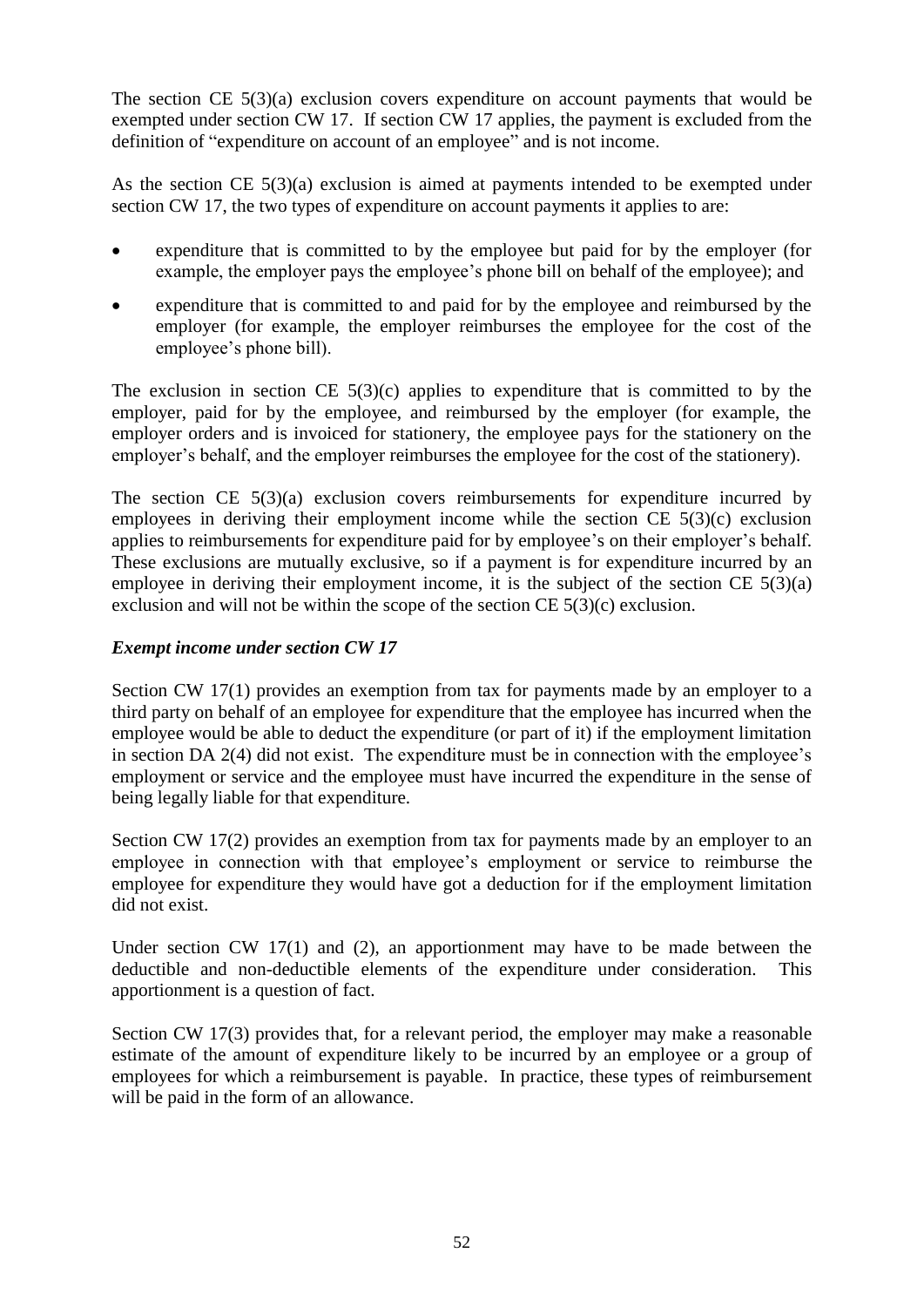#### *Deductions – general rules*

The deduction rules are set out in Part D with the general deduction rules in subpart DA. Section DA  $1(1)(a)$  permits a deduction for an amount of expenditure to the extent that it is incurred in deriving assessable income. However, to qualify for a deduction, the expenditure in question must bear a sufficient relationship, or nexus, with the income. 35

The general deductibility permission in section DA  $1(1)(a)$  requires there to be a sufficient relationship between the expenditure and the income-earning process of the individual claiming the deduction. The expenditure under consideration must be incurred in the course of the employee deriving their employment income. It is not sufficient that the expenditure puts the employee in a position to earn income.

Section DA 2 denies a deduction "to the extent to which" the expenditure falls within a number of general limitations The words "to the extent to which" provide that there may be an apportionment when part of the expenditure falls within one of the general limitations. The general limitations relevant to section CW 17 include:

- $\bullet$  The "capital limitation" in section DA 2(1). The capital limitation denies a deduction for any expenditure to the extent that the expenditure is capital in nature. However, the capital limitation will not apply to an amount of depreciation loss (see section DA 4).
- The "private limitation" section DA 2(2). The private limitation denies a deduction for expenditure to the extent that the expenditure is of a private or domestic nature.
- The "employment limitation" in section DA 2(4). The employment limitation denies a deduction for an amount of expenditure to the extent that expenditure is incurred in deriving income from employment.

An outgoing is of a private nature if it is exclusively referable to living as an individual member of society, and domestic expenses are those relating to the household or family unit.<sup>36</sup> Examples of expenditure that are often of a private nature include food, clothing and accommodation. Examples of expenditure that are often domestic in nature include a home telephone, an internet connection and furniture.

When a benefit of a private or domestic nature accrues to the recipient, but this benefit is incidental to the income-earning or business activity of the payer, the deduction is not prohibited. When the private or domestic benefit accrues from a purpose of the taxpayer distinct from the employment purpose, apportionment is necessary.

#### **Accommodation allowances**

 $\overline{a}$ 

Section CE 1(1B) provides that the market value of accommodation, or an accommodation allowance, provided to a person in relation to their job is treated as his or her employment income.

<sup>35</sup> The leading New Zealand cases on the deductibility of expenditure are *CIR v Banks* [1978] 2 NZLR 472 and *Buckley & Young Ltd v CIR* [1978] 2 NZLR 485. These cases are authority for the proposition that there must be a sufficient nexus between the expenditure and the income earning process for the expenditure to be deductible.

<sup>36</sup> *CIR v Haenga* [1985] 7 NZTC 5198, in which Richardson J commented on the meanings of "private" and "domestic" (at p5, 207): *"An outgoing is of a private nature if it is exclusively referable to living as an individual member of society and domestic expenses are those relating to the household or family unit…".*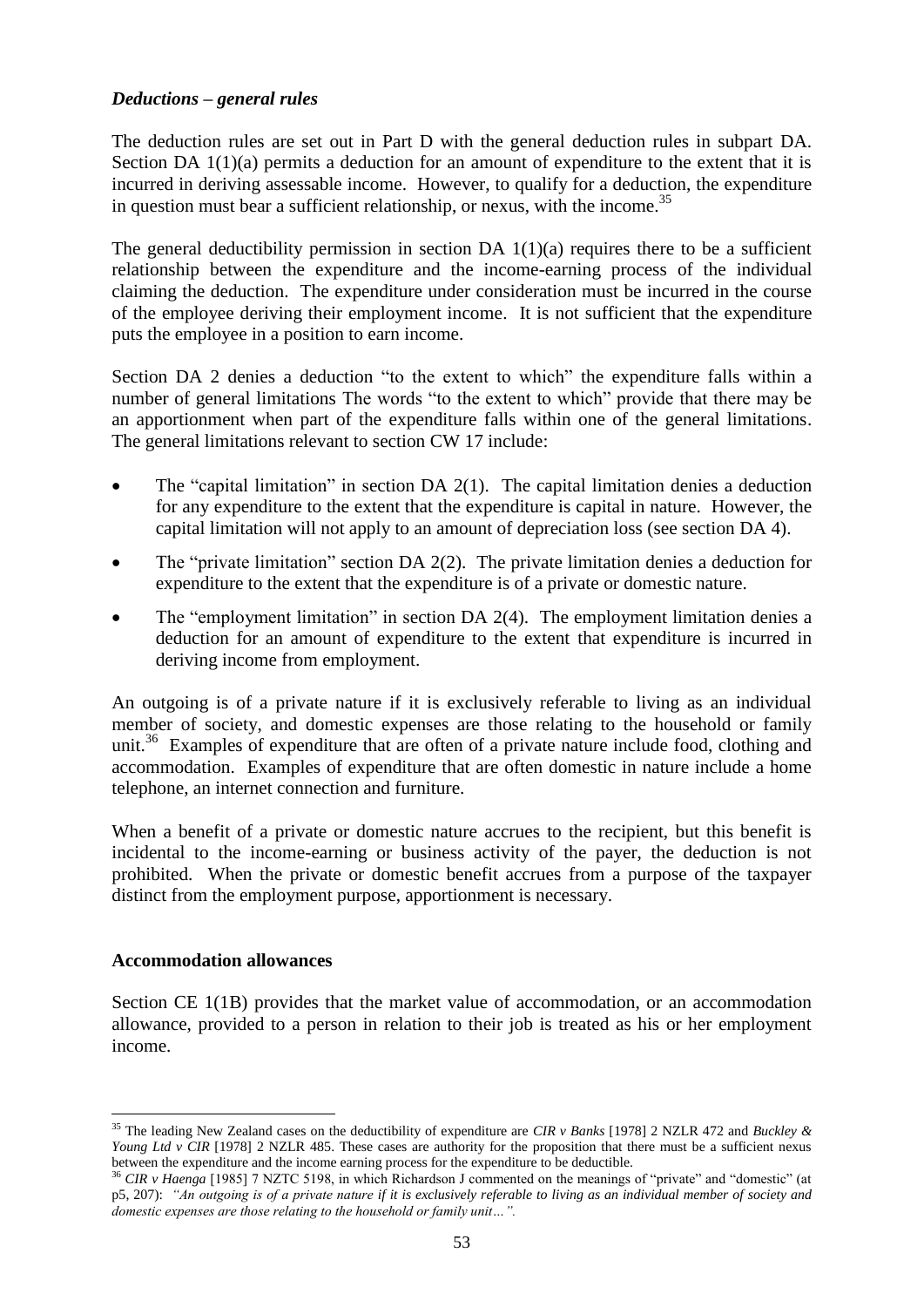When the employer provides their employee with actual accommodation, rather than an allowance or reimbursement, this differs from most other circumstances when an employer provides their employee with a non-cash benefit. The value of the accommodation is not a fringe benefit.

When the property is owned by the employer, market value is the market rent that the property would otherwise fetch on the open market. If the property is rented by the employer, the market value is the rent paid by the employer. In both circumstances, the taxable value is adjusted for anything made good by the employee.

Section CE 1(2) defines accommodation as meaning board or lodging, or the use of a house or living premises, or the use of part of a house or living premises. Accommodation benefits are taxed under PAYE.

There are also two specific circumstances when the provision of accommodation or an accommodation payment is exempt from tax:

- Section CW 25 provides an exemption for the value of personal board and lodging for members of religious orders or societies in certain narrowly defined circumstances. There is no general legislative provision, though, for a concessionary treatment for valuing accommodation benefits provided to a minister of religion.
- Section CW 17B provides that relocation payments are tax-free provided certain criteria are met. When the employee is entitled to the relocation exemption, the provision of accommodation benefits is not taxed for up to three months after moving to the new location.<sup>37</sup>

# **Other allowances**

Section CW 17C provides an exemption for payments for overtime meals and sustenance allowances. The exemptions set out certain criteria that have to be satisfied before payments can be treated as exempt income.

Section CW 18 provides an exemption for payments by an employer to meet above normal transport costs that an employee has incurred in travelling between their home and place of work. A payment is exempt to the extent that the employee incurs the additional transport costs in connection with their employment for the employer's benefit and convenience.

The effect of sections CW 31 and CX 12 is that the payment of allowances to members of Parliament under the Civil List Act 1979 is taxed by way of fringe benefit tax, rather than under income tax.

 $\overline{a}$ <sup>37</sup> See Determination DET 09/04.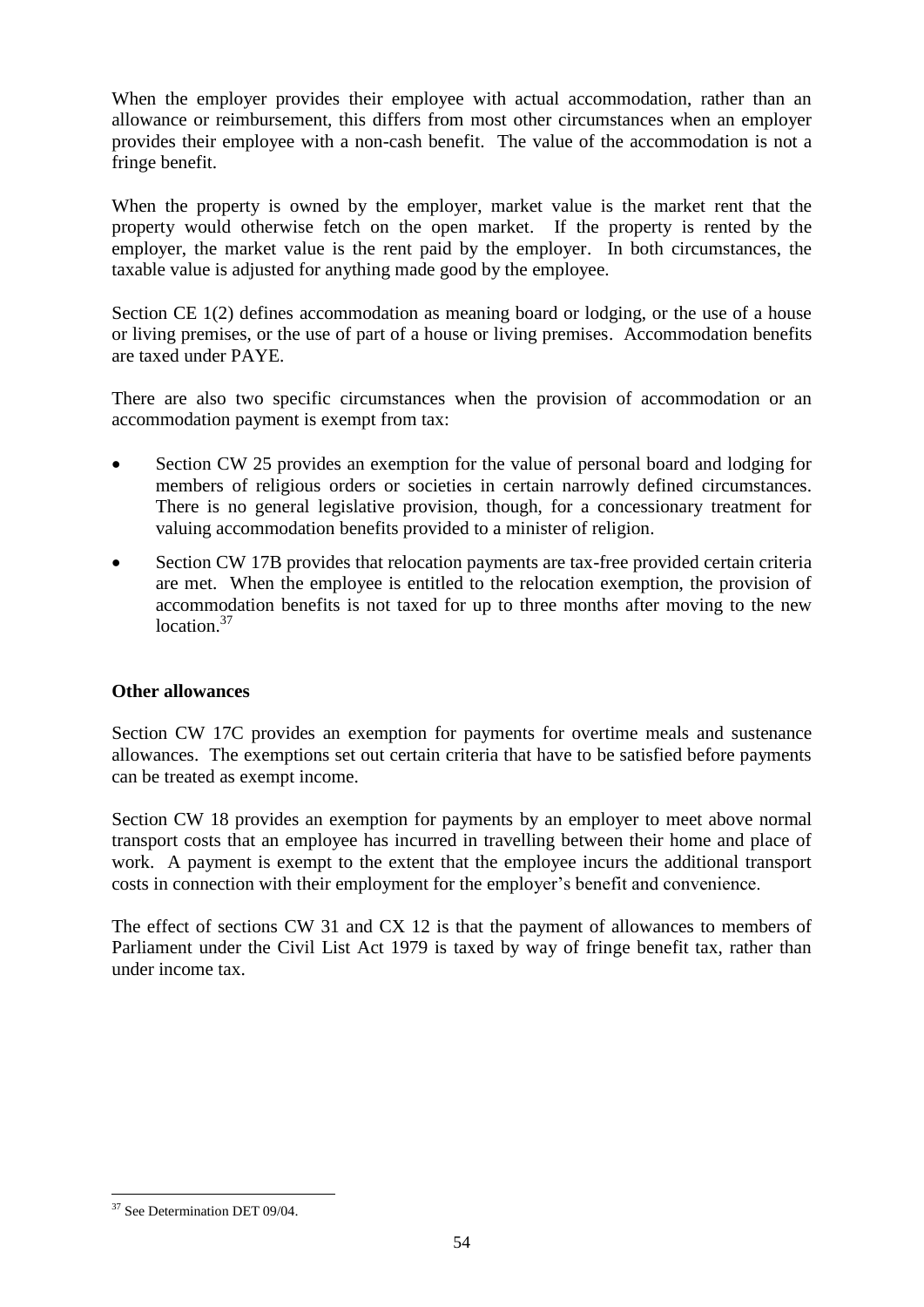# **APPENDIX C**

# **Approach in other countries**

The payment of allowances and reimbursement of employee expenses is a common feature of businesses across the world. The rules to cater for these sorts of payments are, therefore, also common features of other countries' tax systems.

The core features of the approaches adopted by the USA, UK, Australia and Canada are summarised in the tables below. These cover their approach to employee expenditure payments in general, meal payments and accommodation payments.

In general, countries tax monetary payments to or for the benefit of an employee as income or as a cash benefit but reduce the taxable amount to the extent that the underlying expense the payment intended to meet is incurred for employment purposes. The common aim is to tax only payments to meet private or non-employment related expenses. Therefore, many countries also provide administrative easements so that payments that are matched by clearly allowable employment expenses are not reported.

Common features in the USA, UK, Australia and Canada are:

- The full amount of any payment to meet employee employment-related expenditure is taxable.
- Deductions are allowed from the taxable amount when the underlying expense is to meet allowable business or employment-related expenditure incurred while performing employment duties.
- Administrative easements apply so employers and employees do not need to report payments matched by clearly allowable employment expenses.
- Statutory and non-statutory scale rates that can be paid without detailed checking of amounts are provided either by way of administrative practices or in legislation.

However, there are variations around the world on the detail of how this approach is applied to payments in general and in particular circumstances.

A significant difference from the New Zealand rules is that all these countries allow employees to claim deductions for employment-related expenses.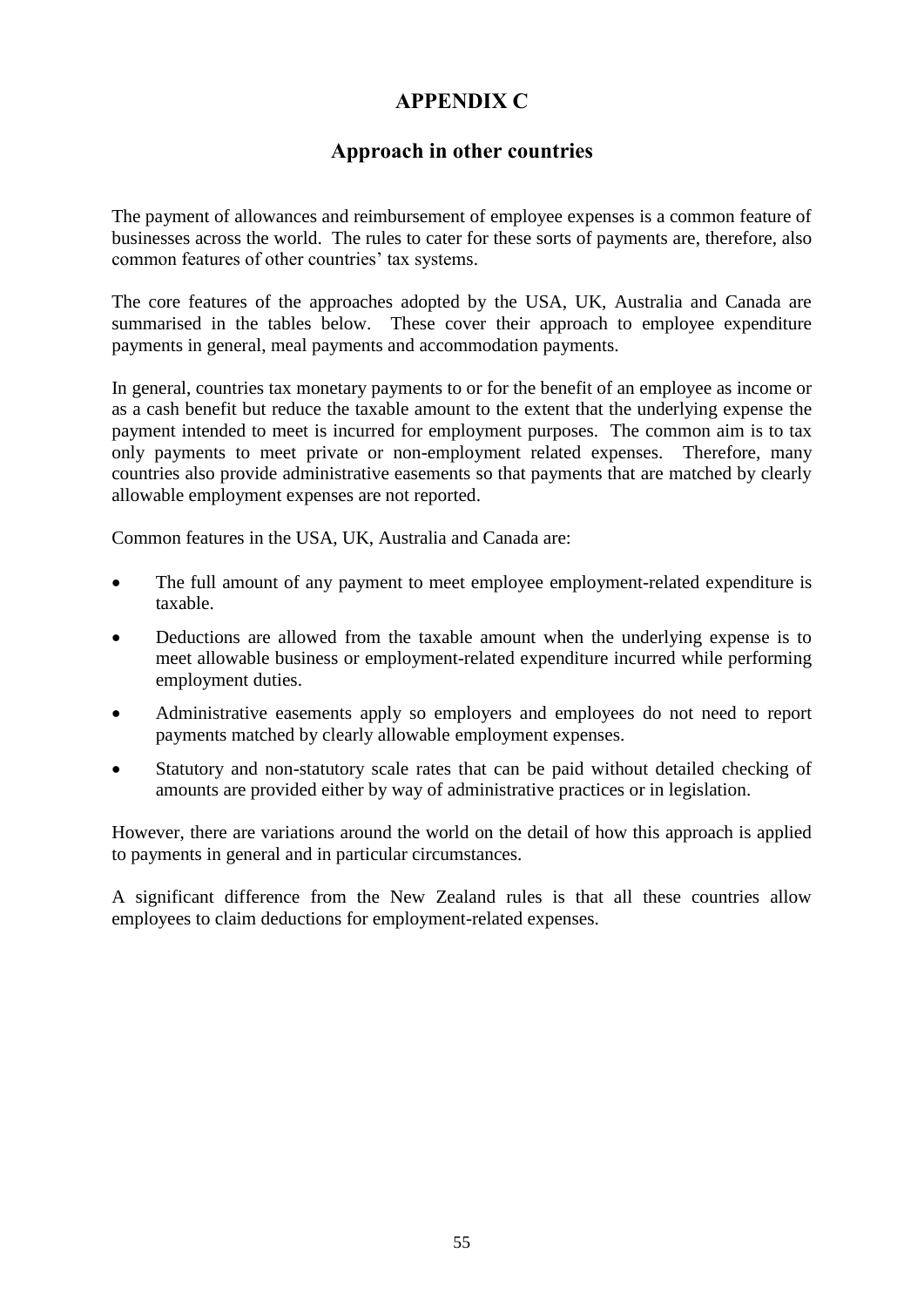# **General allowances**

| <b>USA</b>                                                                                                                      | UK                                                                                                                                                | <b>Australia</b>                                                                                                                   | Canada                                                                                                                  |
|---------------------------------------------------------------------------------------------------------------------------------|---------------------------------------------------------------------------------------------------------------------------------------------------|------------------------------------------------------------------------------------------------------------------------------------|-------------------------------------------------------------------------------------------------------------------------|
| All compensation for<br>personal services must be<br>included in gross income.<br>Includes allowances and<br>reimbursed income. | Allowances and payments<br>to reimburse expenses are<br>taxed as income.                                                                          | An allowance received by<br>an employee is taxable as<br>income.                                                                   | An allowance or<br>reimbursed personal or<br>living expenses are treated<br>as taxable income.                          |
| The amount of any<br>ordinary and necessary<br>business-related expense<br>is deducted from income.                             | Expenses incurred wholly,<br>exclusively and<br>necessarily in the<br>performance of the duties<br>of the employment are<br>deducted from income. | Expenses incidental and<br>relative to the employment<br>are deducted from income.                                                 | Employees may claim a<br>deduction for certain<br>employment expenses.                                                  |
| Under an "accountable<br>plan", neither the amount<br>reimbursed nor the<br>matching expense are<br>reported.                   | When "dispensation"<br>issued, neither the amount<br>reimbursed nor the<br>matching expense are<br>reported.                                      | Reimbursed expenses give<br>rise to a fringe benefit<br>(expense payment benefit)<br>on which employer pays<br>fringe benefit tax. | Reimbursement of out-of-<br>pocket business expenses<br>which is proved by<br>vouchers does not have to<br>be reported. |
| Under a "non-accountable<br>plan", the reimbursement<br>is included within gross<br>income and the expense<br>can be deducted.  | "Benchmark" rates set in<br>certain circumstances to<br>allow tax-free amounts to<br>be paid without detailed<br>checking of receipts.            | Exemptions if no private<br>use declaration for<br>reimbursement of<br>employment-related<br>expenses.                             | Exemptions when<br>"reasonable" allowances<br>are paid for travel and<br>motor vehicle expenses.                        |
| Claims for expenses are<br>subject to a floor set at 2%<br>of gross income.                                                     |                                                                                                                                                   |                                                                                                                                    |                                                                                                                         |
| Claims for meal and<br>entertainment expenses<br>are set at 50% limit.                                                          |                                                                                                                                                   |                                                                                                                                    |                                                                                                                         |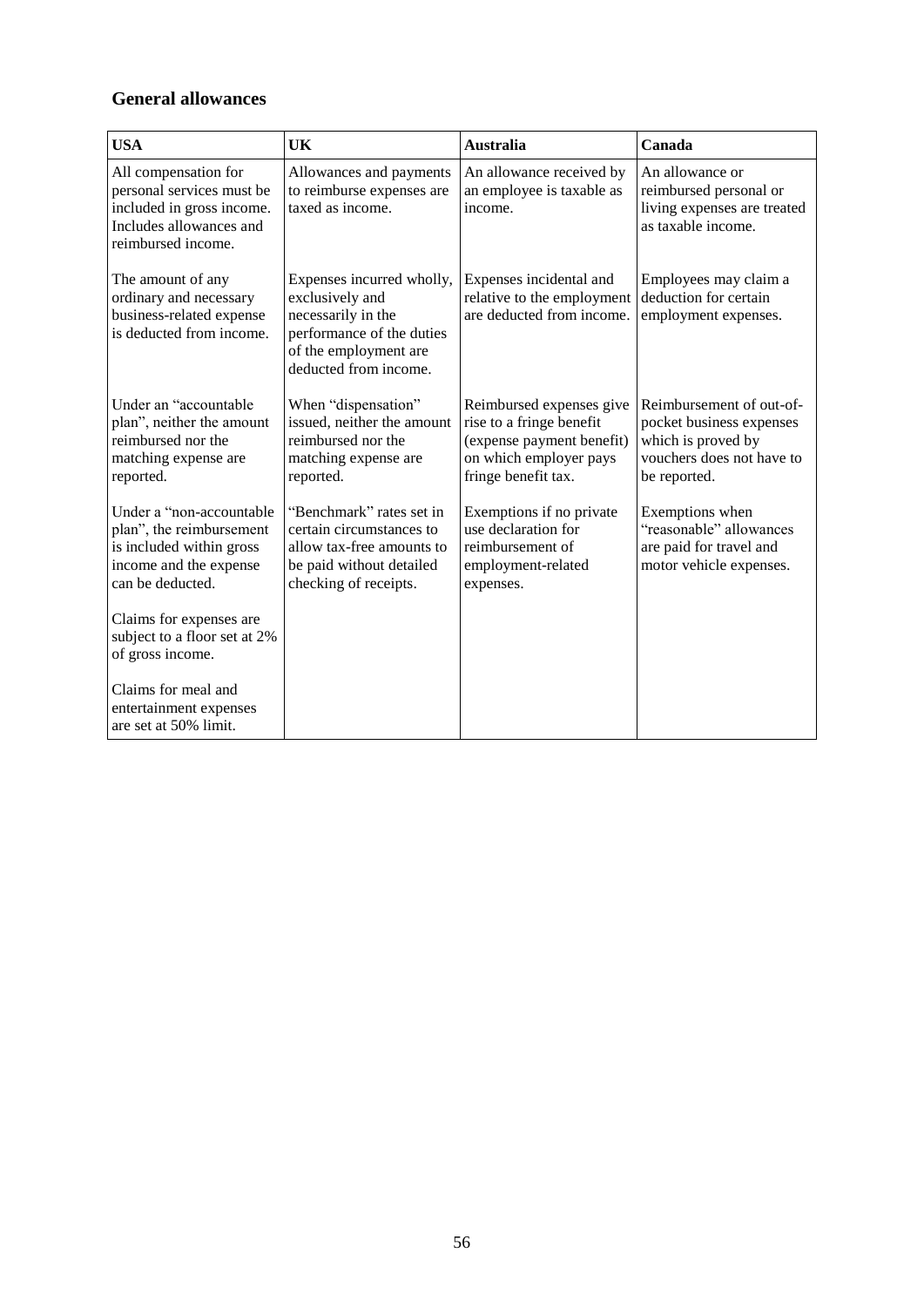# **Meal payments**

| <b>USA</b>                                                                                                                                                                                                                                                                                  | UK                                                                                                                                                                                                | <b>Australia</b>                                                                                                                                                                                                                                                                                                                                     | Canada                                                                                                                                                                                                                                        |
|---------------------------------------------------------------------------------------------------------------------------------------------------------------------------------------------------------------------------------------------------------------------------------------------|---------------------------------------------------------------------------------------------------------------------------------------------------------------------------------------------------|------------------------------------------------------------------------------------------------------------------------------------------------------------------------------------------------------------------------------------------------------------------------------------------------------------------------------------------------------|-----------------------------------------------------------------------------------------------------------------------------------------------------------------------------------------------------------------------------------------------|
| The cost of meals is<br>deductible from a payment<br>if employee temporarily<br>away from general area of<br>tax home for substantially<br>longer than an ordinary<br>day's work and the<br>employee needs to sleep or<br>rest to meet the demands of<br>their work while away from<br>home | Meal expenses are<br>deductible if there is a<br>material change in the<br>journey to work and the<br>employee is required to<br>travel to a temporary<br>workplace.                              | A meal payment is not<br>taxable if it is paid to meet<br>travel expenses incurred in<br>earning assessable income.<br>Applies when the employee<br>travels away from their<br>ordinary residence in the<br>course of their duties. ATO<br>interprets this as requiring a<br>sleep away from home.                                                   | Meal allowances are taxable<br>unless they are received by<br>the employee for travelling<br>away from the area where<br>the employee normally<br>works or reports in order to<br>carry out their job.                                        |
| "Tax home" is employee's<br>regular place of business or<br>post of duty (if more than<br>one then main place, if none<br>the place where the<br>employee regularly lives).                                                                                                                 | A temporary workplace<br>is somewhere the<br>employee has to travel to<br>as part of their job for a<br>temporary purpose or for<br>task of limited duration.                                     | Allowable travel expenses<br>cover travel to an alternative<br>workplace.                                                                                                                                                                                                                                                                            | Travel has to be away from<br>the municipality and<br>metropolitan area where the<br>employer's establishment is<br>located and the employee<br>ordinarily works or reports.                                                                  |
| Temporarily means<br>employee expects to work<br>there for 12 months or less.                                                                                                                                                                                                               | Temporary means<br>employee expects to<br>work there for two years<br>or less.                                                                                                                    | 12-month time limit for<br>Living Away From Home<br>Allowance from 1 October<br>2012.                                                                                                                                                                                                                                                                | There is no set time limit for<br>travel.                                                                                                                                                                                                     |
| Allowance not taxable if<br>"accountable plan" -<br>business expenses<br>accounted for in full to<br>employer, any excess over<br>is taxable. Otherwise full<br>allowance taxable.<br>Employee may claim<br>deduction for itemised meal<br>expenses to 50% limit.                           | The additional cost of<br>meals is allowed in full.<br>In practice provided<br>some expense is<br>incurred, HMRC will<br>also allow deduction for<br>the amount saved from<br>not eating at home. | ATO sets "reasonable travel<br>allowance rates" each year.<br>Provided the allowance is<br>paid at or below those rates<br>PAYG does not have to be<br>operated on the allowance<br>and it does not have to be<br>returned. If employee<br>spends more than the<br>allowance they must keep<br>detailed records if they want<br>to claim the excess. | The meal allowance has to<br>be reasonable.<br>The Canadian Revenue<br>Authority sets very broad<br>guidelines about what it<br>considers reasonable. As at<br>6 December 2011 it<br>considered a meal<br>allowance of \$17 is<br>reasonable. |
| "Standard meal allowance"<br>method can be applied<br>rather than actual costs but<br>subject to 50% limit.                                                                                                                                                                                 | HMRC sets tax-free<br>rates which can be paid<br>if employees do not<br>want to keep detailed<br>records.                                                                                         | If LAFHA paid, exempt<br>amount is excess over<br>standard weekly amount.                                                                                                                                                                                                                                                                            | Claims for meal expenses<br>are set at 50% limit.                                                                                                                                                                                             |
| Meals cannot be lavish/<br>extravagant.                                                                                                                                                                                                                                                     | May challenge if meals<br>are lavish/extravagant.                                                                                                                                                 |                                                                                                                                                                                                                                                                                                                                                      |                                                                                                                                                                                                                                               |